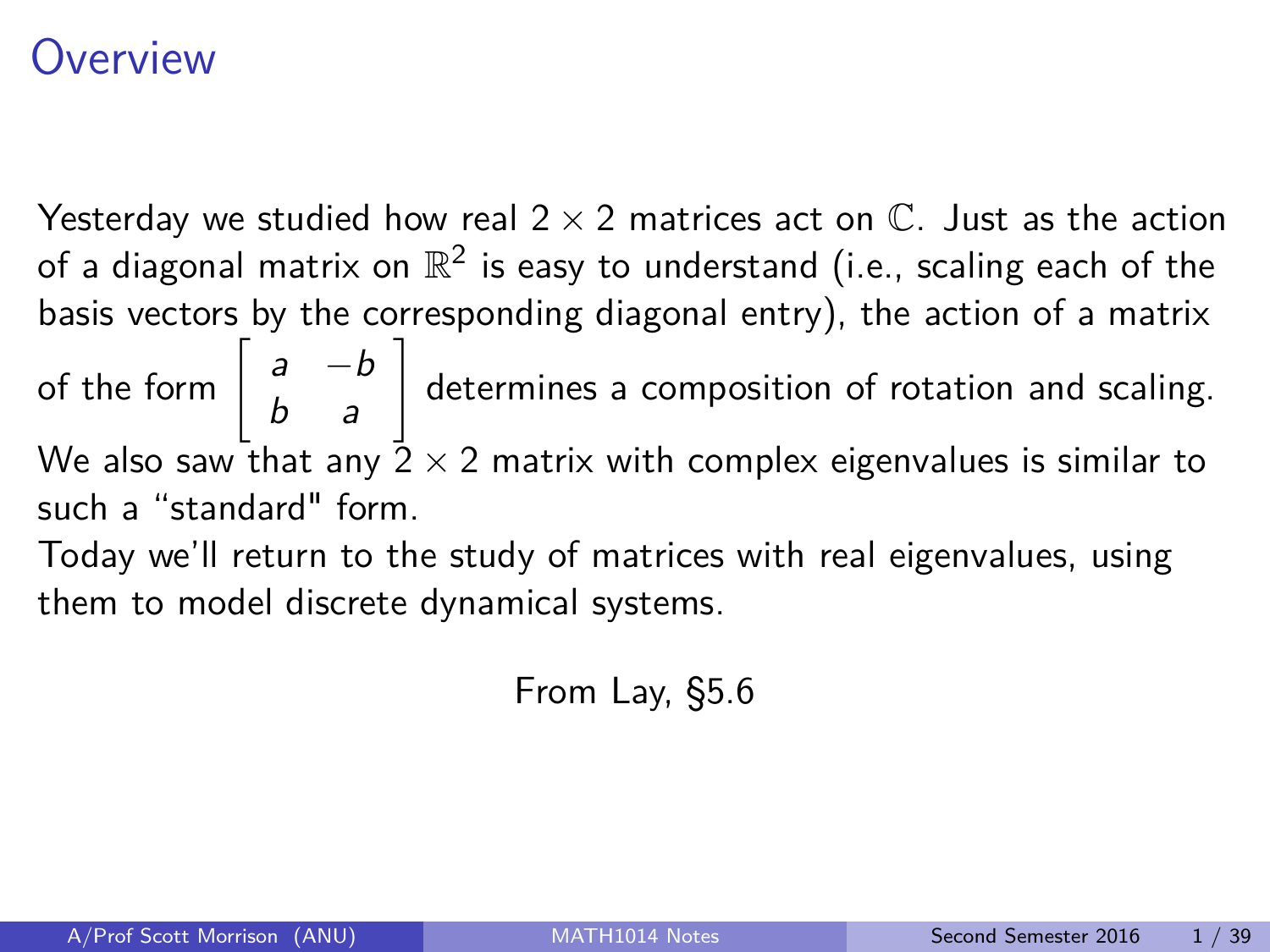# The main ideas

In this section we will look at discrete linear dynamical systems. Dynamics describe the evolution of a system over time, and a *discrete* system is one where we sample the state of the system at intervals of time, as opposed to studying its continuous behaviour. Finally, these systems are linear because the change from one state to another is described by a vector equation like

$$
(*) \qquad \mathbf{x}_{k+1} = A\mathbf{x}_k \,.
$$

where  $A$  is an  $n \times n$  matrix and the  $\mathbf{x}_k$ 's are vectors  $\mathbb{R}^n$ .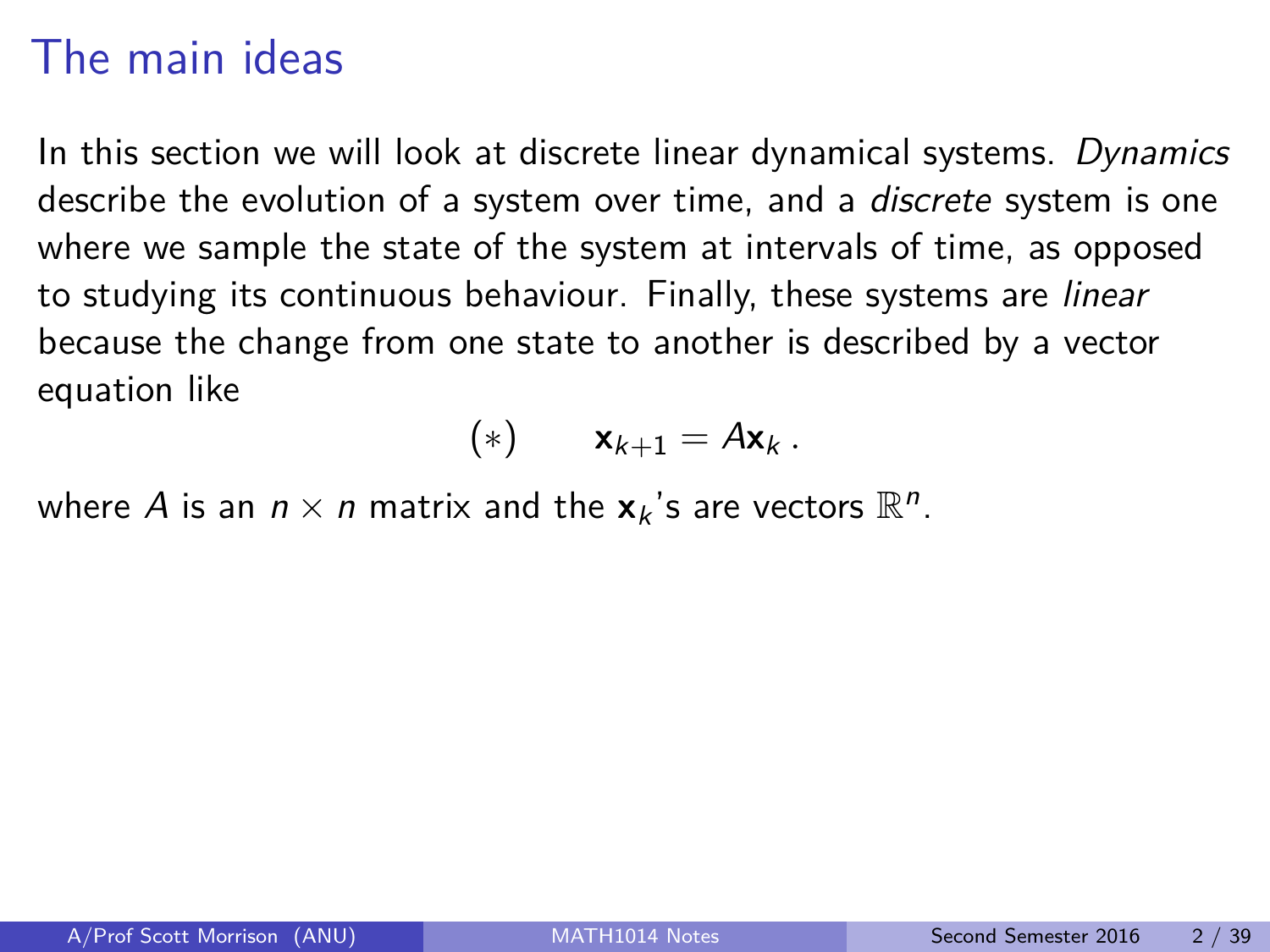# The main ideas

In this section we will look at discrete linear dynamical systems. Dynamics describe the evolution of a system over time, and a *discrete* system is one where we sample the state of the system at intervals of time, as opposed to studying its continuous behaviour. Finally, these systems are linear because the change from one state to another is described by a vector equation like

$$
(*) \qquad \mathbf{x}_{k+1} = A\mathbf{x}_k \,.
$$

where  $A$  is an  $n \times n$  matrix and the  $\mathbf{x}_k$ 's are vectors  $\mathbb{R}^n$ .

You should look at the equation above as a recursive relation. Given an initial vector  $\mathbf{x}_0$  we obtain a sequence  $\mathbf{x}_0, \mathbf{x}_1, \mathbf{x}_2, \ldots, \ldots$  where for every k the vector  $\mathbf{x}_{k+1}$  is obtained from the previous vector  $\mathbf{x}_k$  using the relation (\*). We are generally interested in the long term behaviour of such a system.

The applications in Lay focus on ecological problems, but also apply to problems in physics, engineering and many other scientific fields.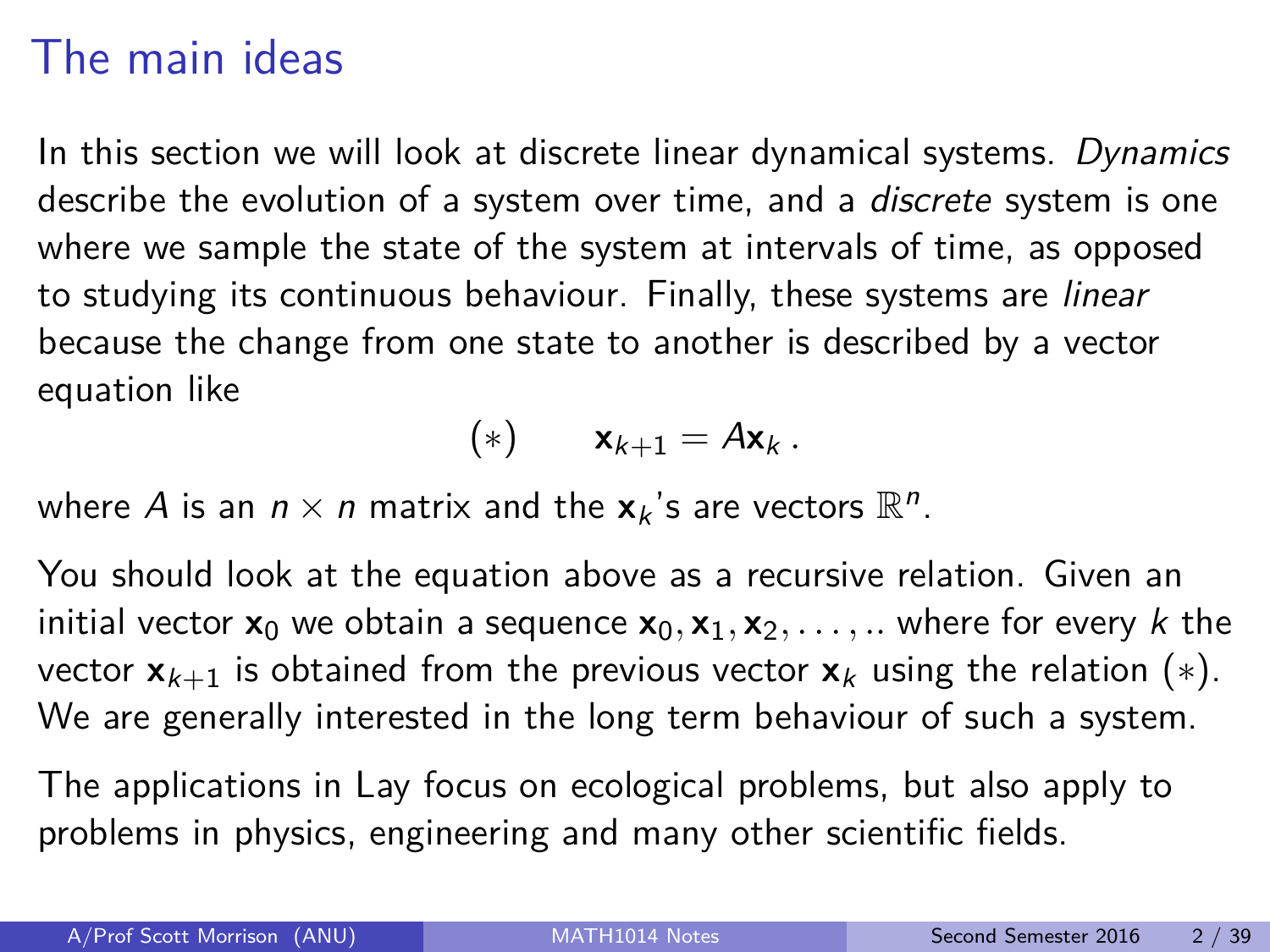#### **Initial assumptions**

We'll start by describing the circumstances under which our techniques will be effective:

- $\bullet$  The matrix A is diagonalisable.
- A has *n* linearly independent eigenvectors  $v_1, \ldots, v_n$  with corresponding eigenvalues  $\lambda_1, \ldots, \lambda_n$ .
- The eigenvectors are arranged so that  $|\lambda_1| \geq |\lambda_2| \geq \cdots \geq |\lambda_n|$ .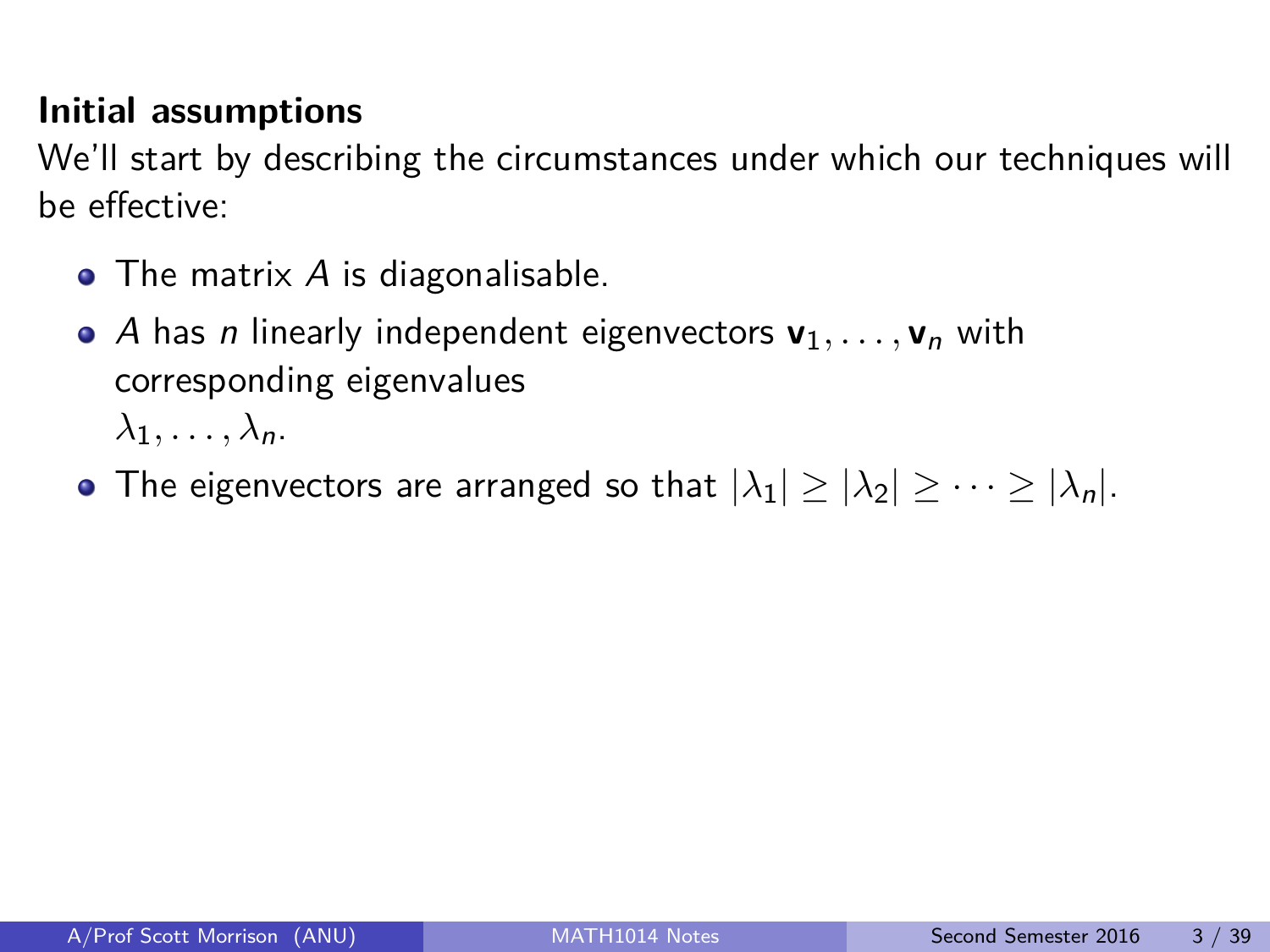#### **Initial assumptions**

We'll start by describing the circumstances under which our techniques will be effective:

- $\bullet$  The matrix A is diagonalisable.
- A has *n* linearly independent eigenvectors  $v_1, \ldots, v_n$  with corresponding eigenvalues  $\lambda_1, \ldots, \lambda_n$ .
- The eigenvectors are arranged so that  $|\lambda_1| \geq |\lambda_2| \geq \cdots \geq |\lambda_n|$ .

Since  $\{v_1, \ldots, v_n\}$  is a basis for  $\mathbb{R}^n$ , any initial vector  $\mathsf{x}_0$  can be written

$$
\mathbf{x}_0 = c_1 \mathbf{v}_1 + \cdots + c_n \mathbf{v}_n.
$$

This eigenvector decomposition of  $x_0$  determines what happens to the sequence  $\{x_k\}$ .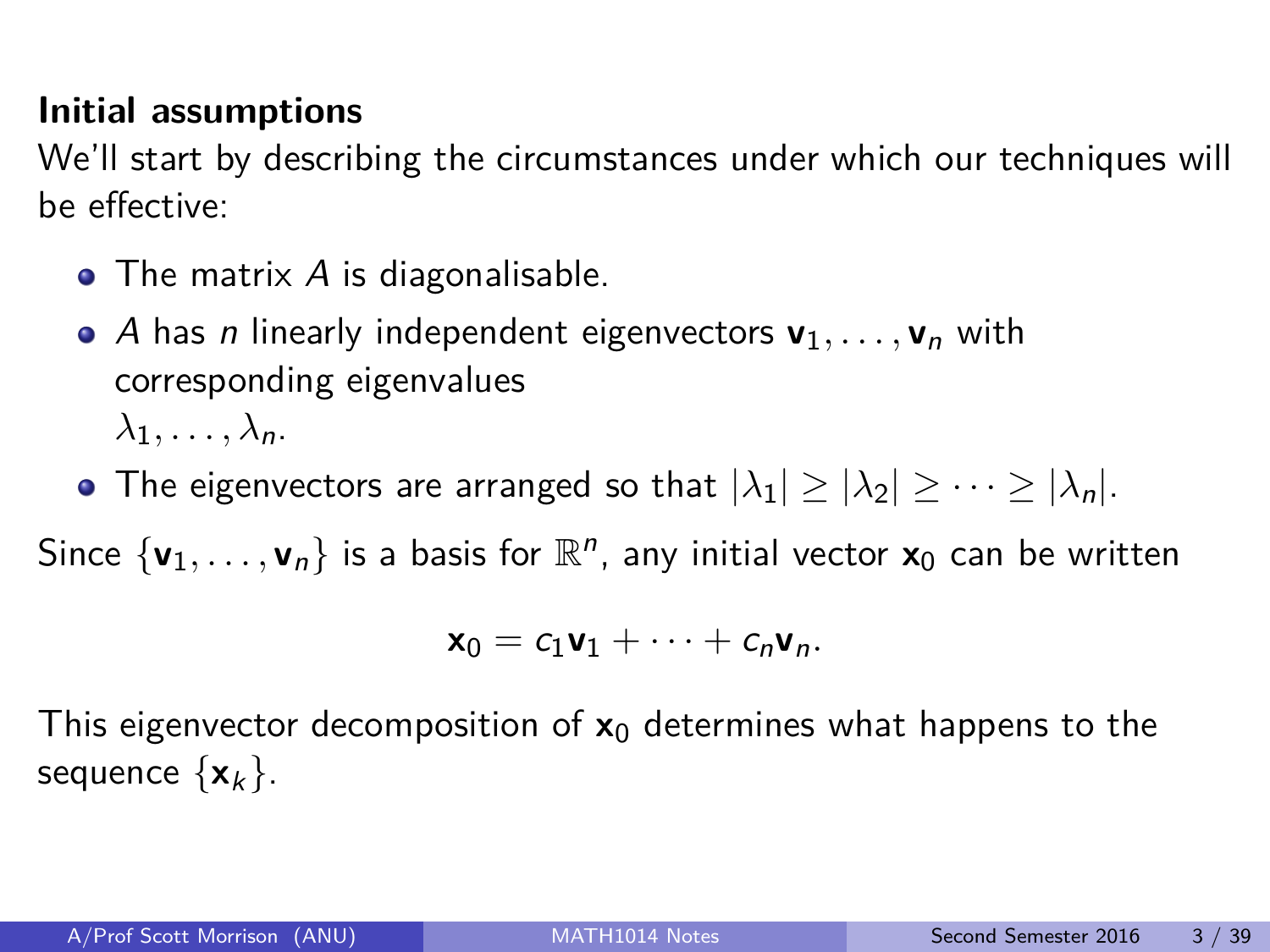#### Since

$$
\mathbf{x}_0 = c_1 \mathbf{v}_1 + \cdots + c_n \mathbf{v}_n,
$$

we have

$$
\mathbf{x}_1 = A\mathbf{x}_0 = c_1A\mathbf{v}_1 + \dots + c_nA\mathbf{v}_n
$$

$$
= c_1\lambda_1\mathbf{v}_1 + \dots + c_n\lambda_n\mathbf{v}_n
$$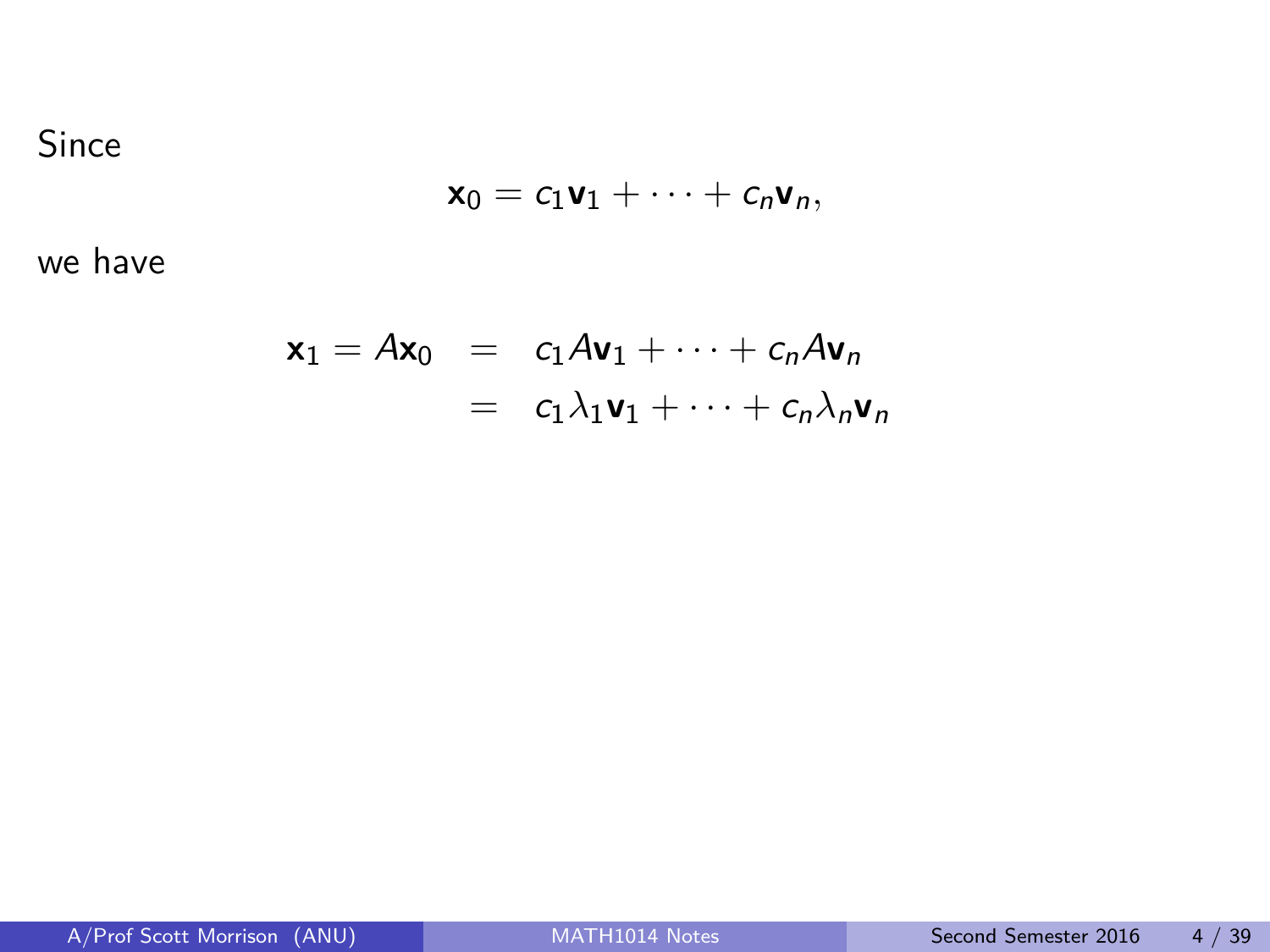#### Since

$$
\mathbf{x}_0 = c_1 \mathbf{v}_1 + \cdots + c_n \mathbf{v}_n,
$$

we have

$$
\mathbf{x}_1 = A\mathbf{x}_0 = c_1A\mathbf{v}_1 + \dots + c_nA\mathbf{v}_n
$$
  
\n
$$
= c_1\lambda_1\mathbf{v}_1 + \dots + c_n\lambda_n\mathbf{v}_n
$$
  
\n
$$
\mathbf{x}_2 = A\mathbf{x}_1 = c_1\lambda_1A\mathbf{v}_1 + \dots + c_n\lambda_nA\mathbf{v}_n
$$
  
\n
$$
= c_1(\lambda_1)^2\mathbf{v}_1 + \dots + c_n(\lambda_n)^2\mathbf{v}_n
$$

and in general,

$$
\mathbf{x}_k = c_1(\lambda_1)^k \mathbf{v}_1 + \dots + c_n(\lambda_n)^k \mathbf{v}_n \tag{1}
$$

We are interested in what happens as  $k \to \infty$ .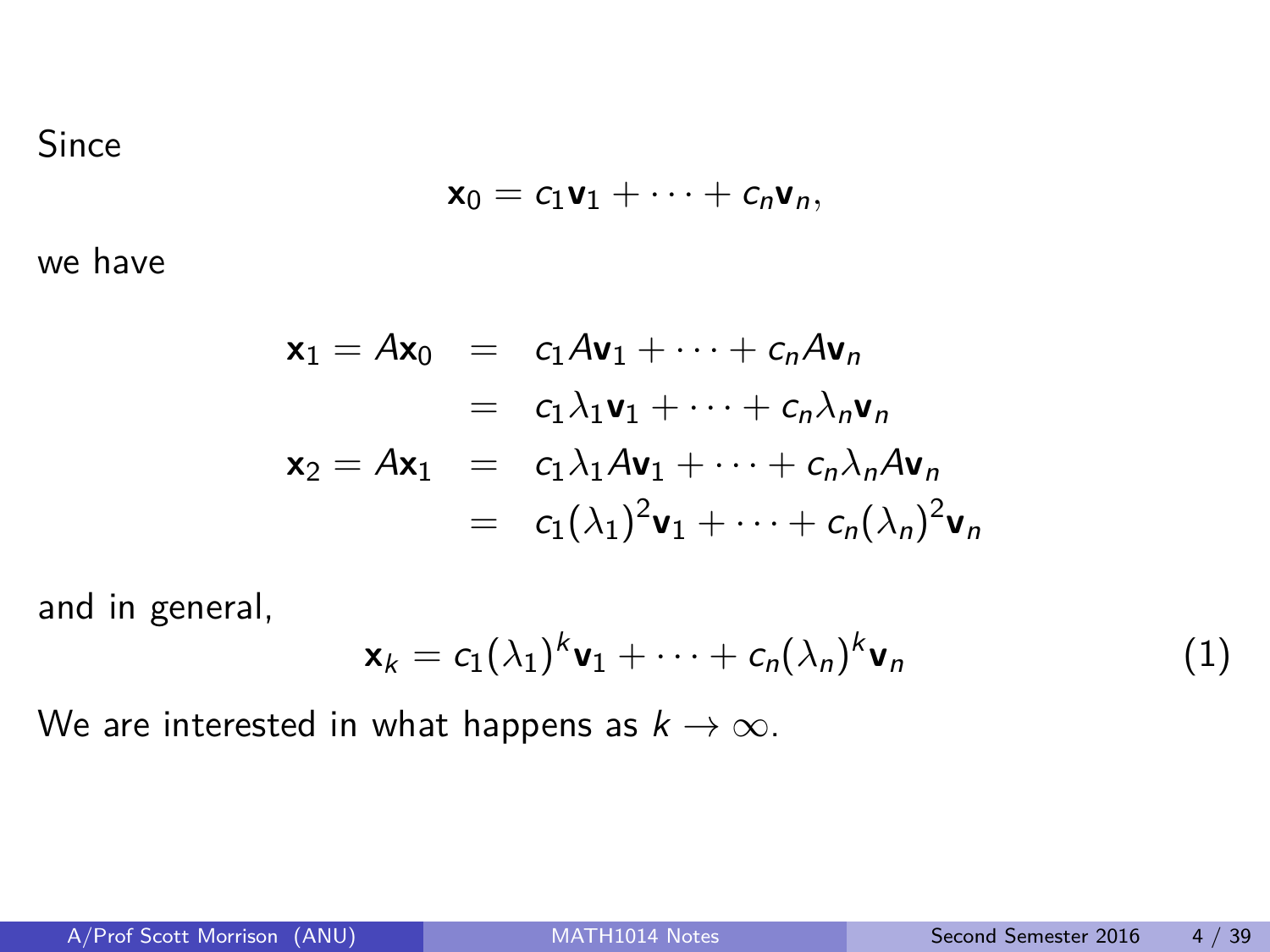Predator - Prey Systems

#### Example

See Example 1, Section 5.6

The owl and wood rat populations at time  $k$  are described by  $\mathbf{x}_k =$  $\bigg[O_k$  $R_k$ 1 ,

where k is the time in months,  $O_k$  is the number of owls in the region studied, and  $R_k$  is the number of rats (measured in thousands). Since owls eat rats, we should expect the population of each species to affect the future population of the other one.

The changes in theses populations can be described by the equations:

 $Q_{k+1} = (0.5)Q_k + (0.4)R_k$  $R_{k+1} = -p \cdot Q_k + (1.1)R_k$ 

where  $p$  is a positive parameter to be specified.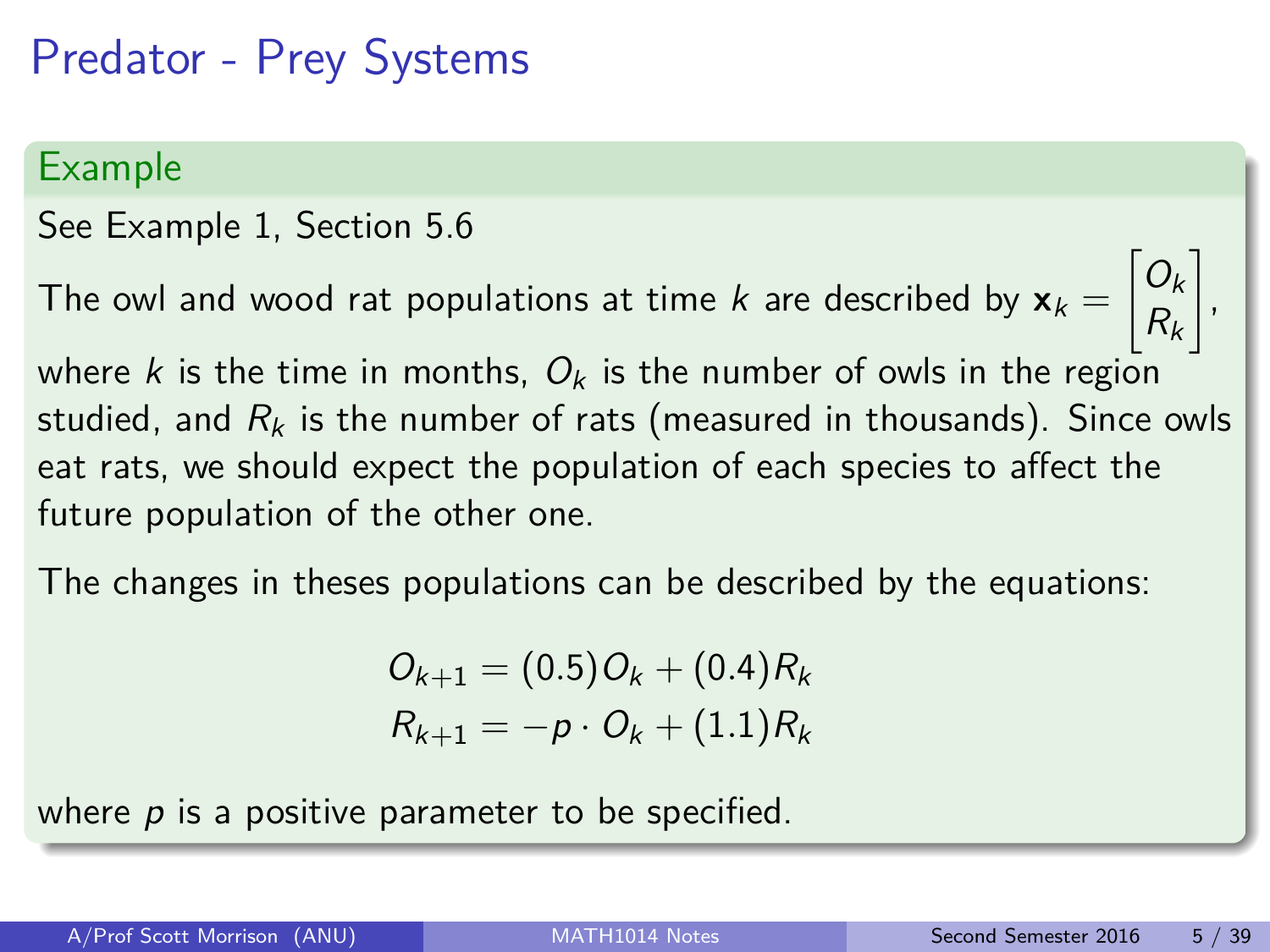In matrix form this is

$$
\mathbf{x}_{k+1} = \begin{bmatrix} 0.5 & 0.4 \\ -p & 1.1 \end{bmatrix} \mathbf{x}_k.
$$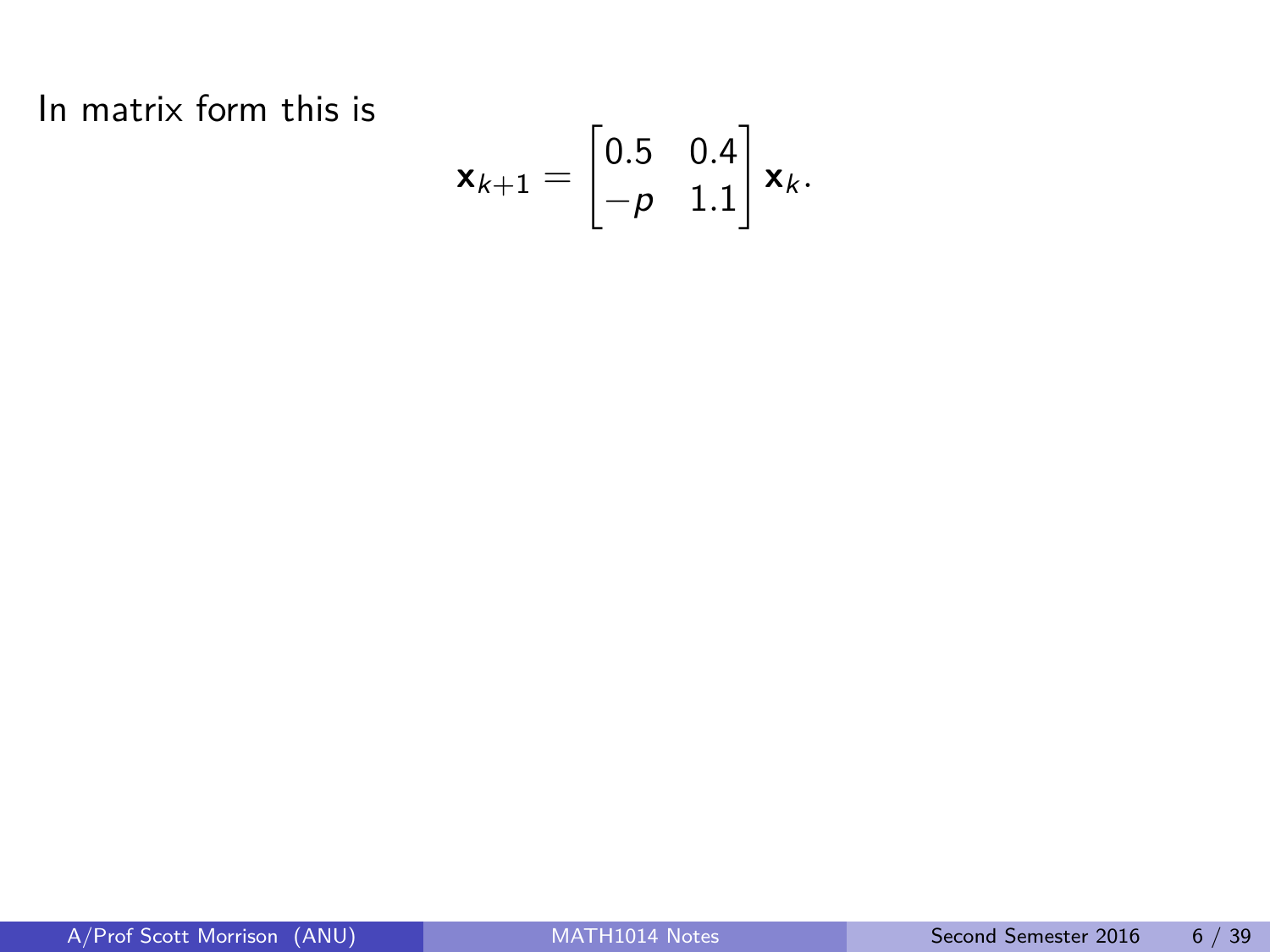In matrix form this is

$$
\mathbf{x}_{k+1} = \begin{bmatrix} 0.5 & 0.4 \\ -p & 1.1 \end{bmatrix} \mathbf{x}_k.
$$

Example (Case 1)

 $p = 0.104$ 

This gives 
$$
A = \begin{bmatrix} 0.5 & 0.4 \\ -0.104 & 1.1 \end{bmatrix}
$$

According to the book, the eigenvalues for A are  $\lambda_1 = 1.02$  and  $\lambda_2 = 0.58$ . Corresponding eigenvectors are, for example,

$$
\mathbf{v}_1 = \begin{bmatrix} 10 \\ 13 \end{bmatrix}, \quad \mathbf{v}_2 = \begin{bmatrix} 5 \\ 1 \end{bmatrix}.
$$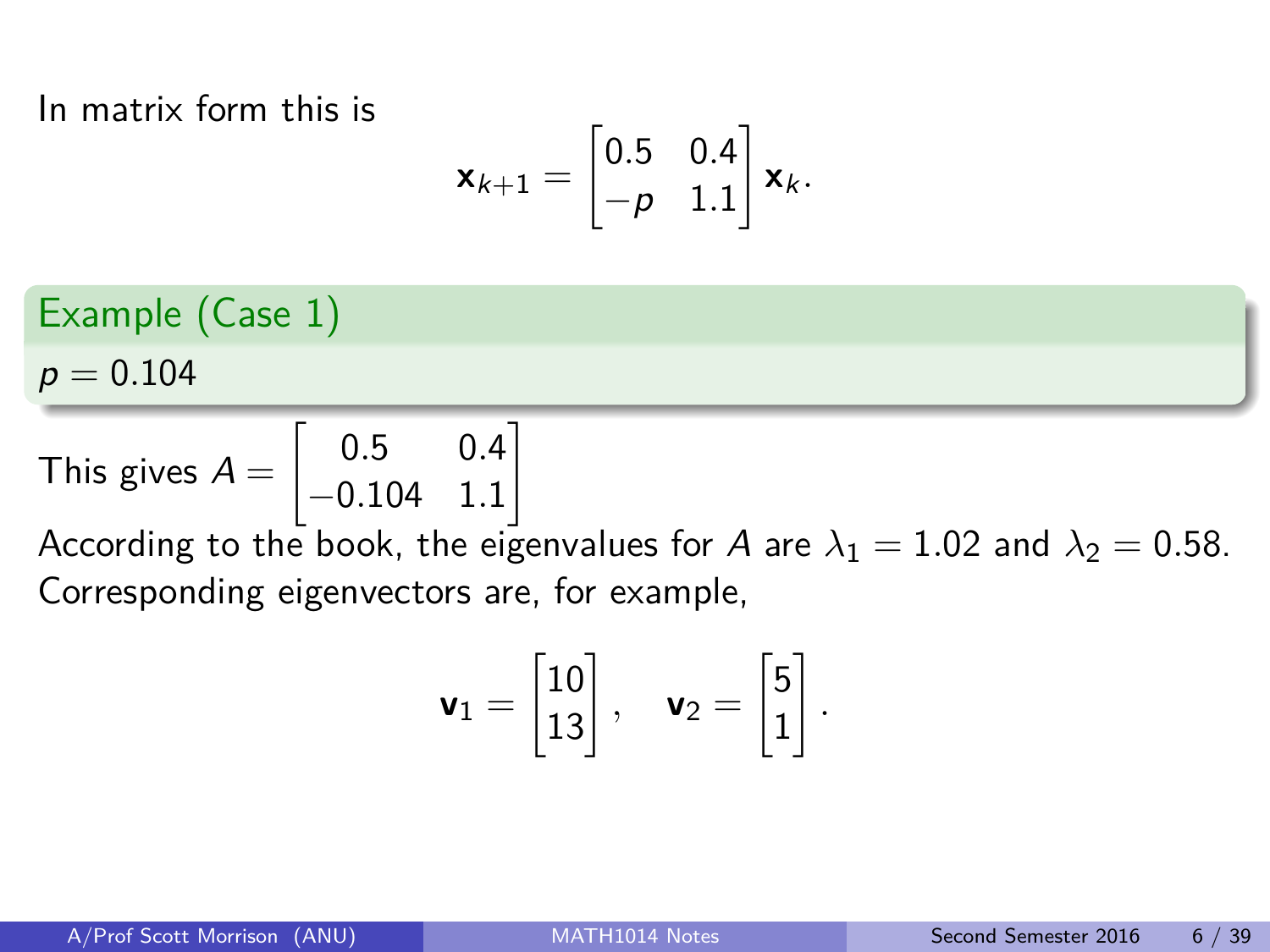An initial population  $x_0$  can be written as  $x_0 = c_1v_1 + c_2v_2$ . Then for  $k\geq 0$ ,

$$
\mathbf{x}_{k} = c_{1}(1.02)^{k}\mathbf{v}_{1} + c_{2}(0.58)^{k}\mathbf{v}_{2}
$$

$$
= c_{1}(1.02)^{k}\begin{bmatrix}10\\13\end{bmatrix} + c_{2}(0.58)^{k}\begin{bmatrix}5\\1\end{bmatrix}
$$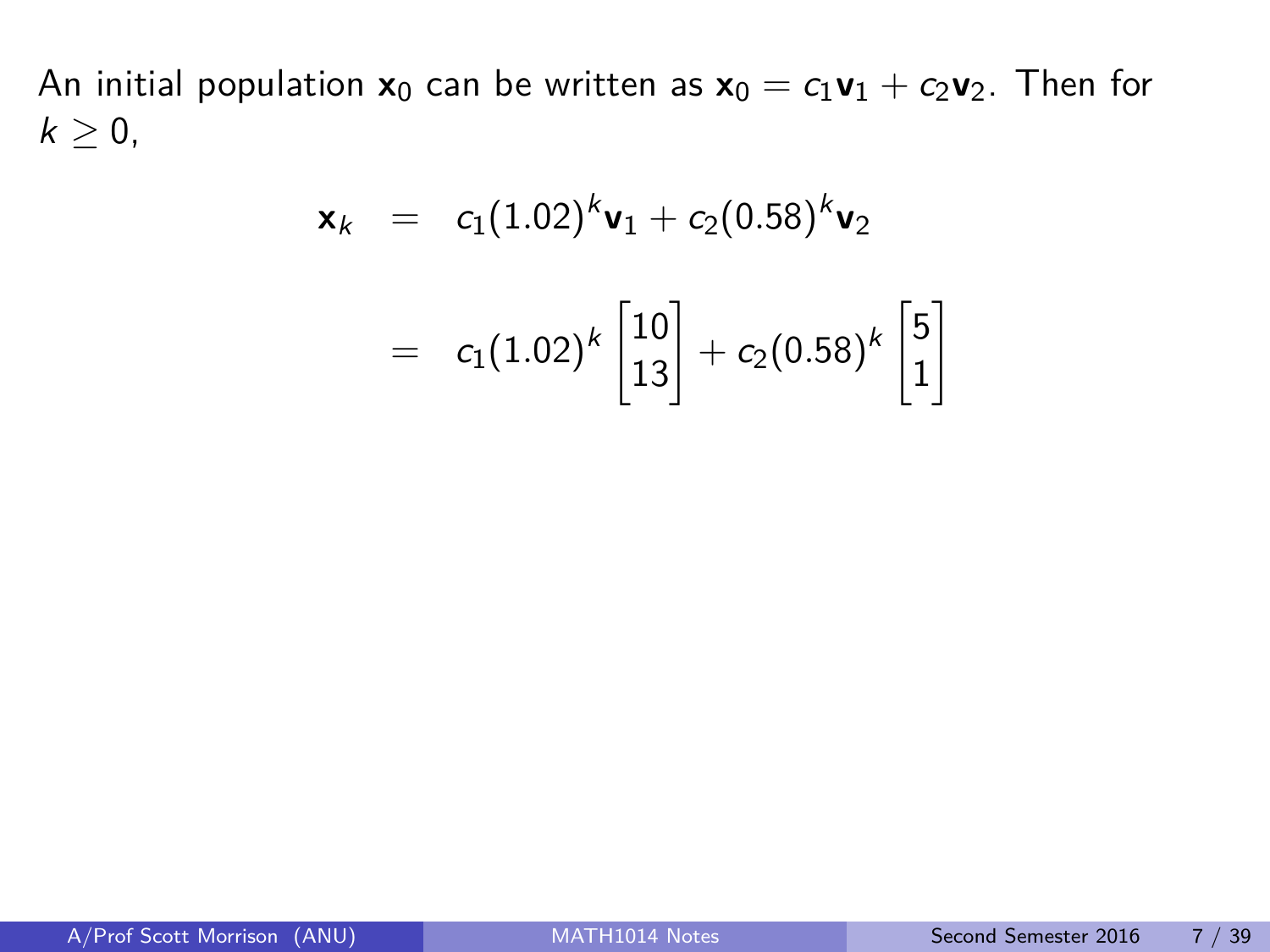An initial population  $x_0$  can be written as  $x_0 = c_1v_1 + c_2v_2$ . Then for  $k \geq 0$ ,

$$
\mathbf{x}_{k} = c_{1}(1.02)^{k}\mathbf{v}_{1} + c_{2}(0.58)^{k}\mathbf{v}_{2}
$$

$$
= c_{1}(1.02)^{k} \begin{bmatrix} 10 \\ 13 \end{bmatrix} + c_{2}(0.58)^{k} \begin{bmatrix} 5 \\ 1 \end{bmatrix}
$$

As  $k\to\infty$ ,  $(0.58)^k\to 0.$  Assume  $c_1>0.$  Then for large  $k,$ 

$$
x_k \approx c_1(1.02)^k \begin{bmatrix} 10\\13 \end{bmatrix}
$$

and

$$
\mathbf{x}_{k+1} \approx c_1(1.02)^{k+1}\begin{bmatrix}10\\13\end{bmatrix} \approx 1.02\mathbf{x}_k.
$$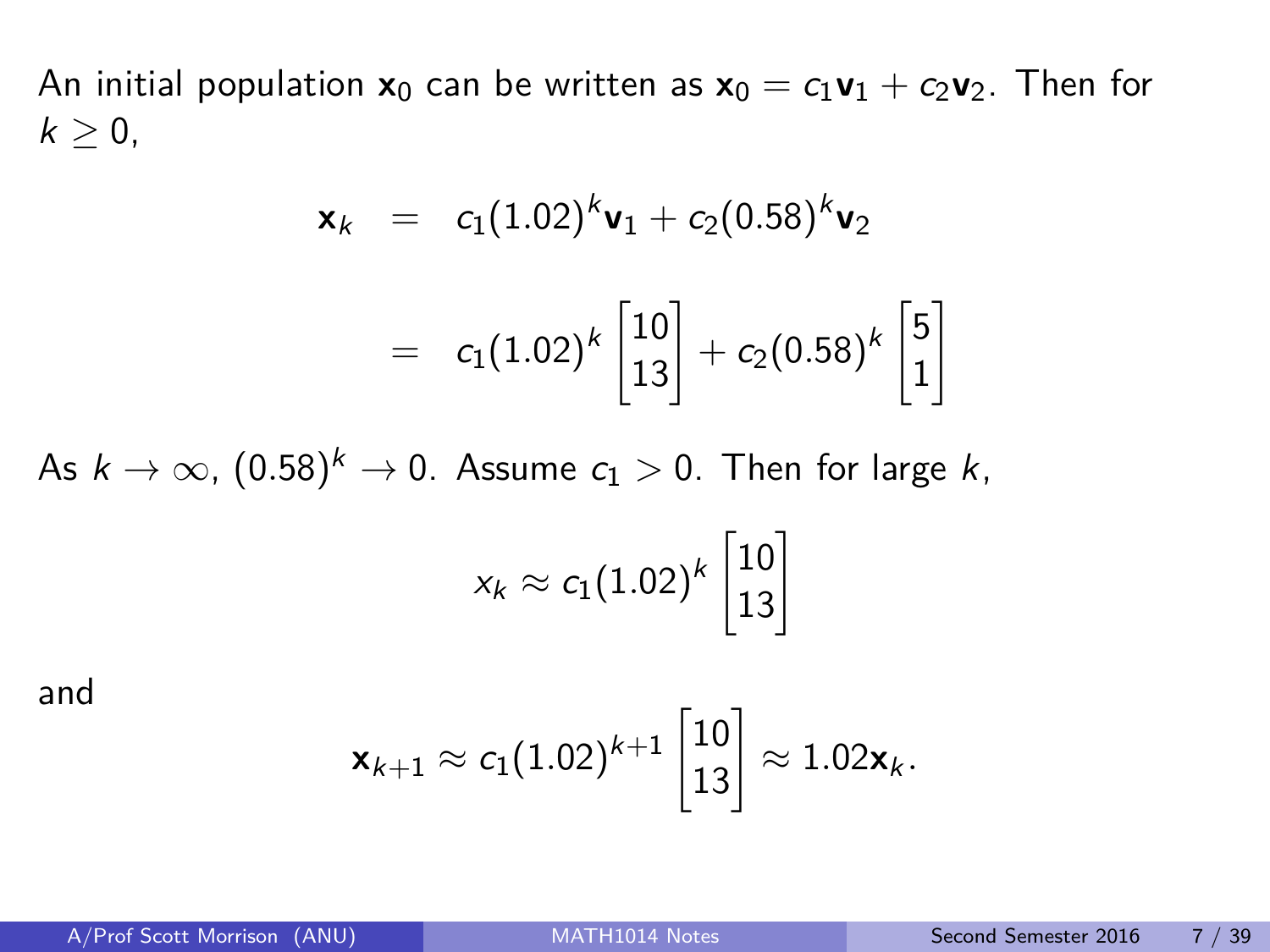The last approximation says that eventually both the population of rats and the population of owls grow by a factor of almost 1.02 per month, a 2% growth rate.

The ratio 10 to 13 of the entries in  $x_k$  remain the same, so for every 10 owls there are 13 thousand rats.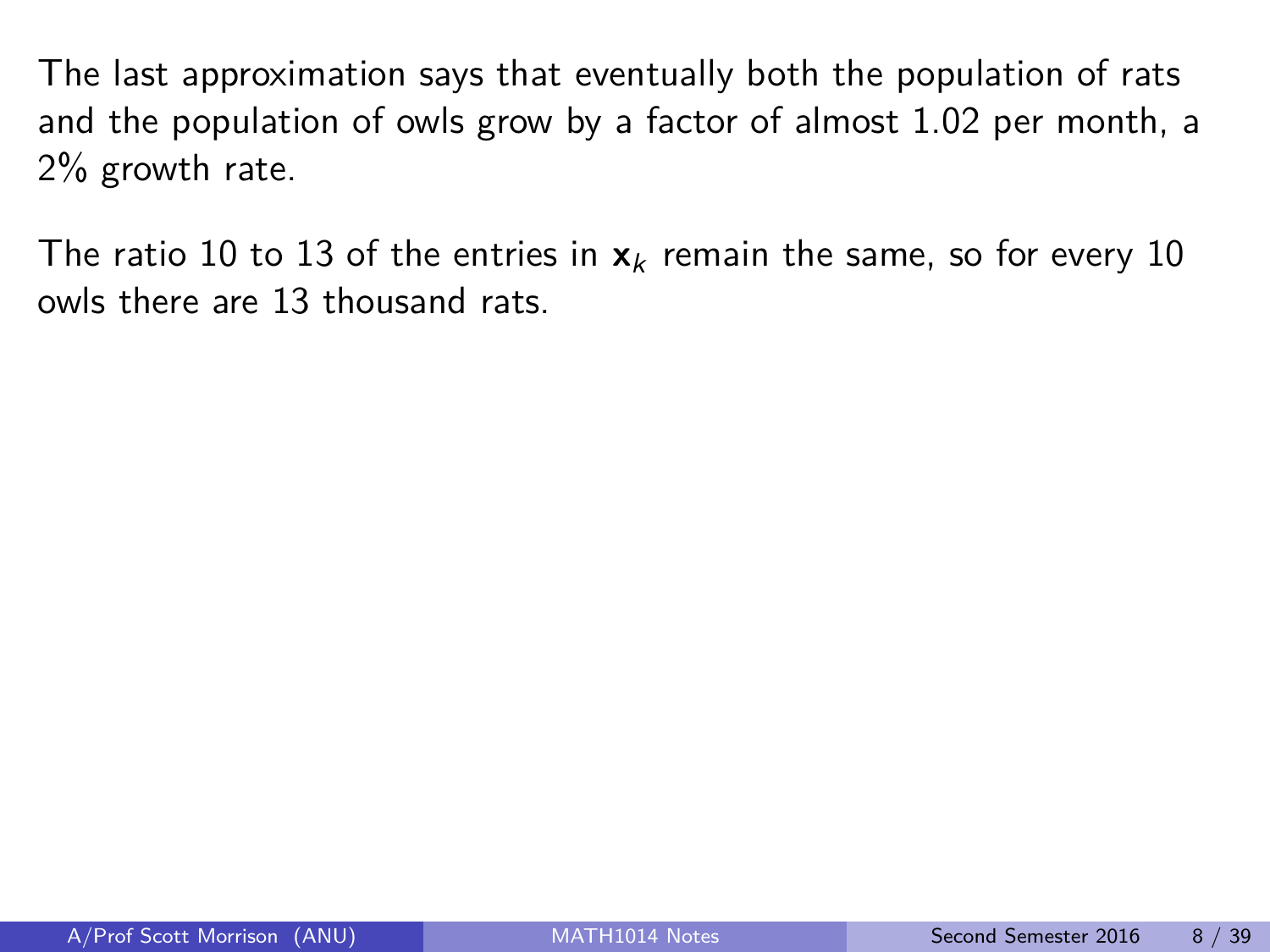The last approximation says that eventually both the population of rats and the population of owls grow by a factor of almost 1.02 per month, a 2% growth rate.

The ratio 10 to 13 of the entries in  $x_k$  remain the same, so for every 10 owls there are 13 thousand rats.

This example illustrates some general facts about a dynamical system  $\mathbf{x}_{k+1} = A\mathbf{x}_k$  when

- $\bullet$   $|\lambda_1| > 1$  and
- $1 > |\lambda_j|$  for  $j \geq 2$  and
- $v_1$  is an eigenvector associated with  $\lambda_1$ .

If  $x_0 = c_1v_1 + \cdots + c_nv_n$ , with  $c_1 \neq 0$ , then for all sufficiently large k,

$$
\mathbf{x}_{k+1} \approx \lambda_1 \mathbf{x}_k \quad \text{and} \quad \mathbf{x}_k \approx c_1(\lambda)^k \mathbf{v}_1.
$$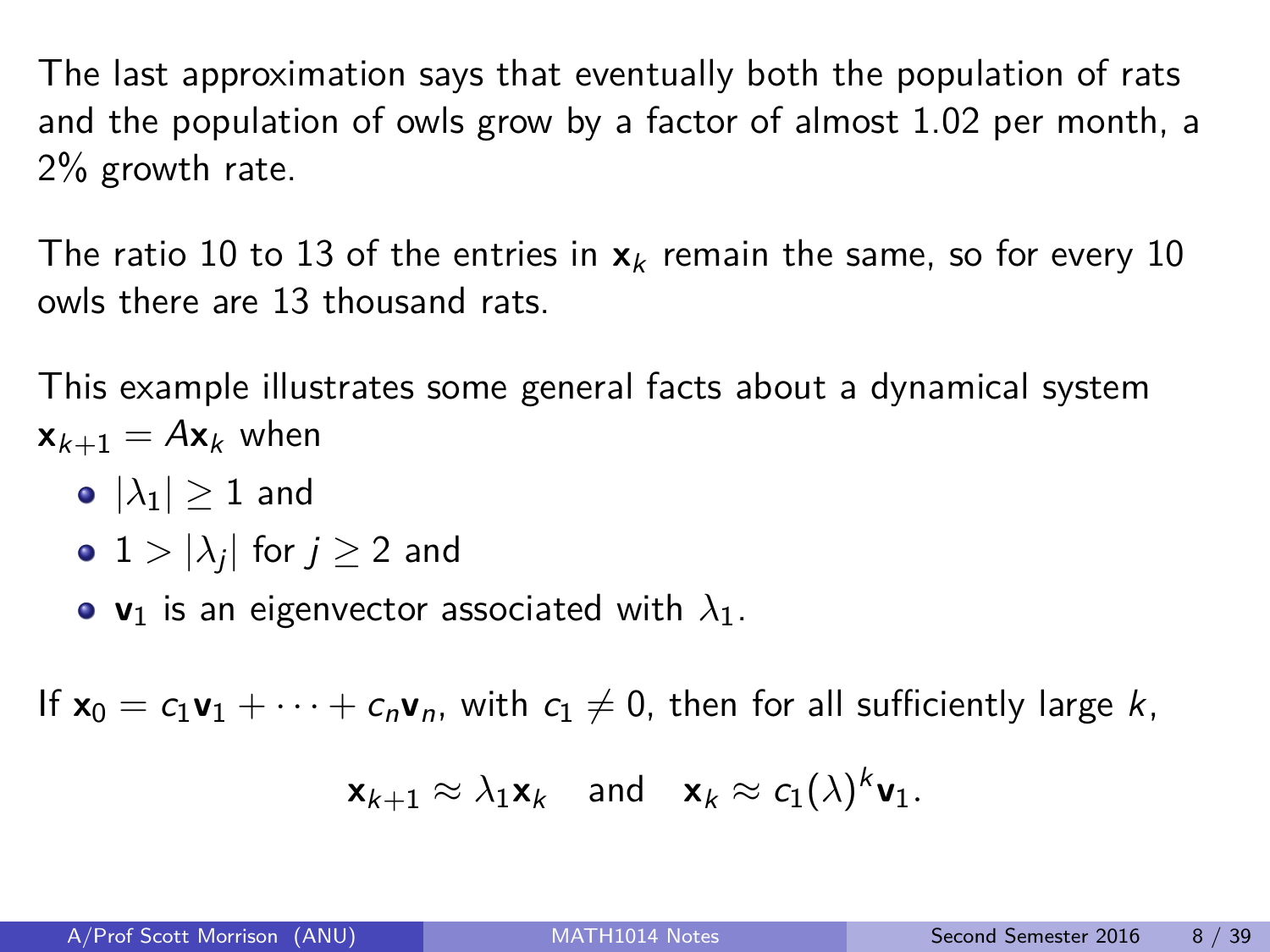### Example (Case 2)

We consider the same system when  $p = 0.2$  (so the predation rate is higher than in the previous Example (1), where we had taken  $p = 0.104 < 0.2$ ). In this case the matrix A is

$$
\begin{bmatrix} 0.5 & 0.4 \\ -0.2 & 1.1 \end{bmatrix}.
$$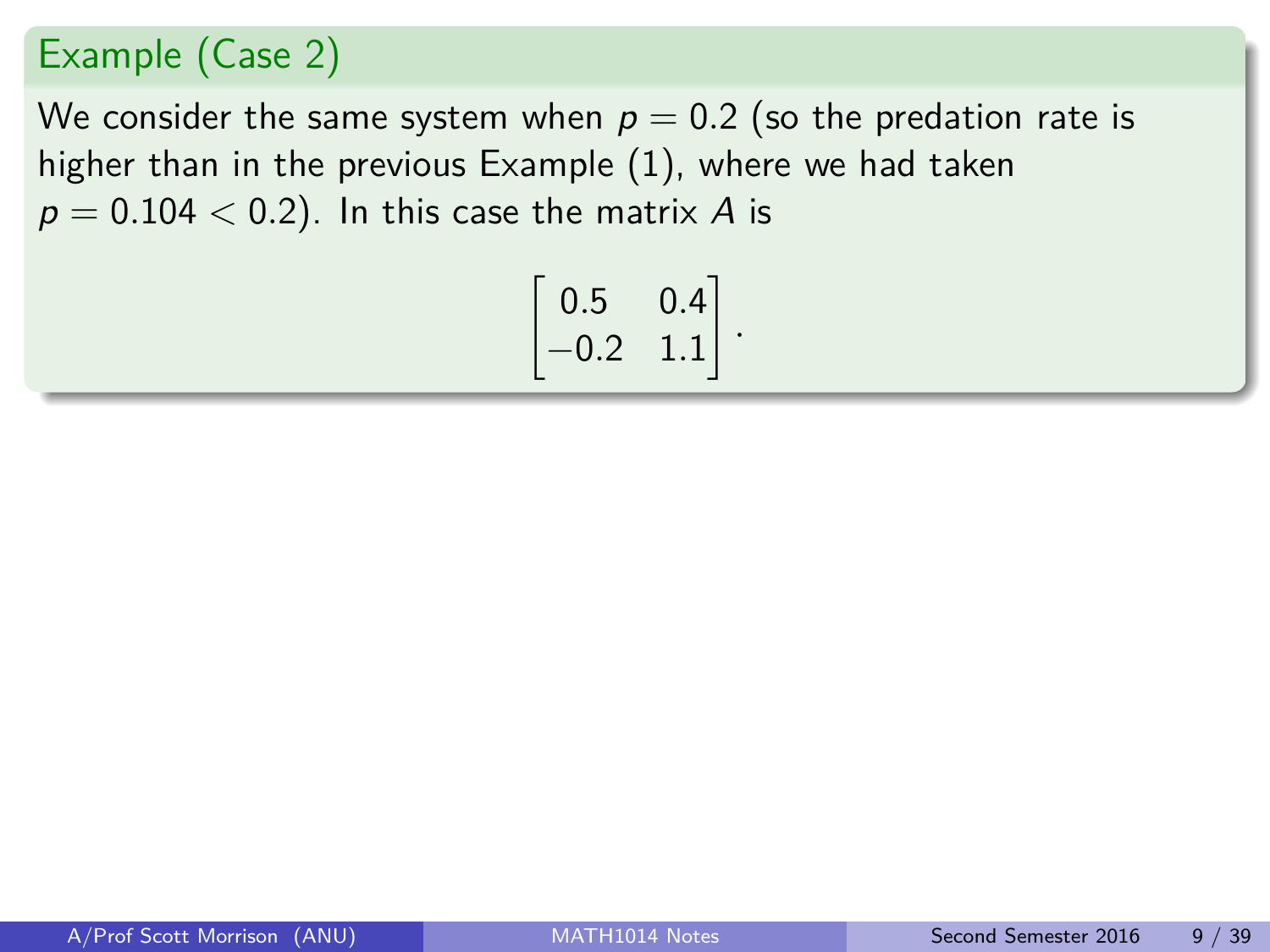### Example (Case 2)

We consider the same system when  $p = 0.2$  (so the predation rate is higher than in the previous Example (1), where we had taken  $p = 0.104 < 0.2$ ). In this case the matrix A is

$$
\begin{bmatrix} 0.5 & 0.4 \\ -0.2 & 1.1 \end{bmatrix}.
$$

**Here** 

$$
A - \lambda I = \begin{bmatrix} 0.5 - \lambda & 0.4 \\ -0.2 & 1.1 - \lambda \end{bmatrix}
$$

and the characteristic equation is

$$
0 = (0.5 - \lambda)(1.1 - \lambda) + (0.4)(0.2)
$$
  
= 0.55 - 1.6\lambda + \lambda<sup>2</sup> + 0.08  
= \lambda<sup>2</sup> - 1.6\lambda + 0.63  
= (\lambda - 0.9)(\lambda - 0.7)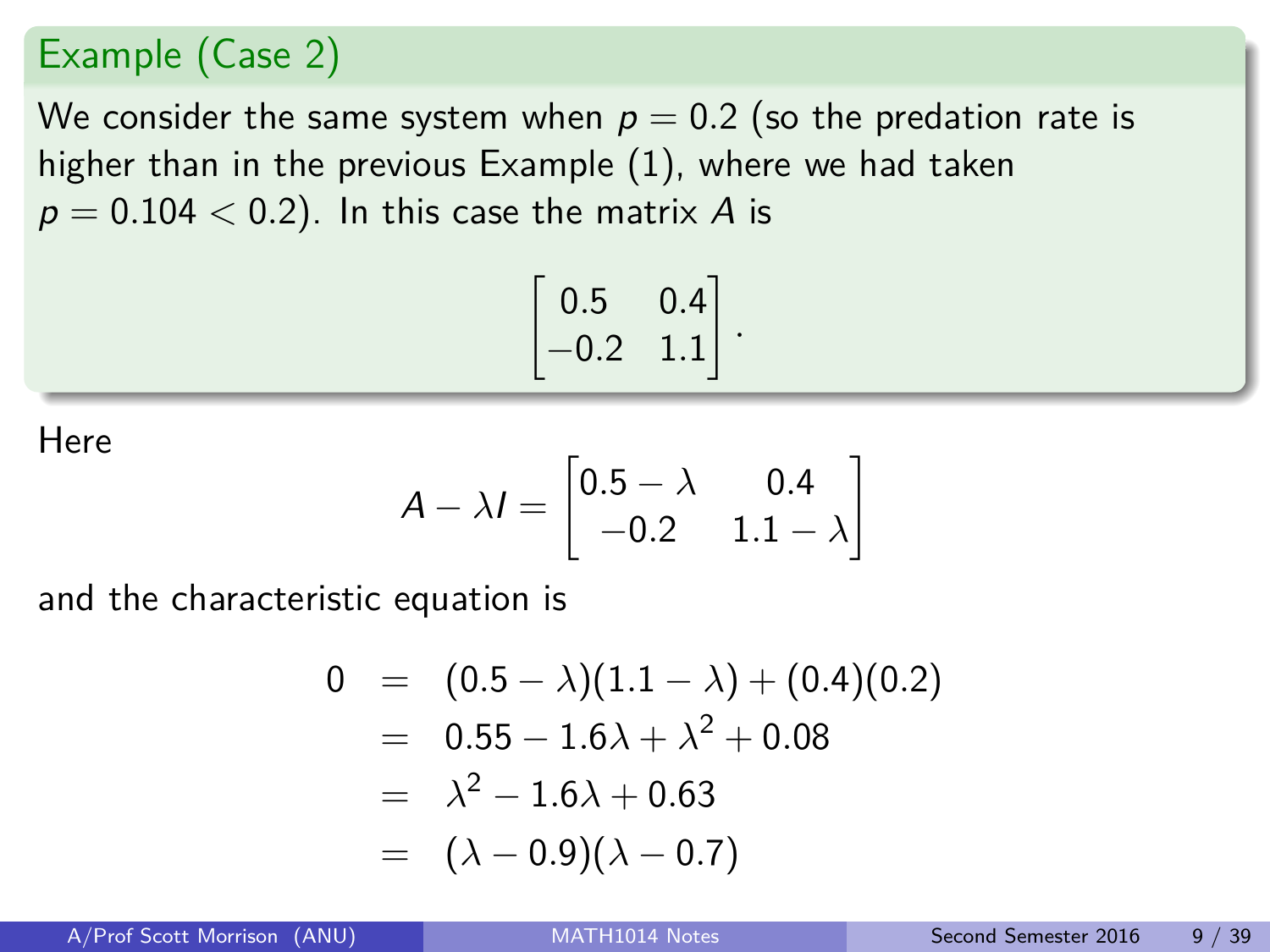When  $\lambda = 0.9$ ,

$$
E_{0.9} = \text{Nul} \begin{bmatrix} -0.4 & 0.4 \\ -0.2 & 0.2 \end{bmatrix} \rightarrow \text{Nul} \begin{bmatrix} 1 & -1 \\ 0 & 0 \end{bmatrix}
$$
  
and an eigenvector is  $\mathbf{v}_1 = \begin{bmatrix} 1 \\ 1 \end{bmatrix}$ .  
When  $\lambda = 0.7$ 

$$
E_{0.7} = \text{Nul} \begin{bmatrix} -0.2 & 0.4 \\ -0.2 & 0.4 \end{bmatrix} \rightarrow \text{Nul} \begin{bmatrix} 1 & -2 \\ 0 & 0 \end{bmatrix}
$$
  
and an eigenvector is  $\mathbf{v}_2 = \begin{bmatrix} 2 \\ 1 \end{bmatrix}$ .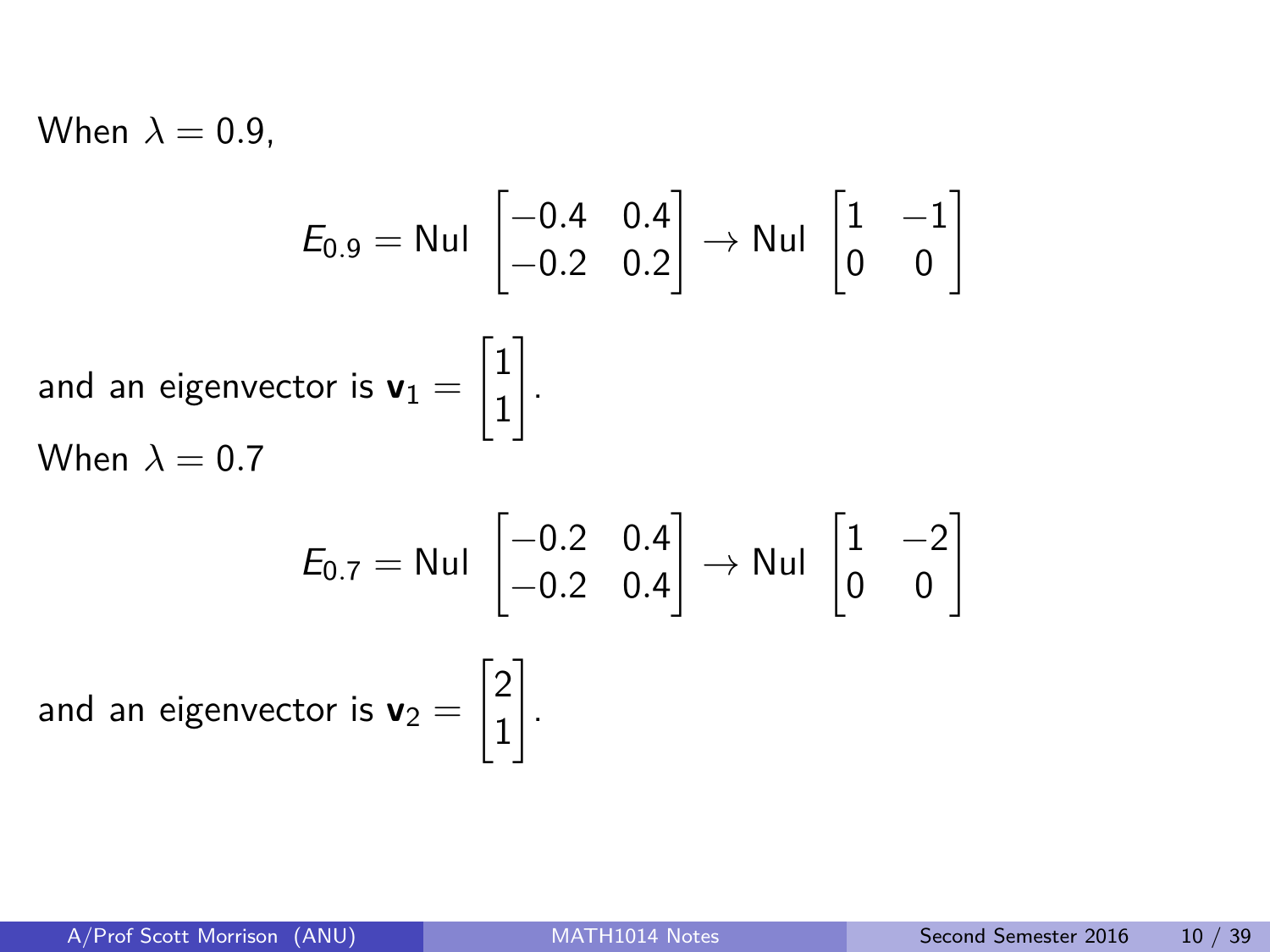This gives

$$
\textbf{x}_k = c_1(0.9)^k \begin{bmatrix} 1 \\ 1 \end{bmatrix} + c_2(0.7)^k \begin{bmatrix} 2 \\ 1 \end{bmatrix} \rightarrow \textbf{0},
$$

as  $k \to \infty$ .

The higher predation rate cuts down the owls' food supply, and in the long term both populations die out.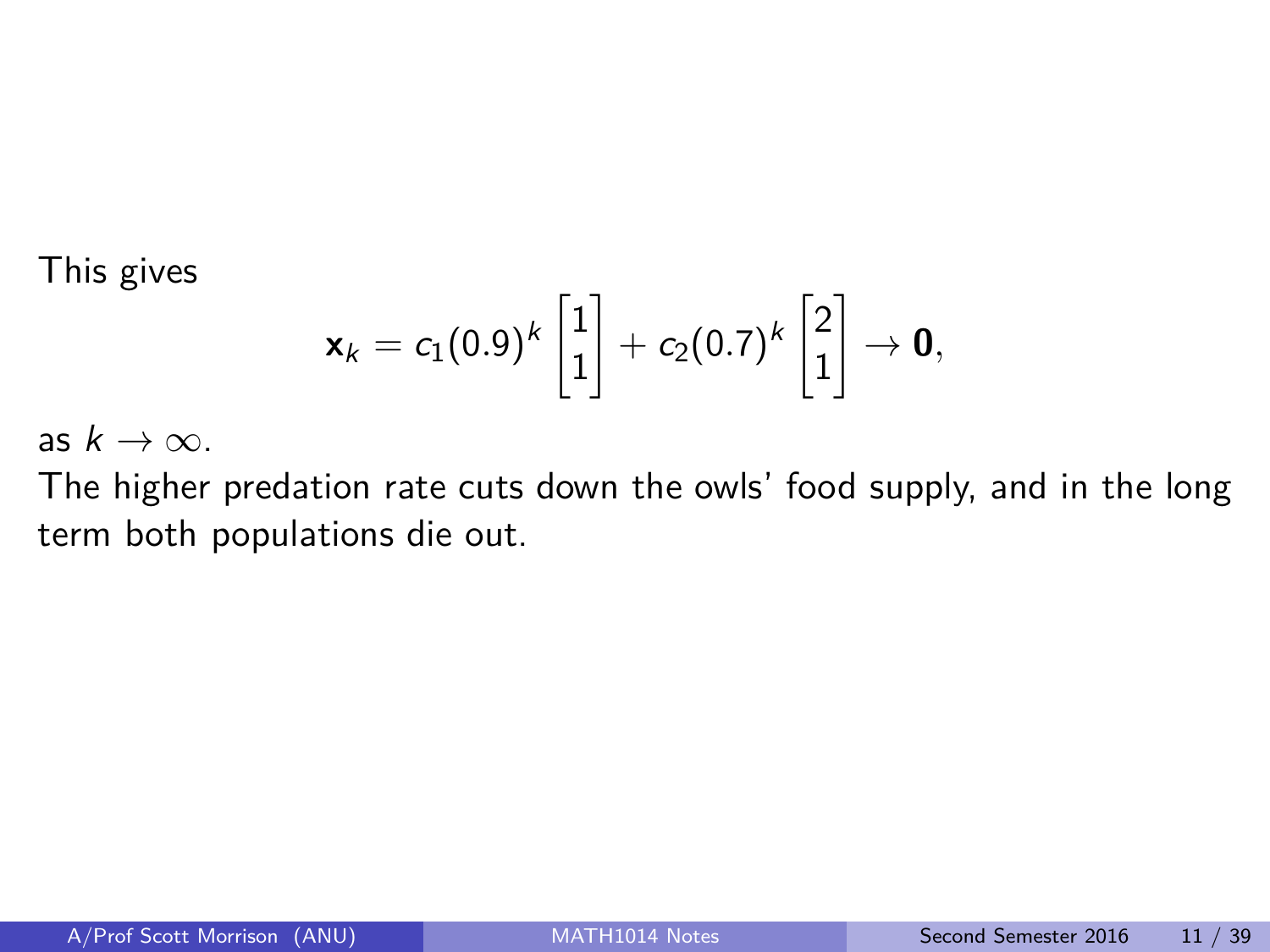## Example (Case 3)

We consider the same system again when  $p = 0.125$ . In this case the matrix A is

$$
\begin{bmatrix} 0.5 & 0.4 \\ -0.125 & 1.1 \end{bmatrix}
$$

*.*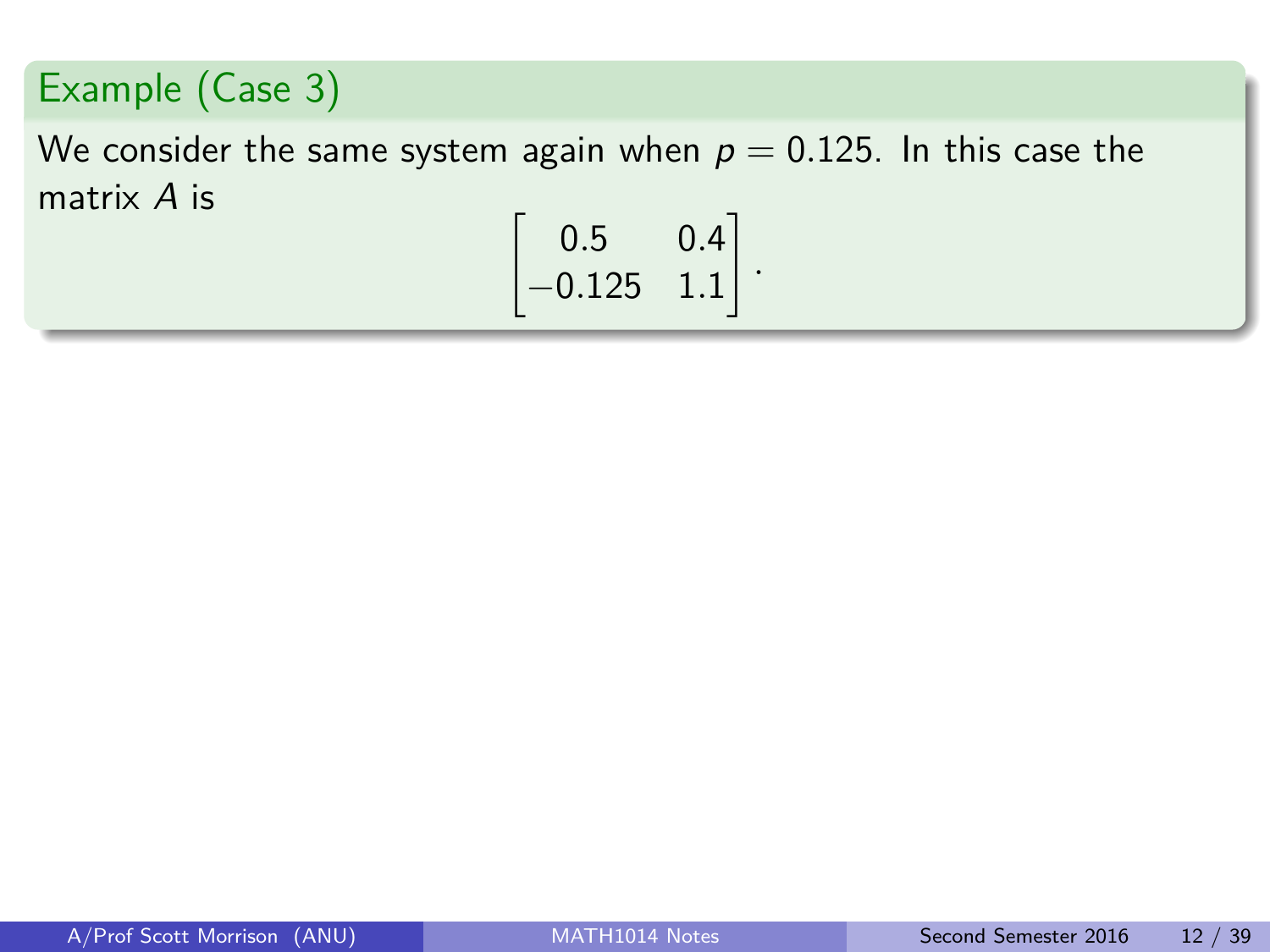### Example (Case 3)

We consider the same system again when  $p = 0.125$ . In this case the matrix A is

$$
\begin{bmatrix} 0.5 & 0.4 \\ -0.125 & 1.1 \end{bmatrix}
$$

*.*

Hence

$$
A - \lambda I = \begin{bmatrix} 0.5 - \lambda & 0.4 \\ -0.125 & 1.1 - \lambda \end{bmatrix}
$$

and the characteristic equation is

$$
0 = (0.5 - \lambda)(1.1 - \lambda) + (0.4)(0.125)
$$
  
= 0.55 - 1.6 $\lambda$  +  $\lambda^2$  + 0.05  
=  $\lambda^2$  - 1.6 $\lambda$  + 0.6  
=  $(\lambda - 1)(\lambda - 0.6)$ .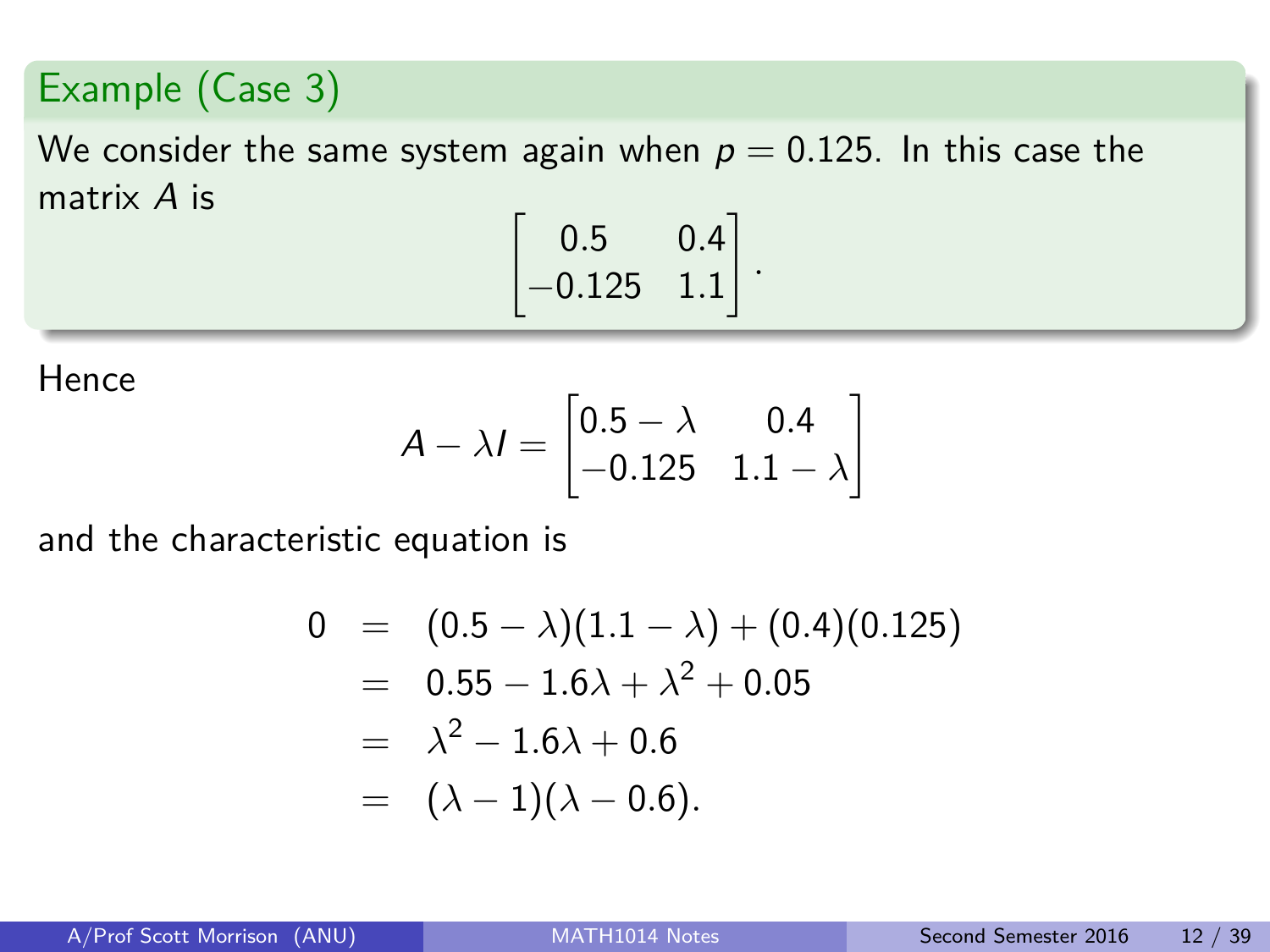When  $\lambda = 1$ ,

$$
E_1 = \text{Nul} \begin{bmatrix} -0.5 & 0.4 \\ -0.125 & 0.1 \end{bmatrix} \rightarrow \text{Nul} \begin{bmatrix} 1 & -0.8 \\ 0 & 0 \end{bmatrix}
$$
  
and an eigenvector is  $\mathbf{v}_1 = \begin{bmatrix} 0.8 \\ 1 \end{bmatrix}$ .  
When  $\lambda = 0.6$   
 $E_{0.6} = \text{Nul} \begin{bmatrix} -0.1 & 0.4 \\ -0.125 & 0.5 \end{bmatrix} \rightarrow \text{Nul} \begin{bmatrix} 1 & -4 \\ 0 & 0 \end{bmatrix}$ 

.

and an eigenvector is  $\mathbf{v}_2 =$  $\lceil 4 \rceil$ 1 1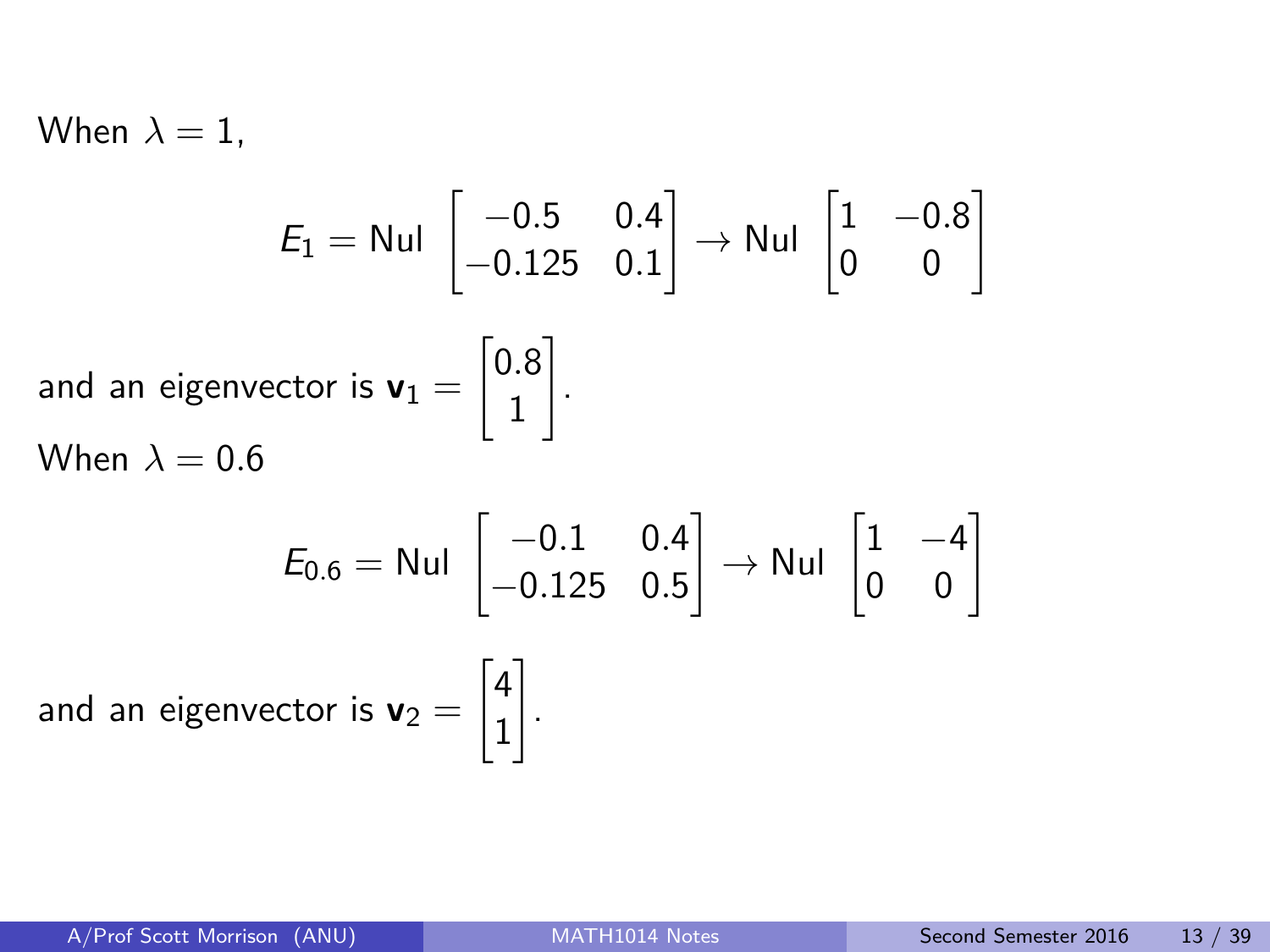This gives

$$
\textbf{x}_k=c_1(1)^k\begin{bmatrix}0.8\\1\end{bmatrix}+c_2(0.6)^k\begin{bmatrix}4\\1\end{bmatrix}\rightarrow c_1\begin{bmatrix}0.8\\1\end{bmatrix},
$$

as  $k \to \infty$ .

In this case the population reaches an equilibrium, where for every 8 owls there are 10 thousand rats. The size of the population depends only on the values of  $c_1$ .

This equilibrium is not considered stable as small changes in the birth rates or the predation rate can change the situation.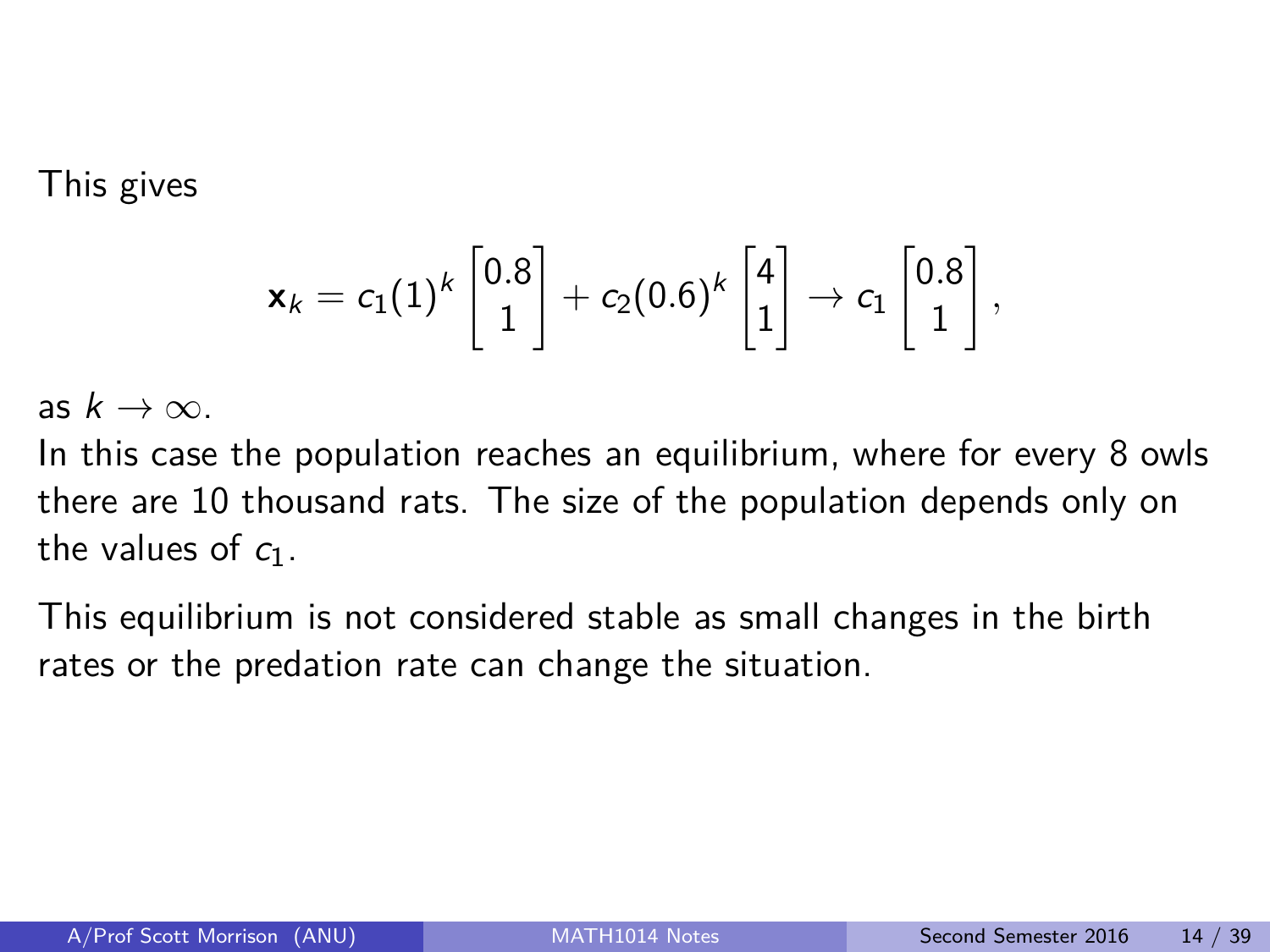# Graphical Description of Solutions

When A is a  $2 \times 2$  matrix we can describe the evolution of a dynamical system geometrically.

The equation  $\mathbf{x}_{k+1} = A\mathbf{x}_k$  determines an infinite collection of equations. Beginning with an initial vector  $x_0$ , we have

| $x_1$ |        | $Ax_0$ |
|-------|--------|--------|
| $x_2$ |        | $Ax_1$ |
| $x_3$ | $\sim$ | $Ax_2$ |
|       |        |        |

The set  $\{x_0, x_1, x_2, \dots\}$  is called a trajectory of the system. Note that  $\mathbf{x}_k = A^k \mathbf{x}_0$ .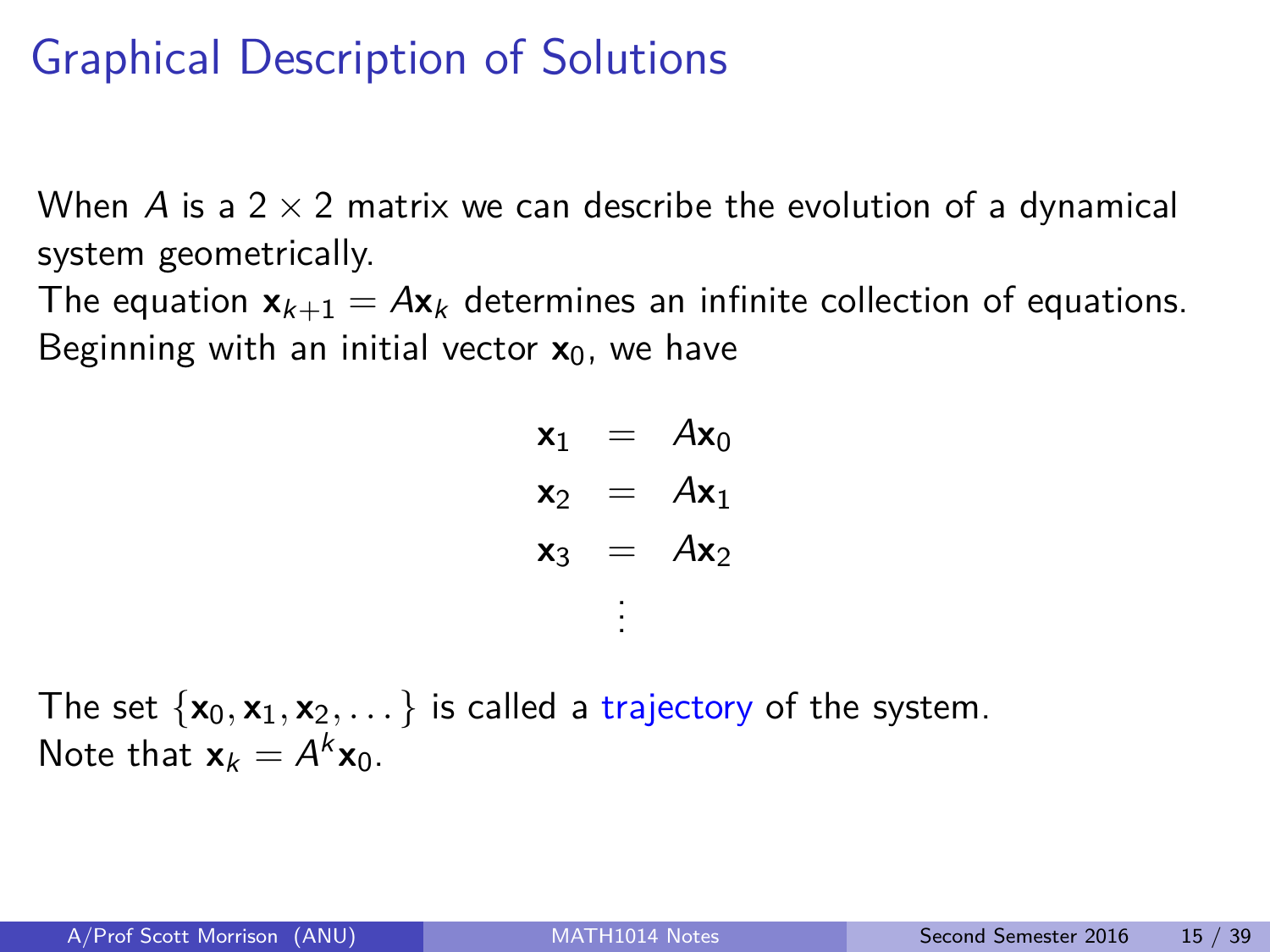### Example 1

Let  $A =$  $\begin{bmatrix} 0.5 & 0 \end{bmatrix}$ 0 0*.*8 1 . Plot the first five points in the trajectories with the following initial vectors:

$$
(a) \mathbf{x}_0 = \begin{bmatrix} 5 \\ 0 \end{bmatrix} \quad (b) \mathbf{x}_0 = \begin{bmatrix} 0 \\ -5 \end{bmatrix}
$$

$$
(c) \mathbf{x}_0 = \begin{bmatrix} 4 \\ 4 \end{bmatrix} \quad (d) \mathbf{x}_0 = \begin{bmatrix} -2 \\ 4 \end{bmatrix}
$$

Notice that since  $\overline{A}$  is already diagonal, the computations are much easier!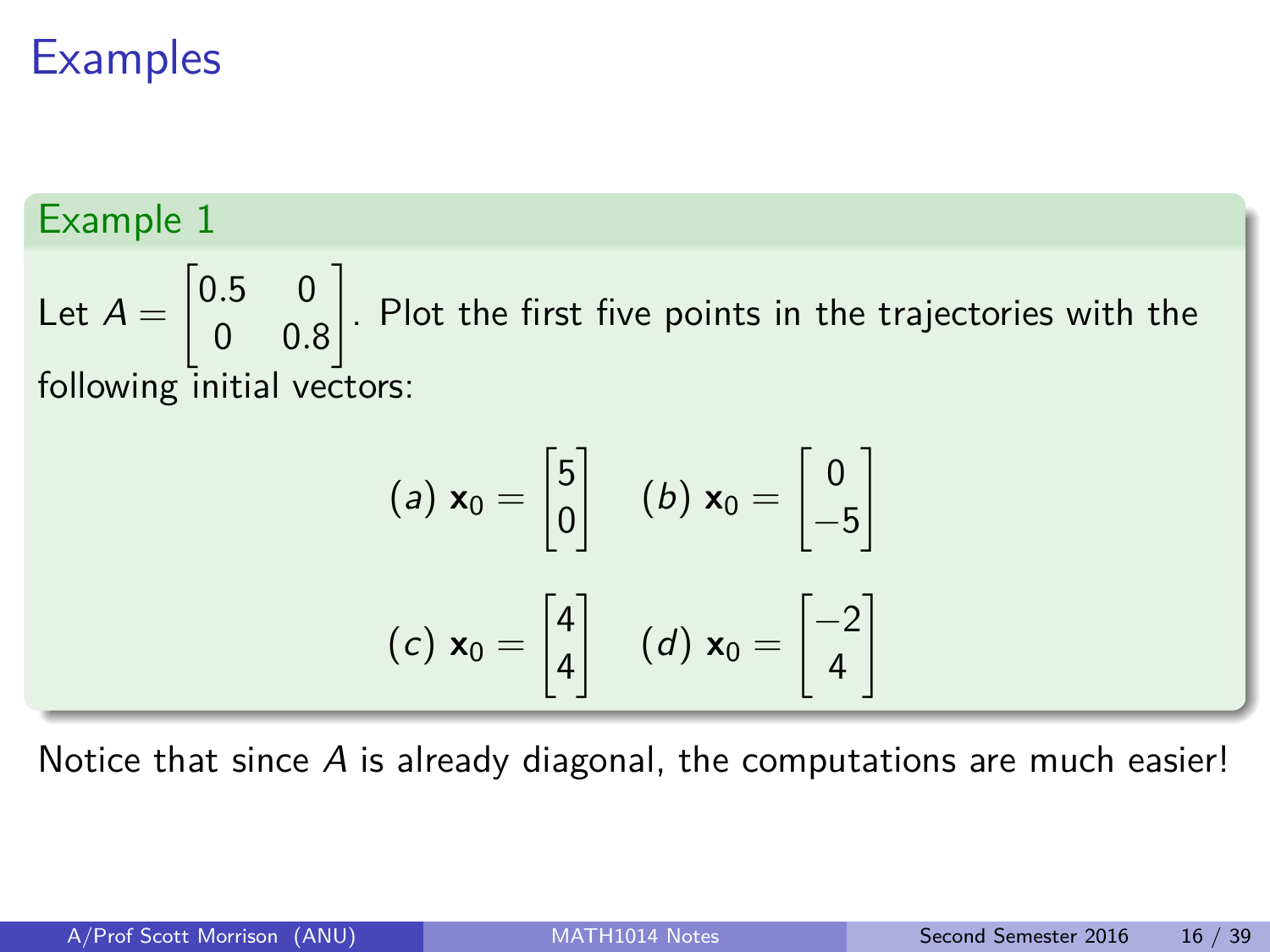(a) For 
$$
\mathbf{x}_0 = \begin{bmatrix} 5 \\ 0 \end{bmatrix}
$$
 and  $A = \begin{bmatrix} 0.5 & 0 \\ 0 & 0.8 \end{bmatrix}$ , we compute  
\n
$$
\mathbf{x}_1 = A\mathbf{x}_0 = \begin{bmatrix} 2.5 \\ 0 \end{bmatrix} \qquad \mathbf{x}_2 = A\mathbf{x}_1 = \begin{bmatrix} 1.25 \\ 0 \end{bmatrix}
$$
\n
$$
\mathbf{x}_3 = A\mathbf{x}_2 = \begin{bmatrix} 0.625 \\ 0 \end{bmatrix} \qquad \mathbf{x}_4 = A\mathbf{x}_3 = \begin{bmatrix} 0.3125 \\ 0 \end{bmatrix}
$$

These points converge to the origin along the  $x$ -axis. (Note that  ${\bf e}_1=$  $\lceil 1 \rceil$ 0 1 is an eigenvector for the matrix).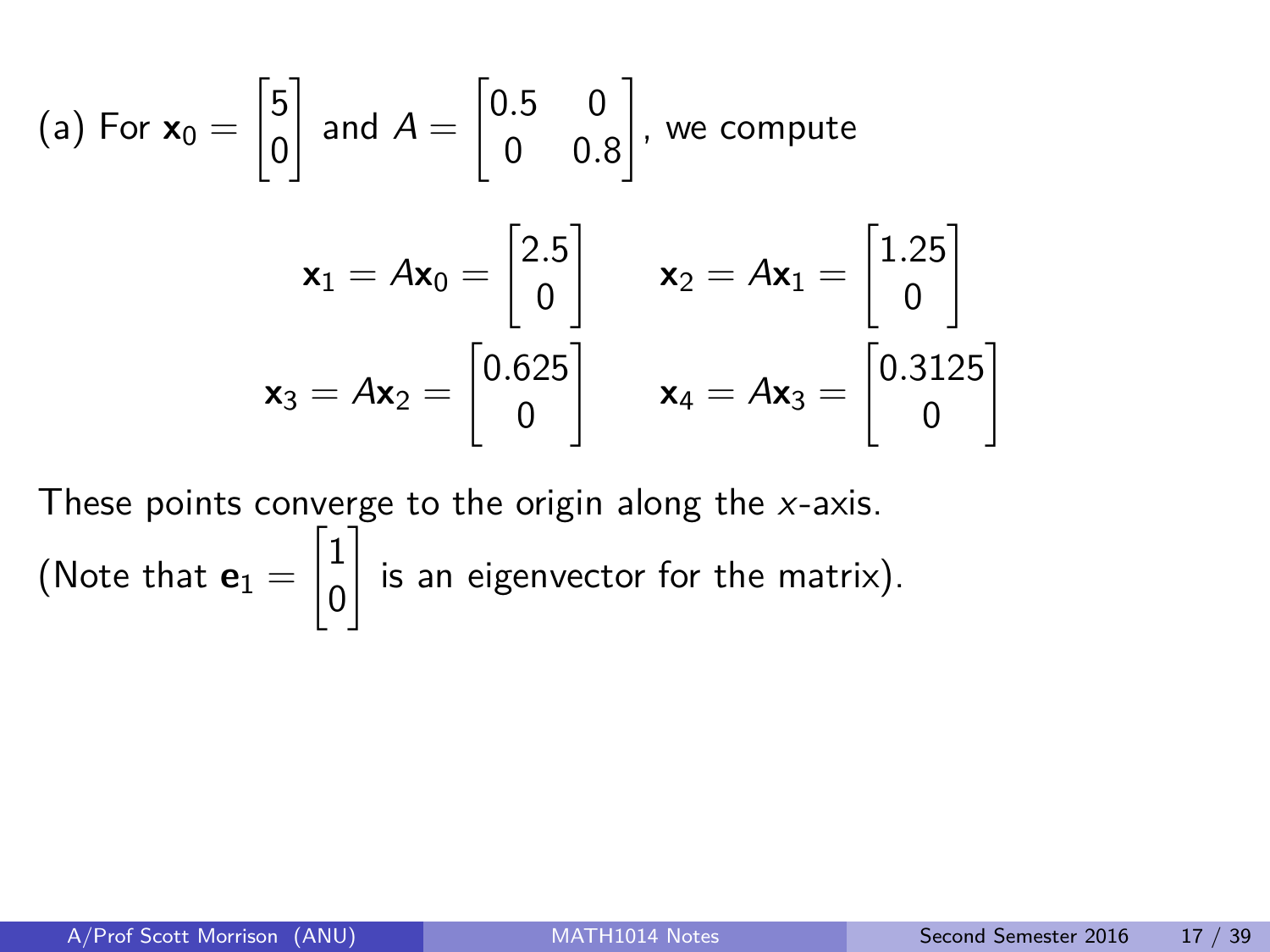(a) For 
$$
\mathbf{x}_0 = \begin{bmatrix} 5 \\ 0 \end{bmatrix}
$$
 and  $A = \begin{bmatrix} 0.5 & 0 \\ 0 & 0.8 \end{bmatrix}$ , we compute  
\n
$$
\mathbf{x}_1 = A\mathbf{x}_0 = \begin{bmatrix} 2.5 \\ 0 \end{bmatrix} \qquad \mathbf{x}_2 = A\mathbf{x}_1 = \begin{bmatrix} 1.25 \\ 0 \end{bmatrix}
$$
\n
$$
\mathbf{x}_3 = A\mathbf{x}_2 = \begin{bmatrix} 0.625 \\ 0 \end{bmatrix} \qquad \mathbf{x}_4 = A\mathbf{x}_3 = \begin{bmatrix} 0.3125 \\ 0 \end{bmatrix}
$$

These points converge to the origin along the  $x$ -axis. (Note that  ${\bf e}_1=$  $\lceil 1 \rceil$ 0 1 is an eigenvector for the matrix).

(b) The situation is similar for the case  $\mathsf{x}_0 =$  $\lceil 0$ −5 1 , except that the convergence is along the y-axis.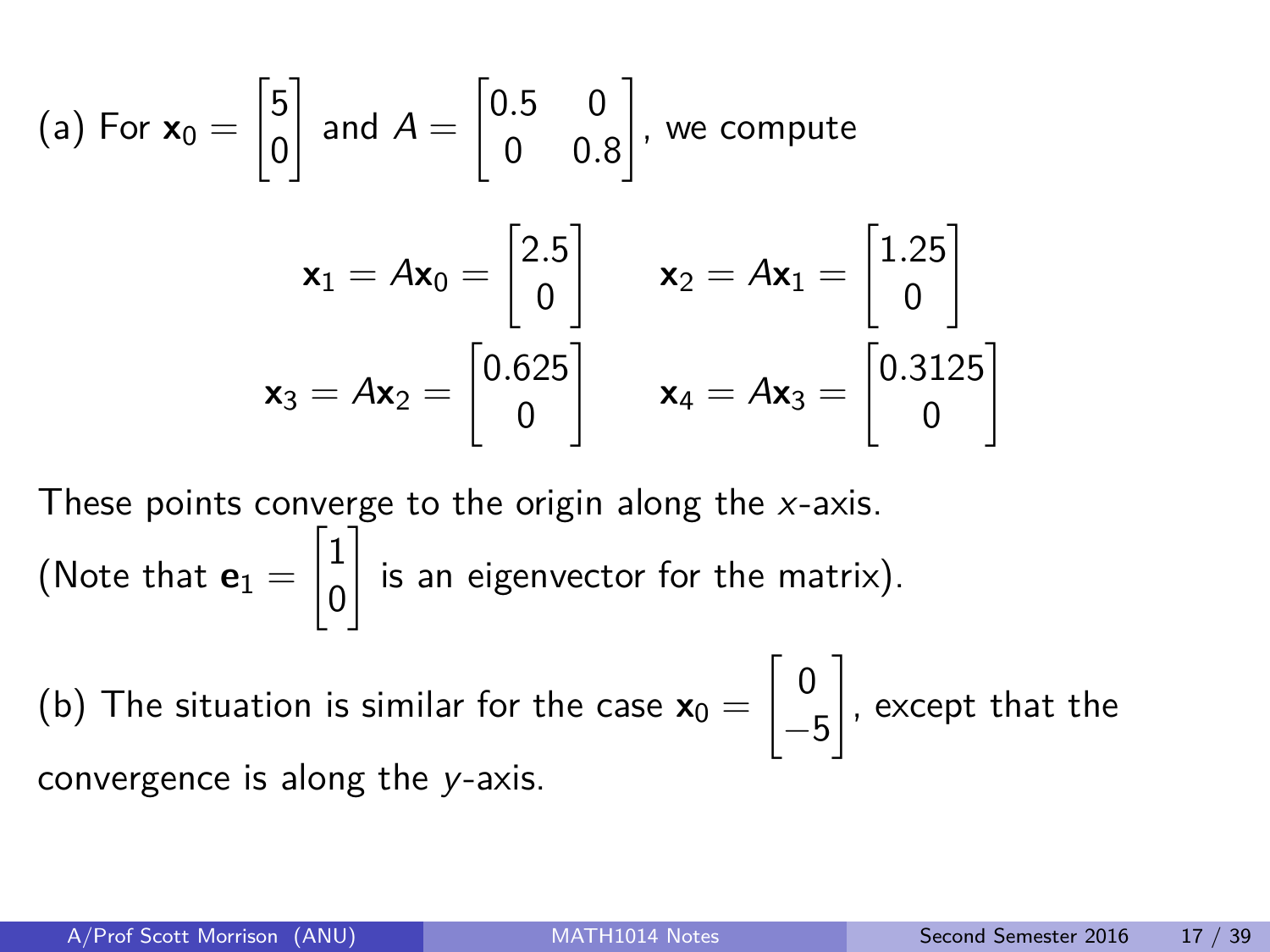(c) For the case 
$$
\mathbf{x}_0 = \begin{bmatrix} 4 \\ 4 \end{bmatrix}
$$
, we get  
\n
$$
\mathbf{x}_1 = A\mathbf{x}_0 = \begin{bmatrix} 2 \\ 3.2 \end{bmatrix} \qquad \mathbf{x}_2 = A\mathbf{x}_1 = \begin{bmatrix} 1 \\ 2.56 \end{bmatrix}
$$
\n
$$
\mathbf{x}_3 = A\mathbf{x}_2 = \begin{bmatrix} 0.5 \\ 2.048 \end{bmatrix} \qquad \mathbf{x}_4 = A\mathbf{x}_3 = \begin{bmatrix} 0.25 \\ 1.6384 \end{bmatrix}
$$

These points also converge to the origin, but not along a direct line. The trajectory is an arc that gets closer to the y-axis as it converges to the origin.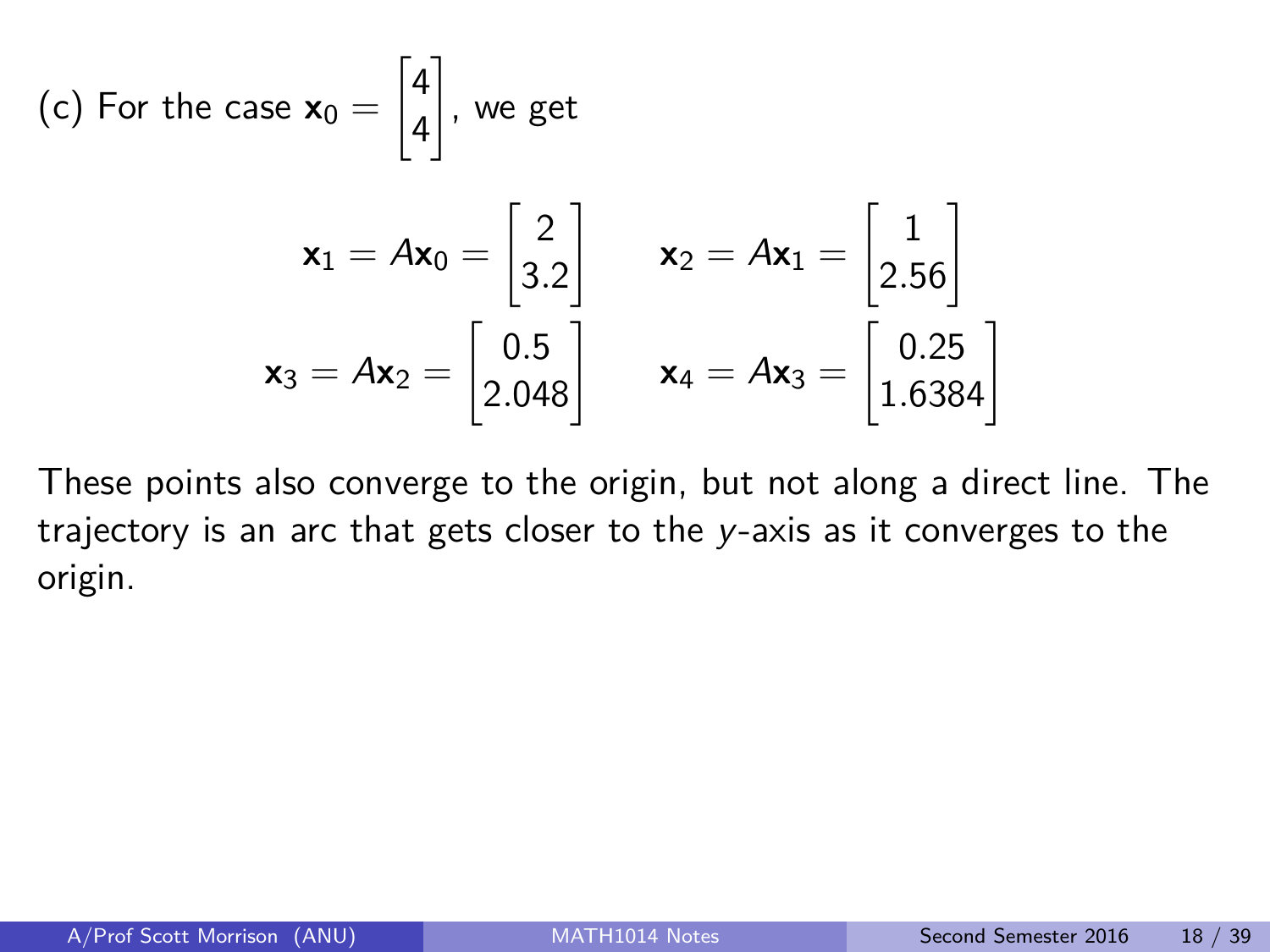(c) For the case 
$$
\mathbf{x}_0 = \begin{bmatrix} 4 \\ 4 \end{bmatrix}
$$
, we get  
\n
$$
\mathbf{x}_1 = A\mathbf{x}_0 = \begin{bmatrix} 2 \\ 3.2 \end{bmatrix} \qquad \mathbf{x}_2 = A\mathbf{x}_1 = \begin{bmatrix} 1 \\ 2.56 \end{bmatrix}
$$
\n
$$
\mathbf{x}_3 = A\mathbf{x}_2 = \begin{bmatrix} 0.5 \\ 2.048 \end{bmatrix} \qquad \mathbf{x}_4 = A\mathbf{x}_3 = \begin{bmatrix} 0.25 \\ 1.6384 \end{bmatrix}
$$

These points also converge to the origin, but not along a direct line. The trajectory is an arc that gets closer to the y-axis as it converges to the origin.

The situation is similar for case (d) with convergence also toward the y-axis.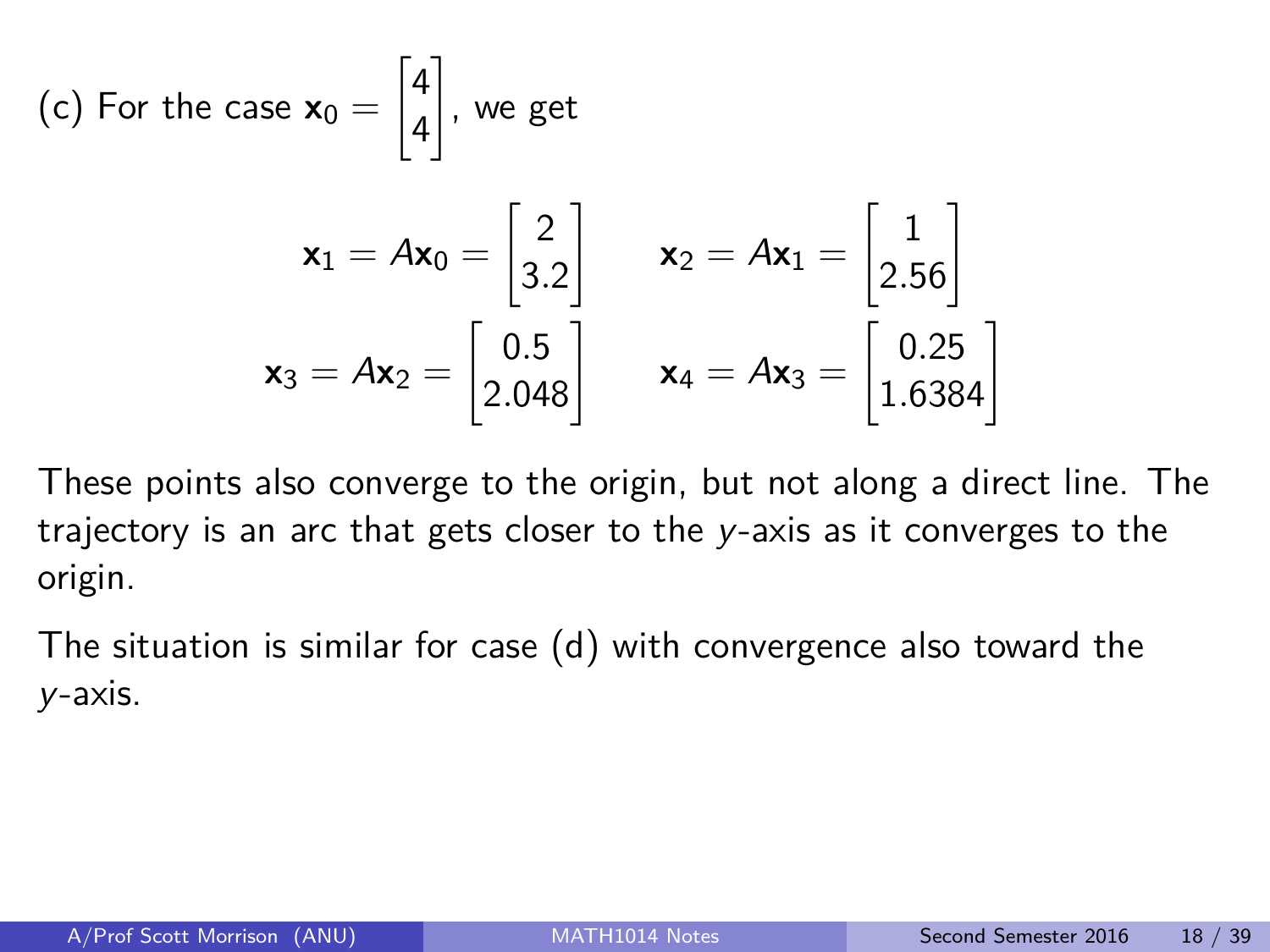(c) For the case 
$$
\mathbf{x}_0 = \begin{bmatrix} 4 \\ 4 \end{bmatrix}
$$
, we get  
\n
$$
\mathbf{x}_1 = A\mathbf{x}_0 = \begin{bmatrix} 2 \\ 3.2 \end{bmatrix} \qquad \mathbf{x}_2 = A\mathbf{x}_1 = \begin{bmatrix} 1 \\ 2.56 \end{bmatrix}
$$
\n
$$
\mathbf{x}_3 = A\mathbf{x}_2 = \begin{bmatrix} 0.5 \\ 2.048 \end{bmatrix} \qquad \mathbf{x}_4 = A\mathbf{x}_3 = \begin{bmatrix} 0.25 \\ 1.6384 \end{bmatrix}
$$

These points also converge to the origin, but not along a direct line. The trajectory is an arc that gets closer to the y-axis as it converges to the origin.

The situation is similar for case (d) with convergence also toward the y-axis.

In this example every trajectory converges to **0**. The origin is called an attractor for the system.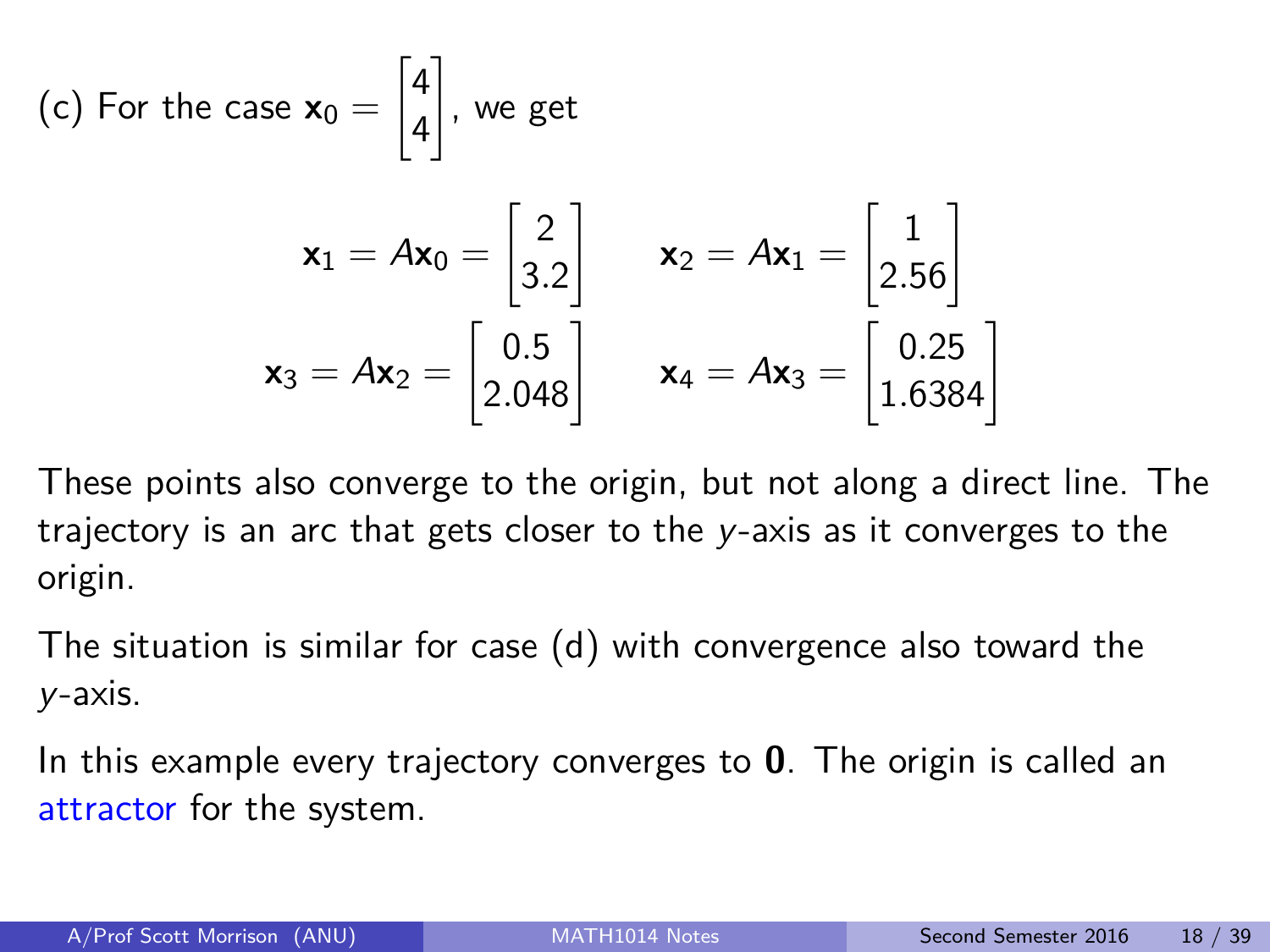We can understand why this happens when we consider the eigenvalues of A: 0.8 and 0.5. These have corresponding eigenvectors  $\begin{bmatrix} 0 & 0 \\ 0 & 1 \end{bmatrix}$ 1  $\Big]$  and  $\Big[ \frac{1}{2}$ 0 1 . So, for an initial vector

$$
\mathbf{x}_0 = \begin{bmatrix} c_1 \\ c_2 \end{bmatrix} = c_1 \begin{bmatrix} 0 \\ 1 \end{bmatrix} + c_2 \begin{bmatrix} 1 \\ 0 \end{bmatrix}
$$

we have

$$
\mathbf{x}_k = A^k \mathbf{x}_0 = c_1 (0.8)^k \begin{bmatrix} 0 \\ 1 \end{bmatrix} + c_2 (0.5)^k \begin{bmatrix} 1 \\ 0 \end{bmatrix}.
$$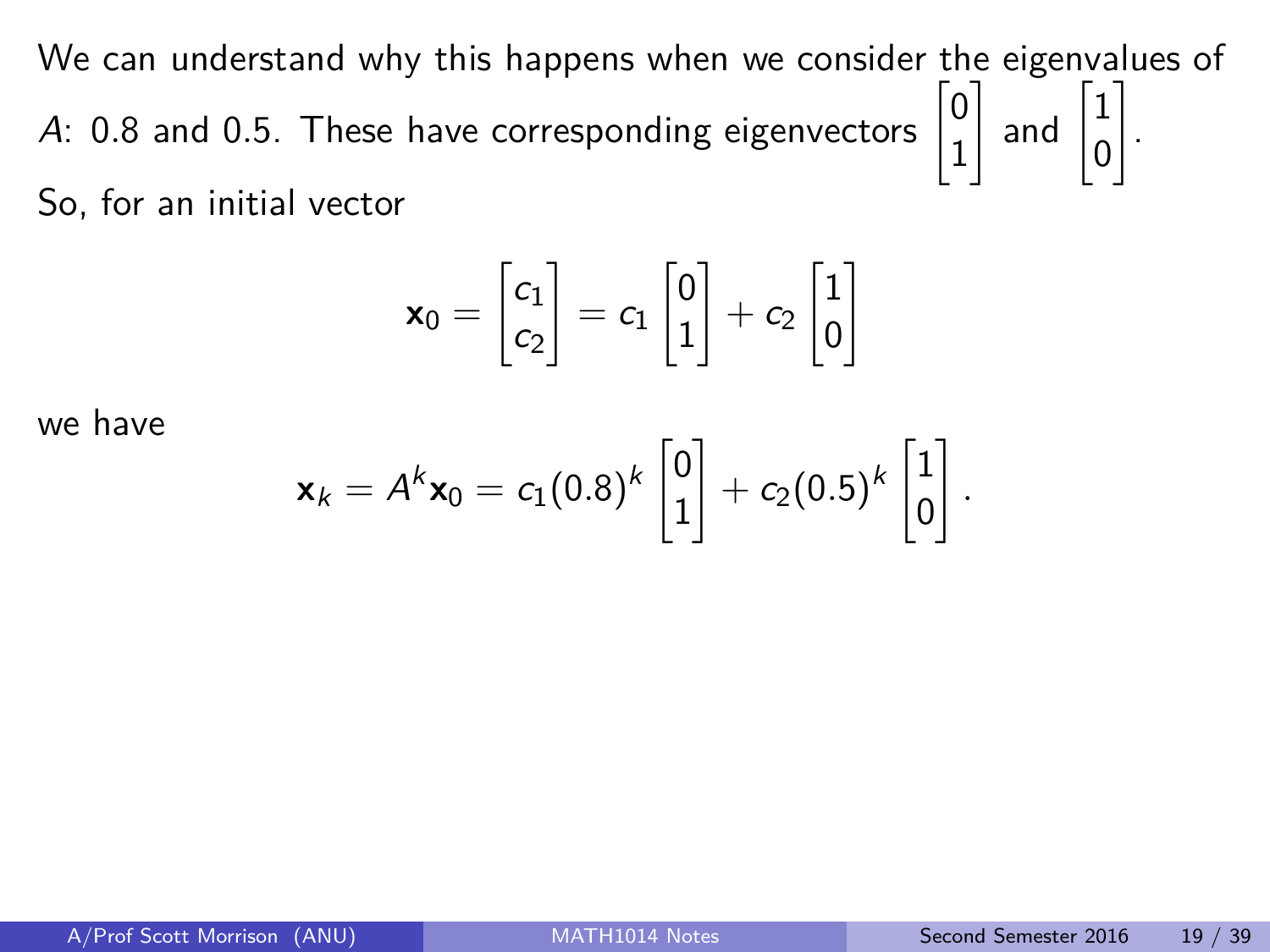We can understand why this happens when we consider the eigenvalues of A: 0.8 and 0.5. These have corresponding eigenvectors  $\begin{bmatrix} 0 & 0 \\ 0 & 1 \end{bmatrix}$ 1  $\Big]$  and  $\Big[ \frac{1}{2}$ 0 1 . So, for an initial vector

$$
\mathbf{x}_0 = \begin{bmatrix} c_1 \\ c_2 \end{bmatrix} = c_1 \begin{bmatrix} 0 \\ 1 \end{bmatrix} + c_2 \begin{bmatrix} 1 \\ 0 \end{bmatrix}
$$

we have

$$
\mathbf{x}_k = A^k \mathbf{x}_0 = c_1 (0.8)^k \begin{bmatrix} 0 \\ 1 \end{bmatrix} + c_2 (0.5)^k \begin{bmatrix} 1 \\ 0 \end{bmatrix}.
$$

Because both  $(0.8)^k$  and  $(0.5)^k$  approach zero as  $k$  gets large,  $\mathbf{x}_k$ approaches **0** for any initial vector **x**0.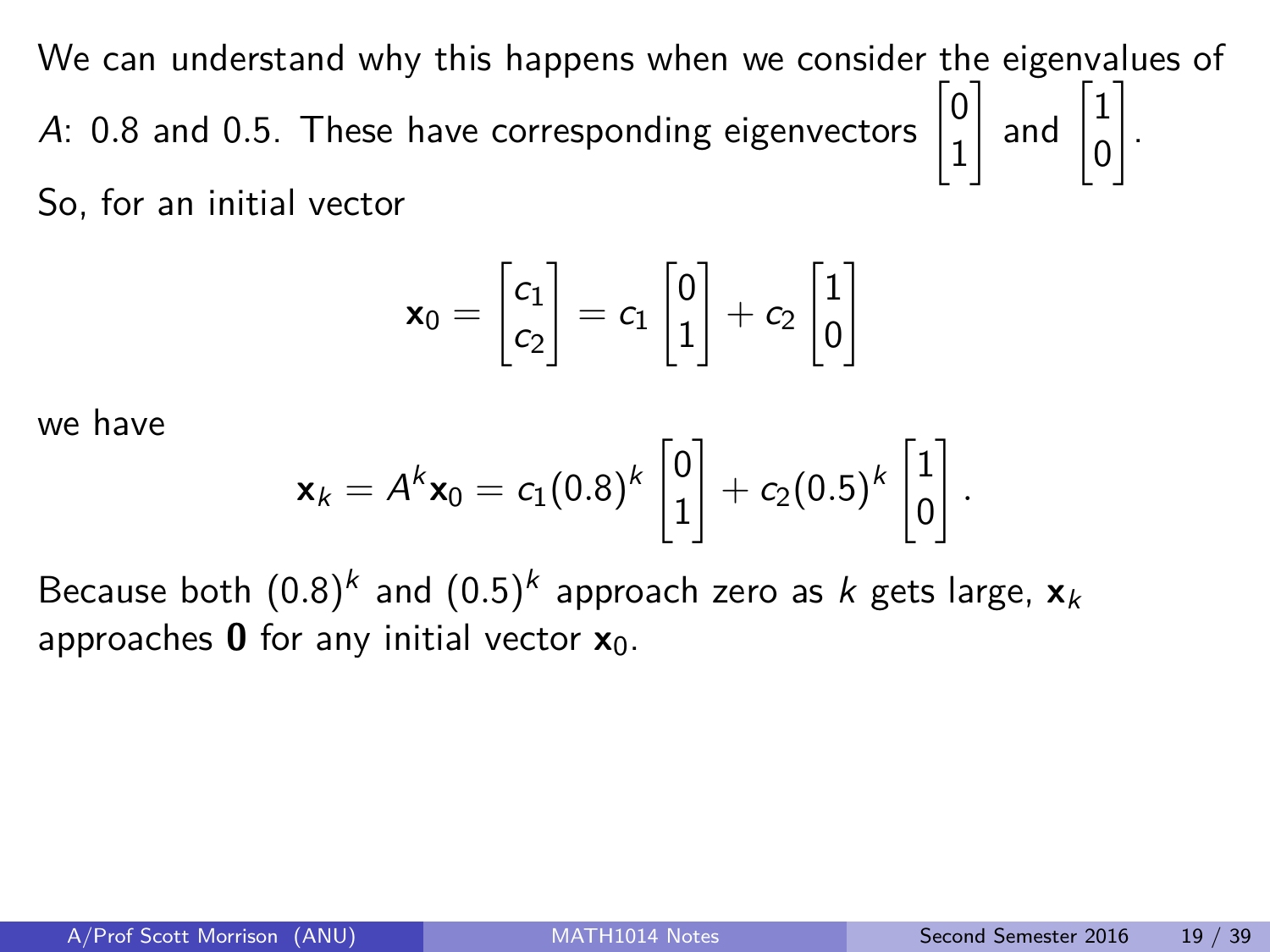We can understand why this happens when we consider the eigenvalues of A: 0.8 and 0.5. These have corresponding eigenvectors  $\begin{bmatrix} 0 & 0 \\ 0 & 1 \end{bmatrix}$ 1  $\Big]$  and  $\Big[ \frac{1}{2}$ 0 1 . So, for an initial vector

$$
\mathbf{x}_0 = \begin{bmatrix} c_1 \\ c_2 \end{bmatrix} = c_1 \begin{bmatrix} 0 \\ 1 \end{bmatrix} + c_2 \begin{bmatrix} 1 \\ 0 \end{bmatrix}
$$

we have

$$
\mathbf{x}_k = A^k \mathbf{x}_0 = c_1 (0.8)^k \begin{bmatrix} 0 \\ 1 \end{bmatrix} + c_2 (0.5)^k \begin{bmatrix} 1 \\ 0 \end{bmatrix}.
$$

Because both  $(0.8)^k$  and  $(0.5)^k$  approach zero as  $k$  gets large,  $\mathbf{x}_k$ approaches **0** for any initial vector **x**0.

Because  $\begin{bmatrix} 0 \\ 1 \end{bmatrix}$ 1 1 is the eigenvector corresponding to the larger eigenvalue of

A, 
$$
\mathbf{x}_k
$$
 approaches a multiple of  $\begin{bmatrix} 0 \\ 1 \end{bmatrix}$  as long as  $c_1 \neq 0$ .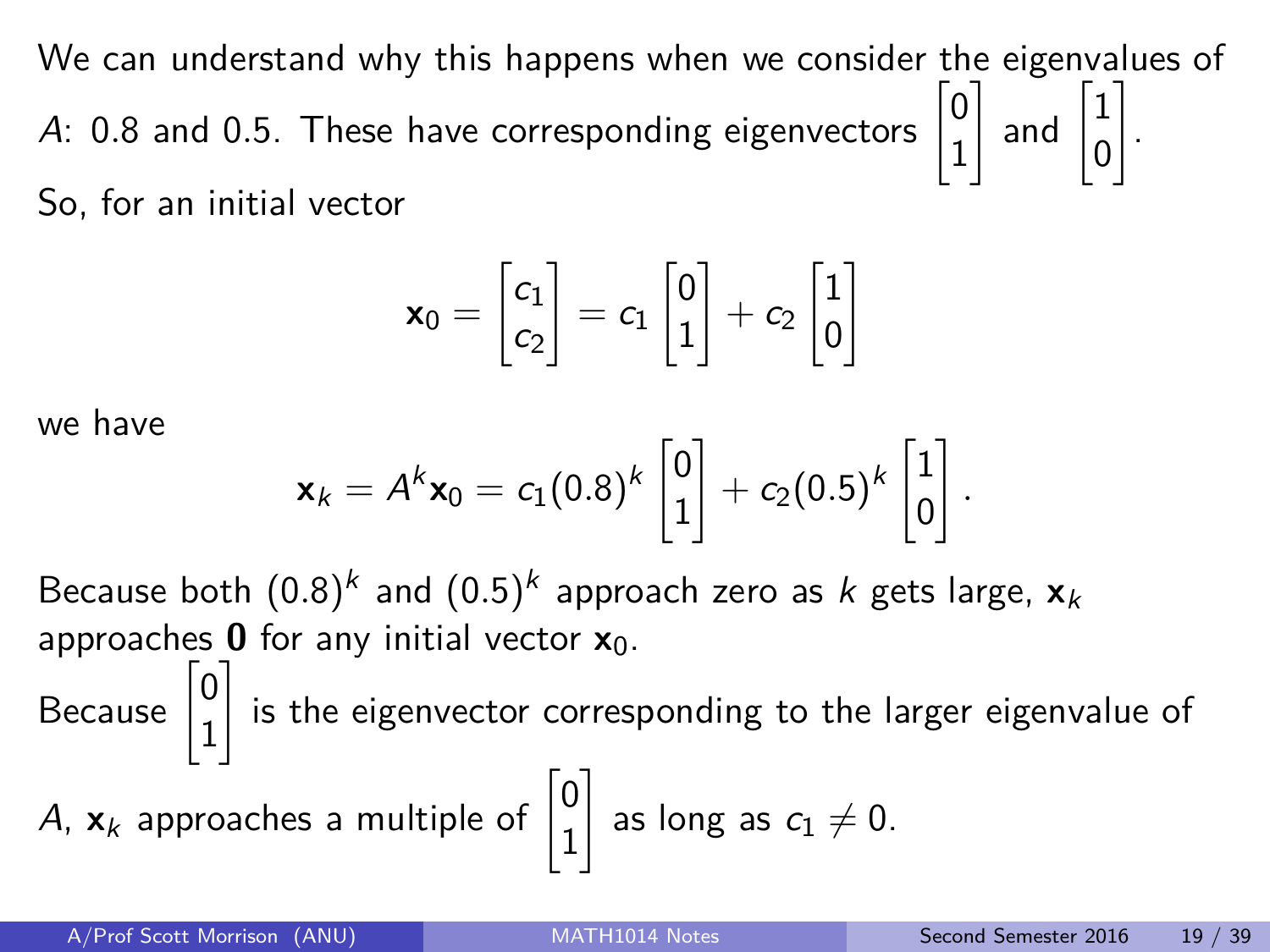# Graphical example

Dynamical system  $\mathbf{x}_{k+1} = A\mathbf{x}_k$ , where

$$
A = \begin{bmatrix} .80 & 0 \\ 0 & .64 \end{bmatrix}
$$



**FIGURE 1** The origin as an attractor.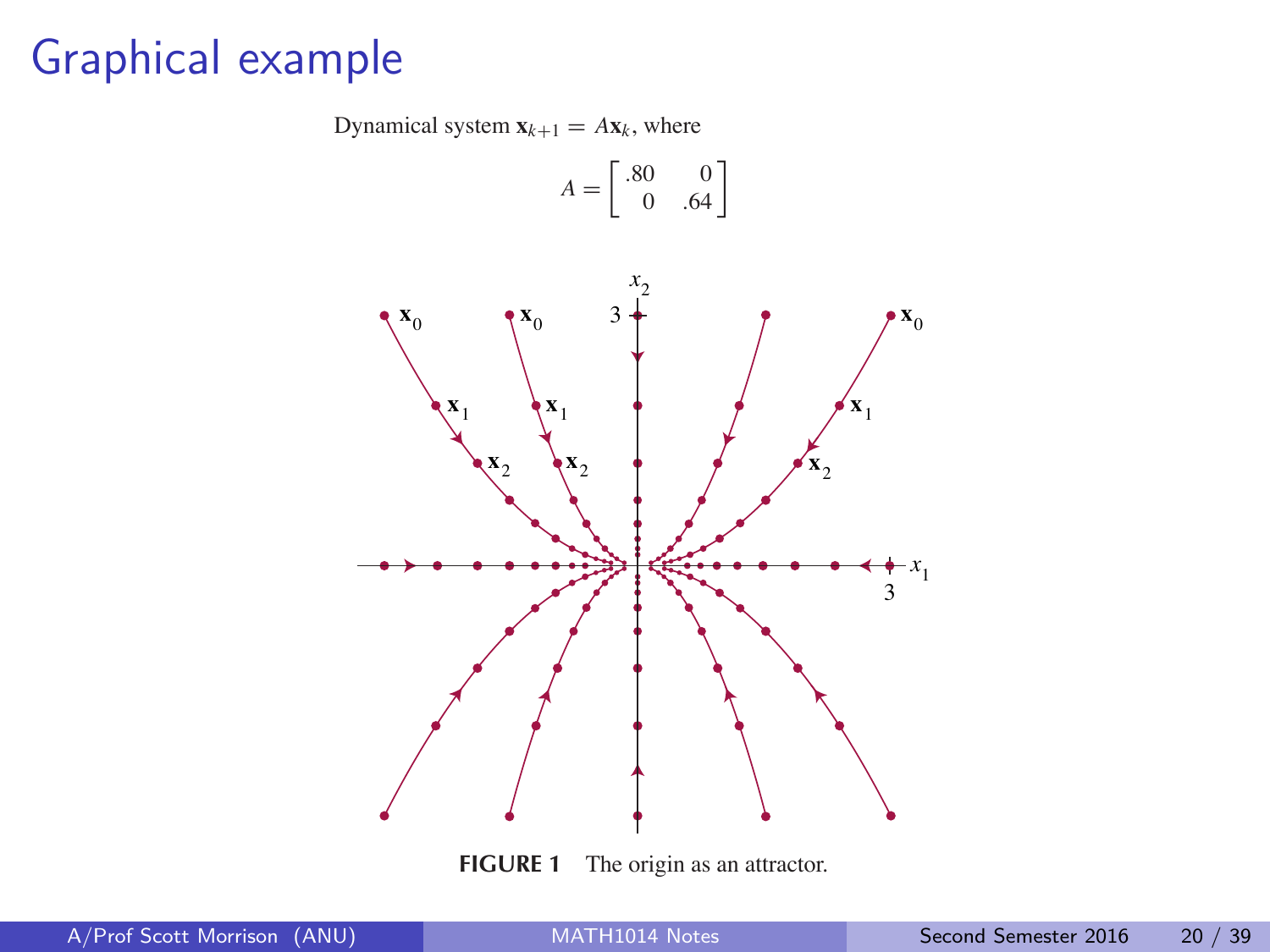Describe the trajectories of the dynamical system associated to the matrix  $A =$  $\begin{bmatrix} 1.7 & -0.3 \end{bmatrix}$ −1*.*2 0*.*8 1 .

The eigenvalues of A are 2 and 0*.*5, with corresponding eigenvectors  $\mathbf{v}_1 =$  $\left[-1\right]$ 1 1  $, v_2 =$  $\sqrt{1}$ 4 1 .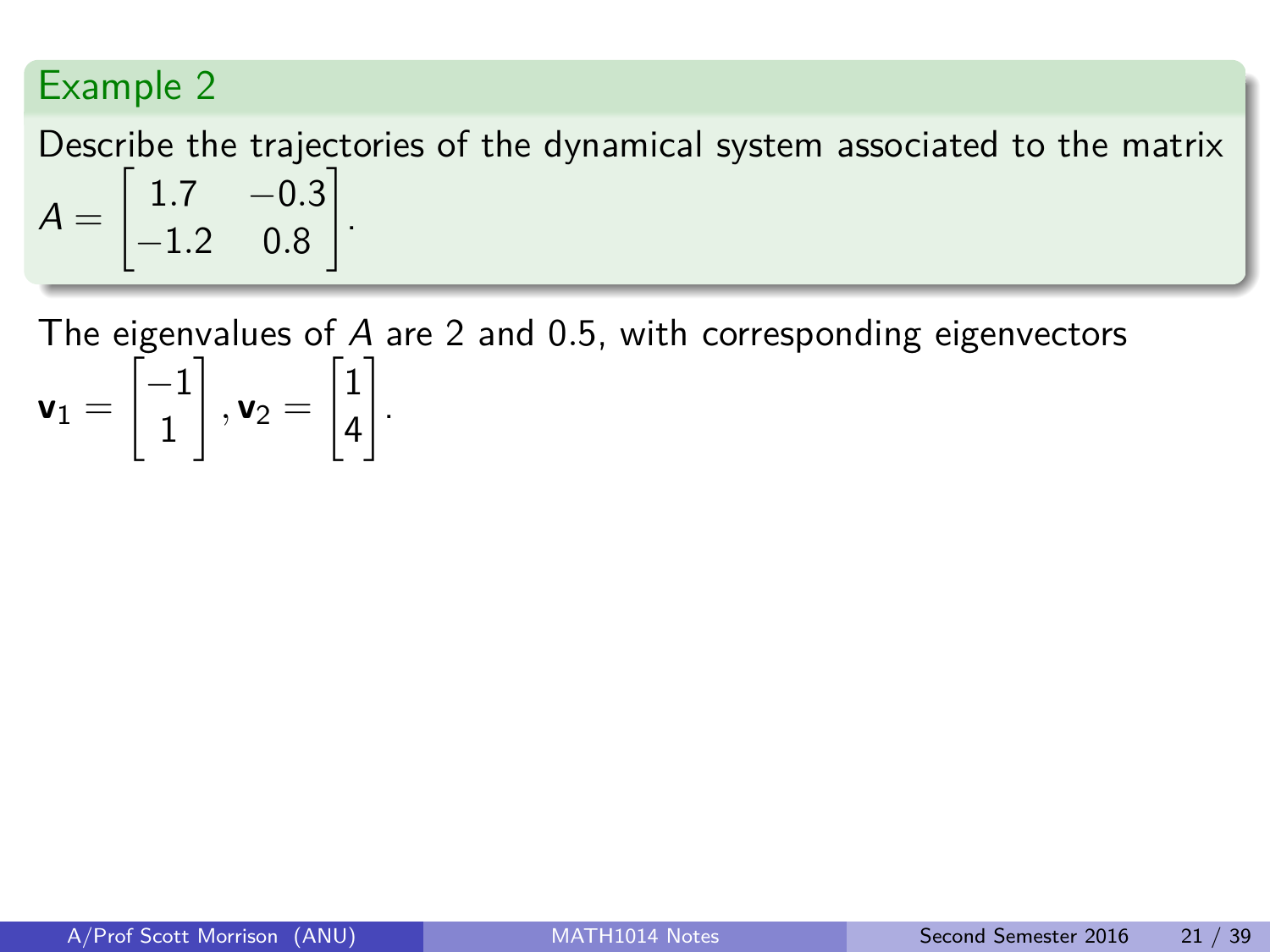Describe the trajectories of the dynamical system associated to the matrix  $A =$  $\begin{bmatrix} 1.7 & -0.3 \end{bmatrix}$ −1*.*2 0*.*8 1 .

The eigenvalues of A are 2 and 0*.*5, with corresponding eigenvectors  $\mathbf{v}_1 =$  $\left[-1\right]$ 1 1  $, v_2 =$  $\sqrt{1}$ 4 1 . As above, the dynamical system  $x_{k+1} = Ax_k$  has solution

$$
\mathbf{x}_k = 2^k c_1 \mathbf{v}_1 + (.05)^k c_2 \mathbf{v}_2
$$

where  $c_1$ ,  $c_2$  are determined by  $\mathbf{x}_0$ .

Thus for  $\mathbf{x}_0 = \mathbf{v}_1$ ,  $\mathbf{x}_k = 2^k \mathbf{v}_1$ , and this is unbounded for large  $k$ , whereas for  $\mathbf{x}_0 = \mathbf{v}_2$ ,  $\mathbf{x}_k = (0.5)^k \mathbf{v}_2 \to \mathbf{0}$ .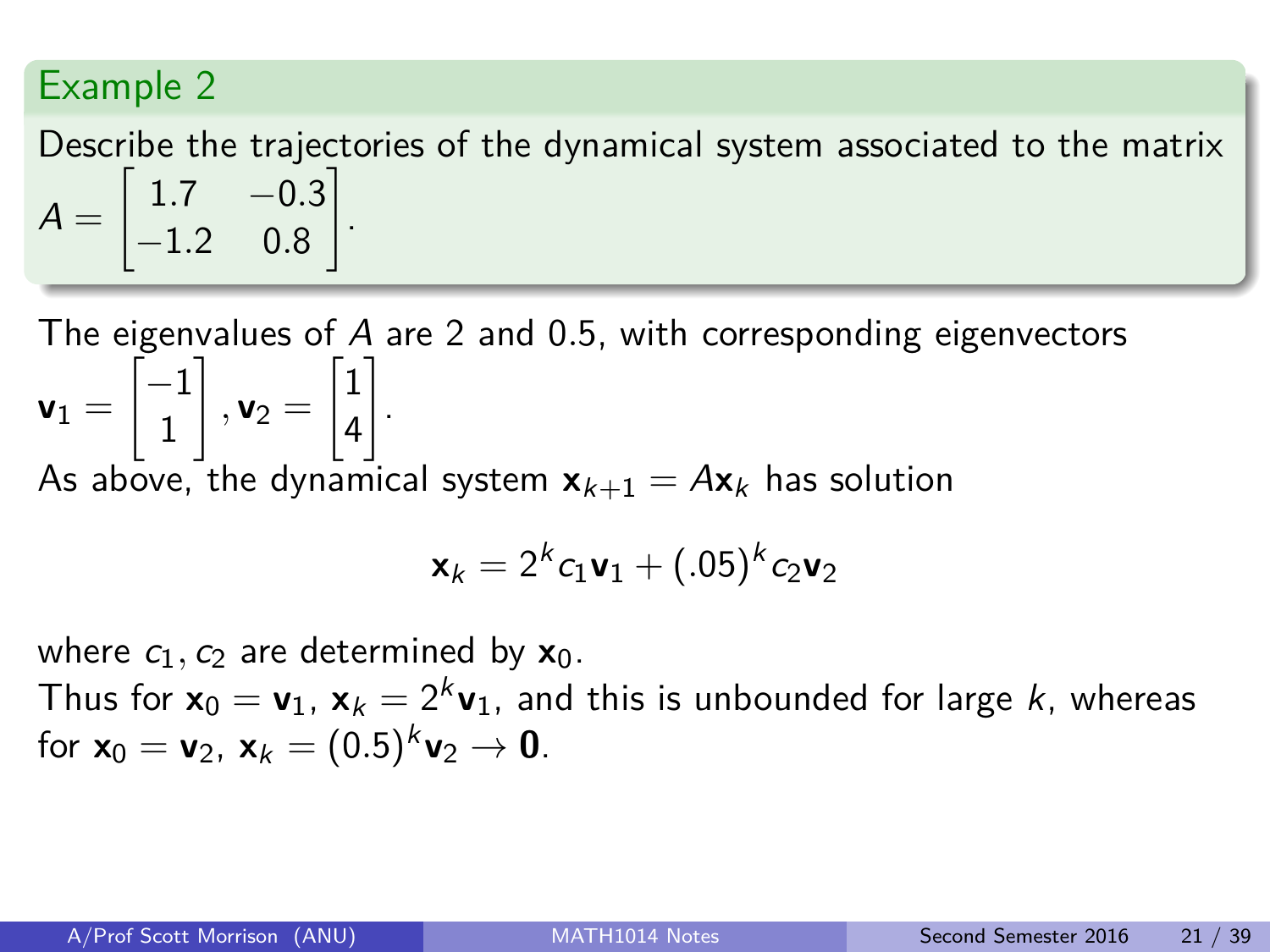Describe the trajectories of the dynamical system associated to the matrix  $A =$  $\begin{bmatrix} 1.7 & -0.3 \end{bmatrix}$ −1*.*2 0*.*8 1 .

The eigenvalues of A are 2 and 0*.*5, with corresponding eigenvectors  $\mathbf{v}_1 =$  $\left[-1\right]$ 1 1  $, v_2 =$  $\sqrt{1}$ 4 1 . As above, the dynamical system  $x_{k+1} = Ax_k$  has solution

$$
\mathbf{x}_k = 2^k c_1 \mathbf{v}_1 + (.05)^k c_2 \mathbf{v}_2
$$

where  $c_1$ ,  $c_2$  are determined by  $\mathbf{x}_0$ .

Thus for  $\mathbf{x}_0 = \mathbf{v}_1$ ,  $\mathbf{x}_k = 2^k \mathbf{v}_1$ , and this is unbounded for large  $k$ , whereas for  $\mathbf{x}_0 = \mathbf{v}_2$ ,  $\mathbf{x}_k = (0.5)^k \mathbf{v}_2 \to \mathbf{0}$ .

In this example we see different behaviour in different directions. We describe this by saying that the origin is a saddle point.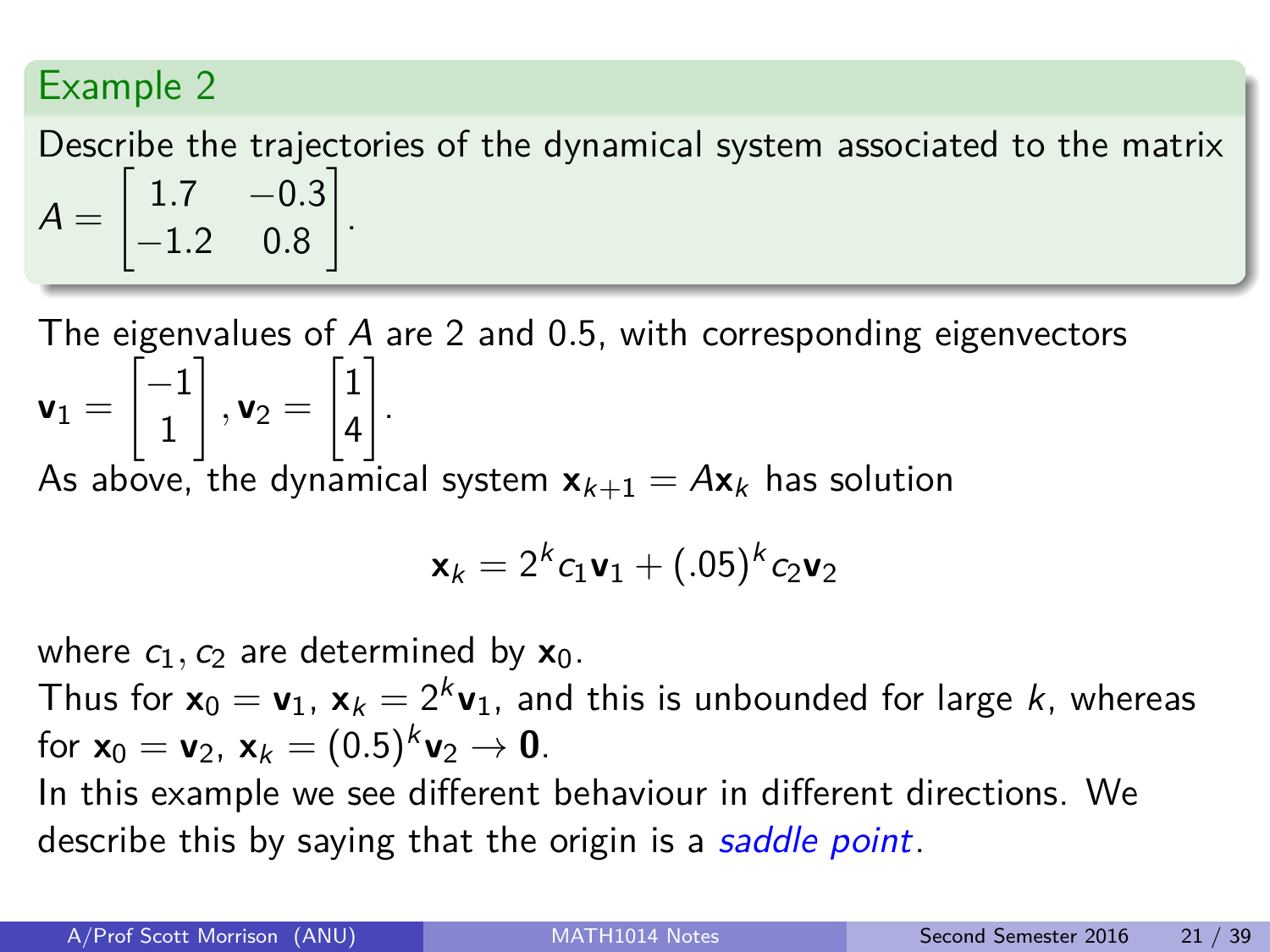Here are some trajectories with different starting points:



saddle

If a starting point is closer to  $v_2$  it is initially attracted to the origin, and when it gets closer to  $\mathbf{v}_1$  it is repelled. If the initial point is closer to  $\mathbf{v}_1$ , it<br>A/Prof Scott Morrison (ANU)<br>22/39 is repeat of A/Prof Scott Morrison (ANU) [MATH1014 Notes](#page-0-0) Second Semester 2016 22 / 39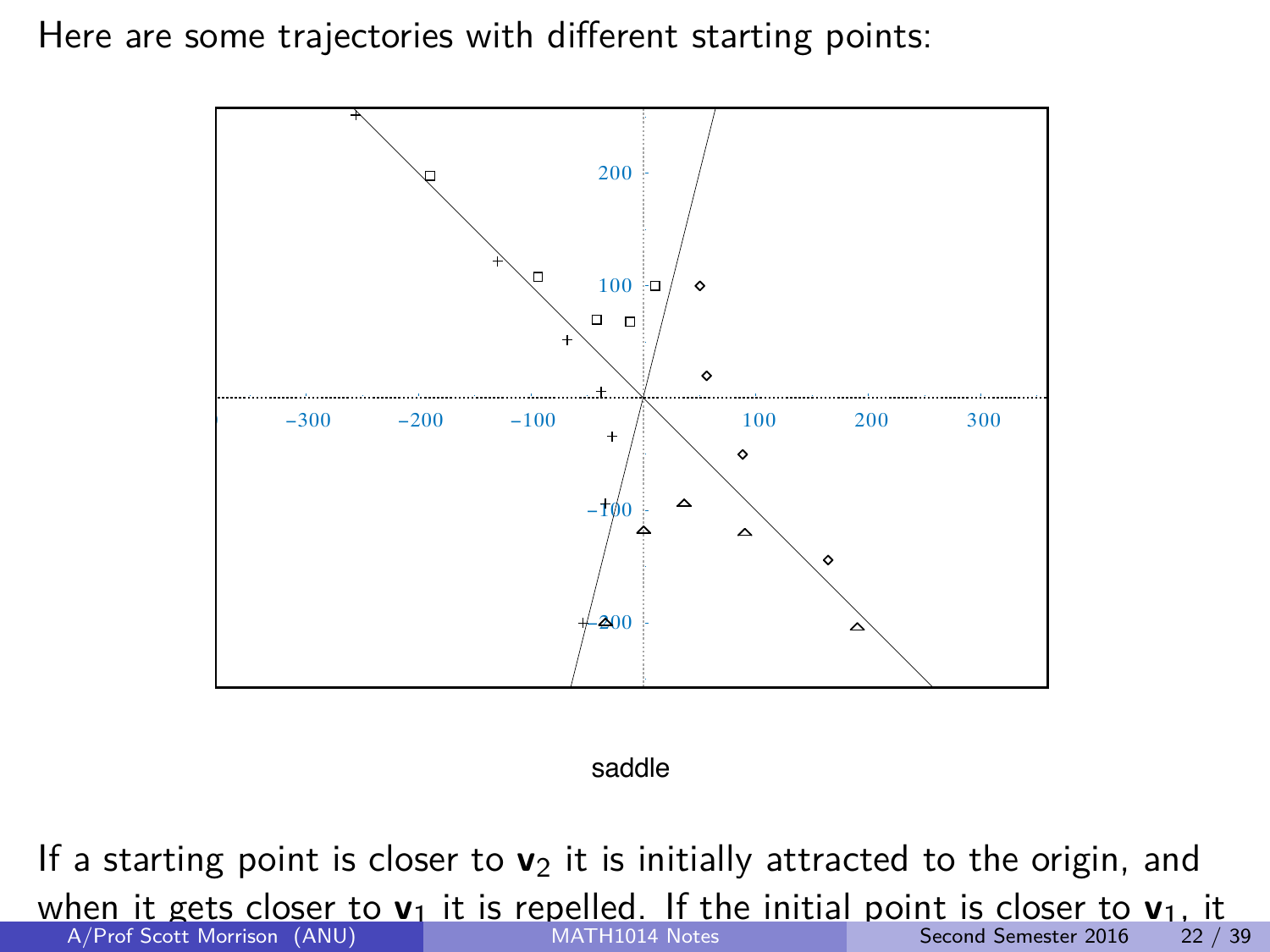

**FIGURE 4** The origin as a saddle point.

MATH1014 Notes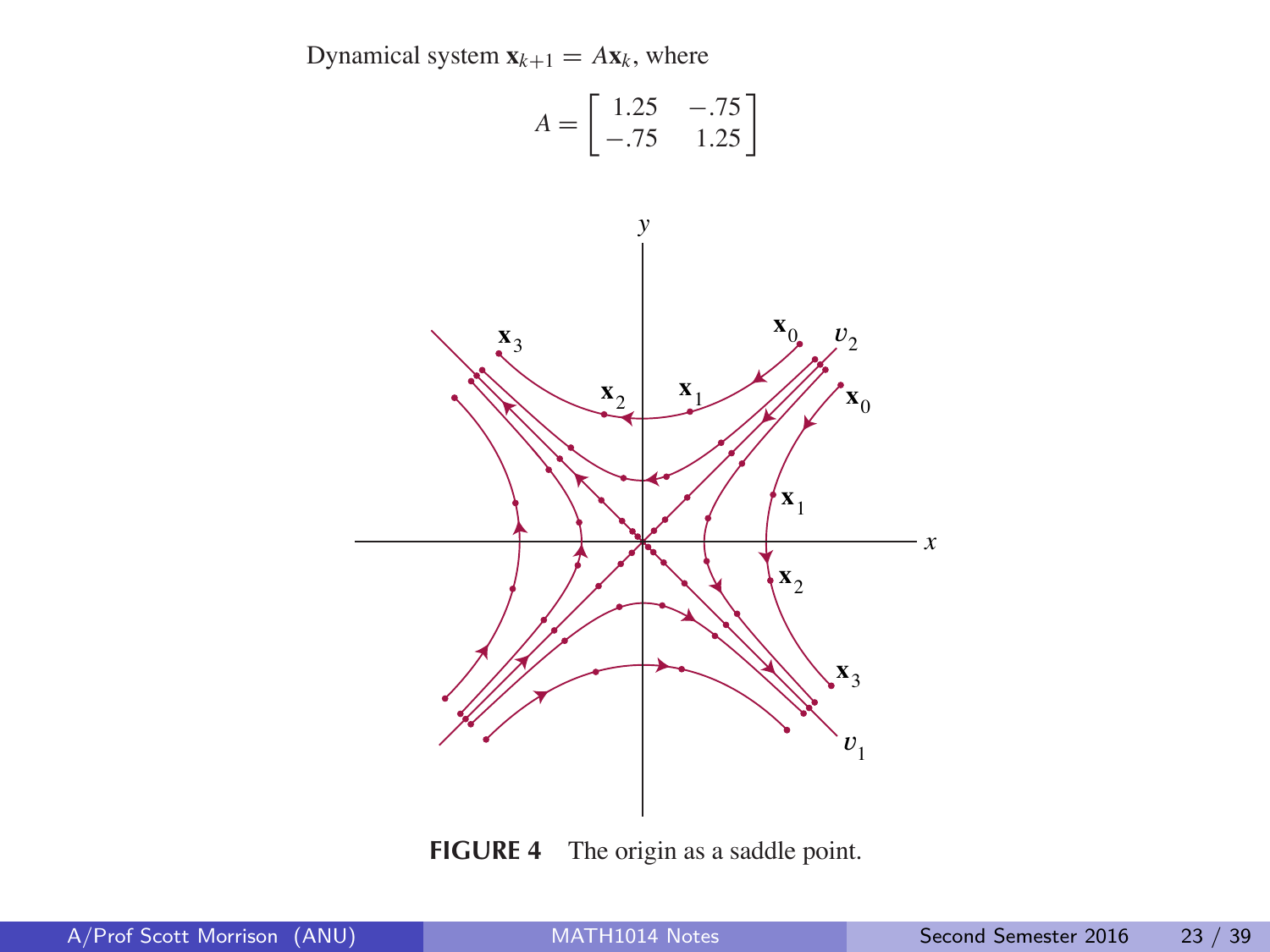Describe the trajectories of the dynamical system associated to the matrix  $A =$  $\begin{bmatrix} 4 & 1 \\ 1 & 4 \end{bmatrix}$ .

The characteristic polynomial for A is  $(4 - \lambda)^2 - 1 = \lambda^2 - 8\lambda + 15 = (\lambda - 5)(\lambda - 3)$ . Thus the eigenvalues are 5 and 3 and corresponding eigenvectors are  $\begin{bmatrix} 1 \\ 1 \end{bmatrix}$ 1  $\Big]$  and  $\Big[ \frac{-1}{1} \Big]$ 1 1 .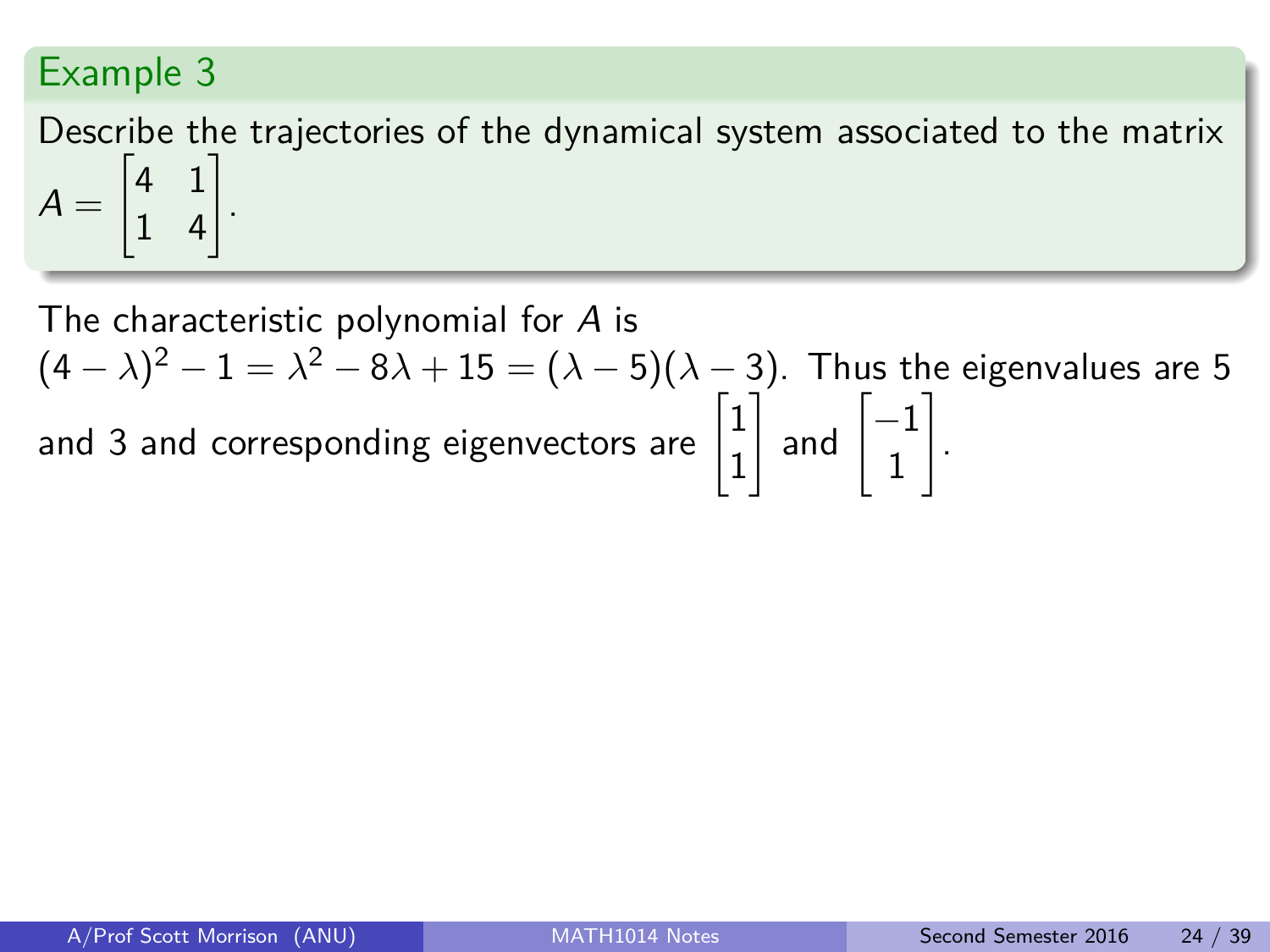Describe the trajectories of the dynamical system associated to the matrix  $A =$  $\begin{bmatrix} 4 & 1 \\ 1 & 4 \end{bmatrix}$ .

The characteristic polynomial for A is  $(4 - \lambda)^2 - 1 = \lambda^2 - 8\lambda + 15 = (\lambda - 5)(\lambda - 3)$ . Thus the eigenvalues are 5 and 3 and corresponding eigenvectors are  $\begin{bmatrix} 1 \\ 1 \end{bmatrix}$ 1  $\Big]$  and  $\Big[ \frac{-1}{1} \Big]$ 1 1 . Hence for any initial vector

$$
\mathbf{x}_0 = c_1 \begin{bmatrix} 1 \\ 1 \end{bmatrix} + c_2 \begin{bmatrix} -1 \\ 1 \end{bmatrix}
$$

we have

$$
\mathbf{x}_k = c_1 5^k \begin{bmatrix} 1 \\ 1 \end{bmatrix} + c_2 3^k \begin{bmatrix} -1 \\ 1 \end{bmatrix}.
$$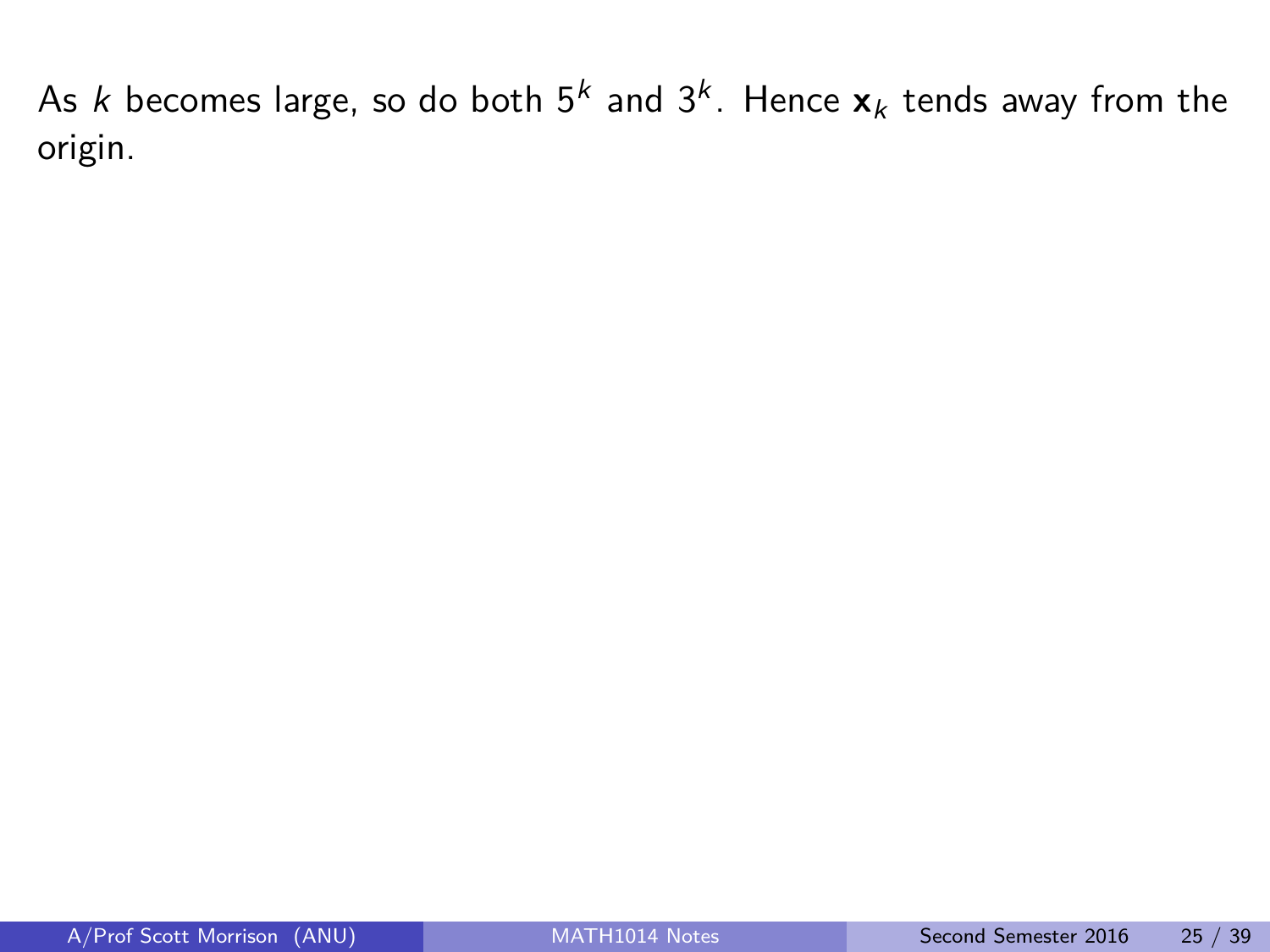Because the dominant eigenvalue 5 has corresponding eigenvector  $\begin{bmatrix} 1 & 1 \\ 1 & 1 \end{bmatrix}$ 

1 trajectories for which  $c_1 \neq 0$  will end up in the first or third quadrant.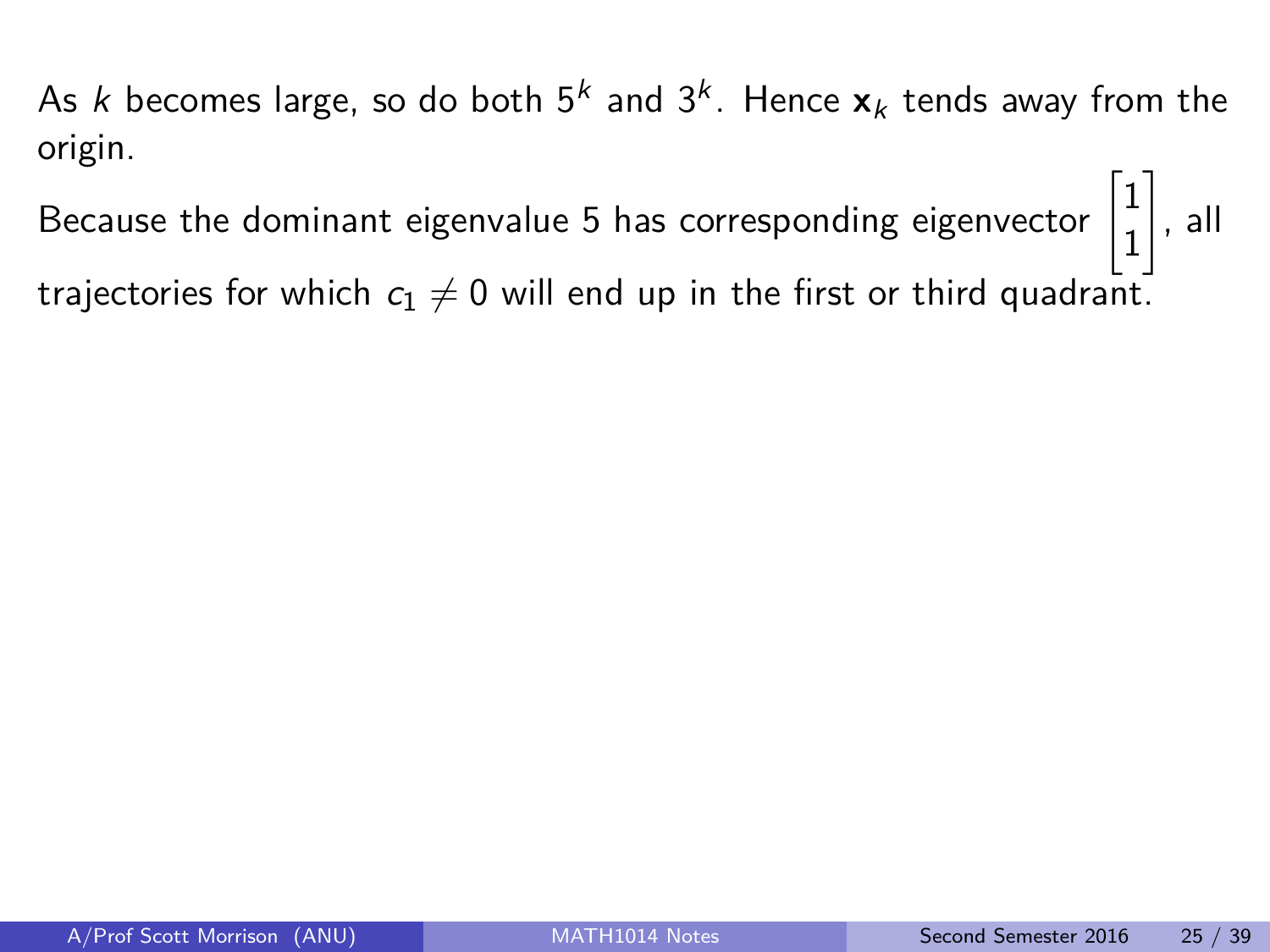Because the dominant eigenvalue 5 has corresponding eigenvector  $\begin{bmatrix} 1 & 1 \\ 1 & 1 \end{bmatrix}$ 1

trajectories for which  $c_1 \neq 0$  will end up in the first or third quadrant. Trajectories for which  $c_2 = 0$  start and stay on the line  $y = x$  whose

direction vector is  $\begin{bmatrix} 1 \\ 1 \end{bmatrix}$ 1 1 . (They move away from **0** along this line, unless  $x_0 = 0$ ).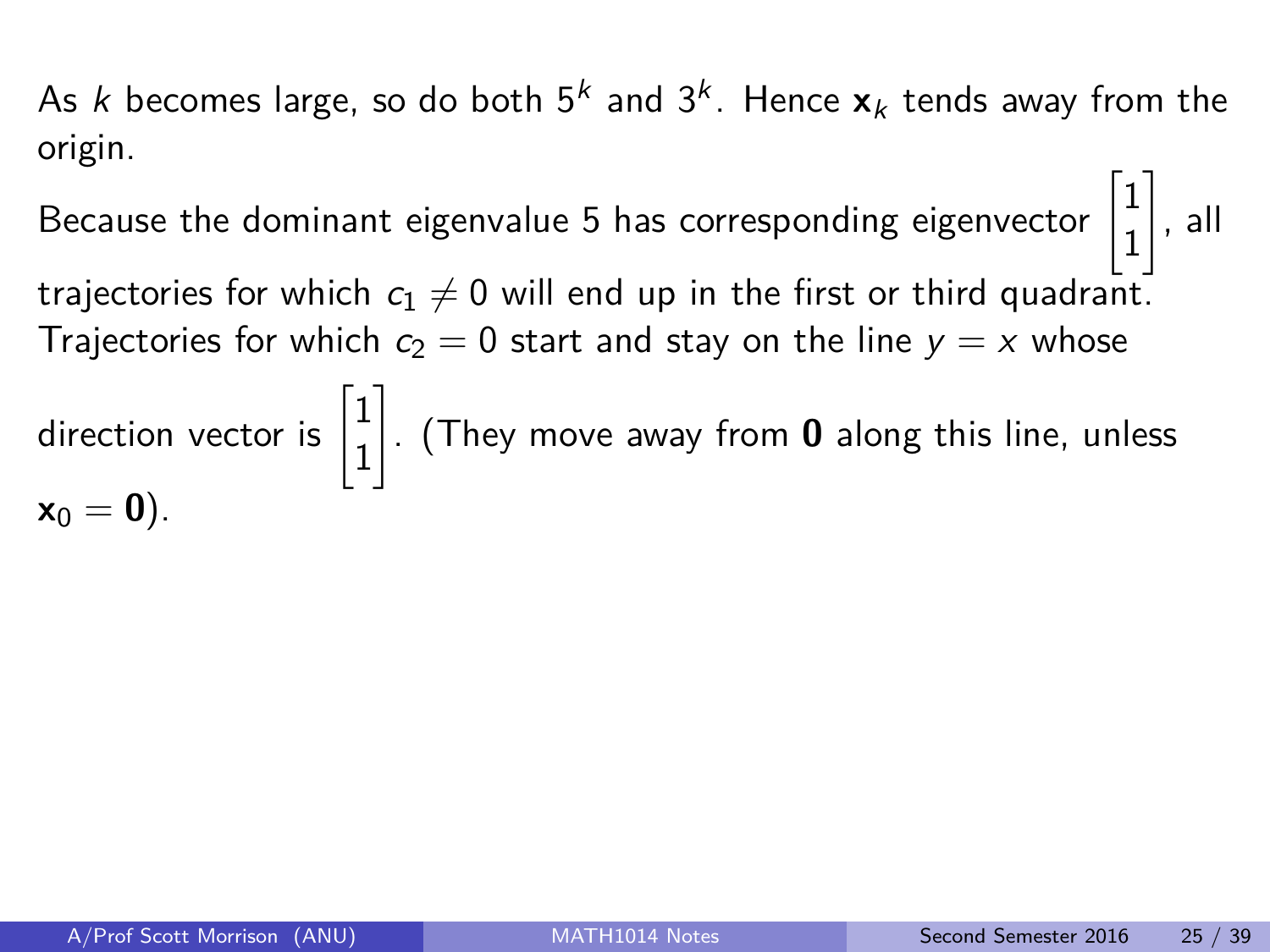Because the dominant eigenvalue 5 has corresponding eigenvector  $\begin{bmatrix} 1 & 1 \\ 1 & 1 \end{bmatrix}$ 1 1

trajectories for which  $c_1 \neq 0$  will end up in the first or third quadrant. Trajectories for which  $c_2 = 0$  start and stay on the line  $y = x$  whose

direction vector is  $\begin{bmatrix} 1 \\ 1 \end{bmatrix}$ 1 1 . (They move away from **0** along this line, unless  $x_0 = 0$ ).

Similarly, trajectories for which  $c_1 = 0$  start and stay on the line  $y = -x$ whose direction vector is  $\begin{bmatrix} -1 \ 1 \end{bmatrix}$ 1 1 .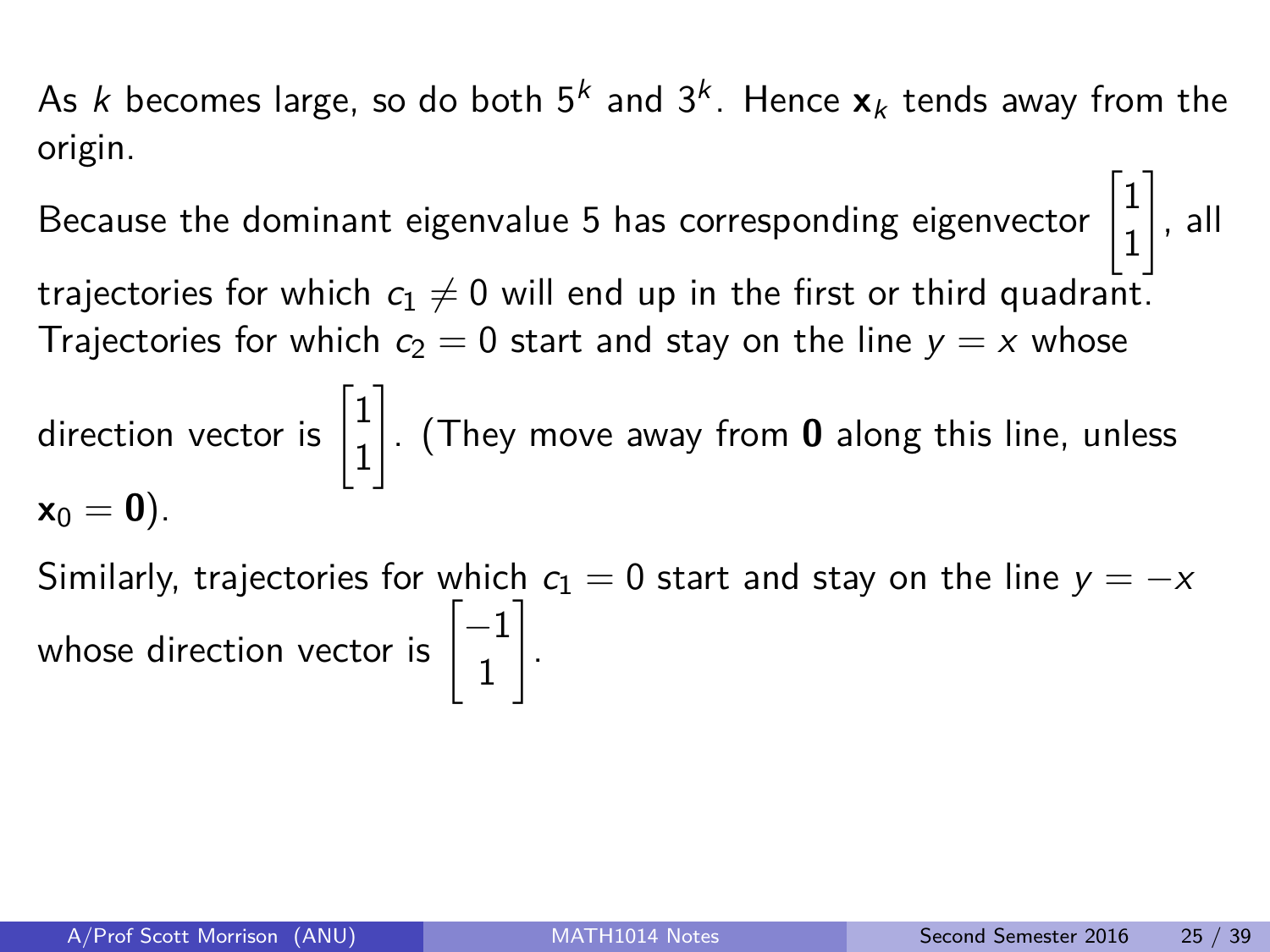Because the dominant eigenvalue 5 has corresponding eigenvector  $\begin{bmatrix} 1 & 1 \\ 1 & 1 \end{bmatrix}$ 1 1

trajectories for which  $c_1 \neq 0$  will end up in the first or third quadrant. Trajectories for which  $c_2 = 0$  start and stay on the line  $y = x$  whose

direction vector is  $\begin{bmatrix} 1 \\ 1 \end{bmatrix}$ 1 1 . (They move away from **0** along this line, unless  $x_0 = 0$ ).

Similarly, trajectories for which  $c_1 = 0$  start and stay on the line  $y = -x$ whose direction vector is  $\begin{bmatrix} -1 \ 1 \end{bmatrix}$ 1 1 .

In this case **0** is called a repellor. This occurs whenever all eigenvalues have modulus greater than 1.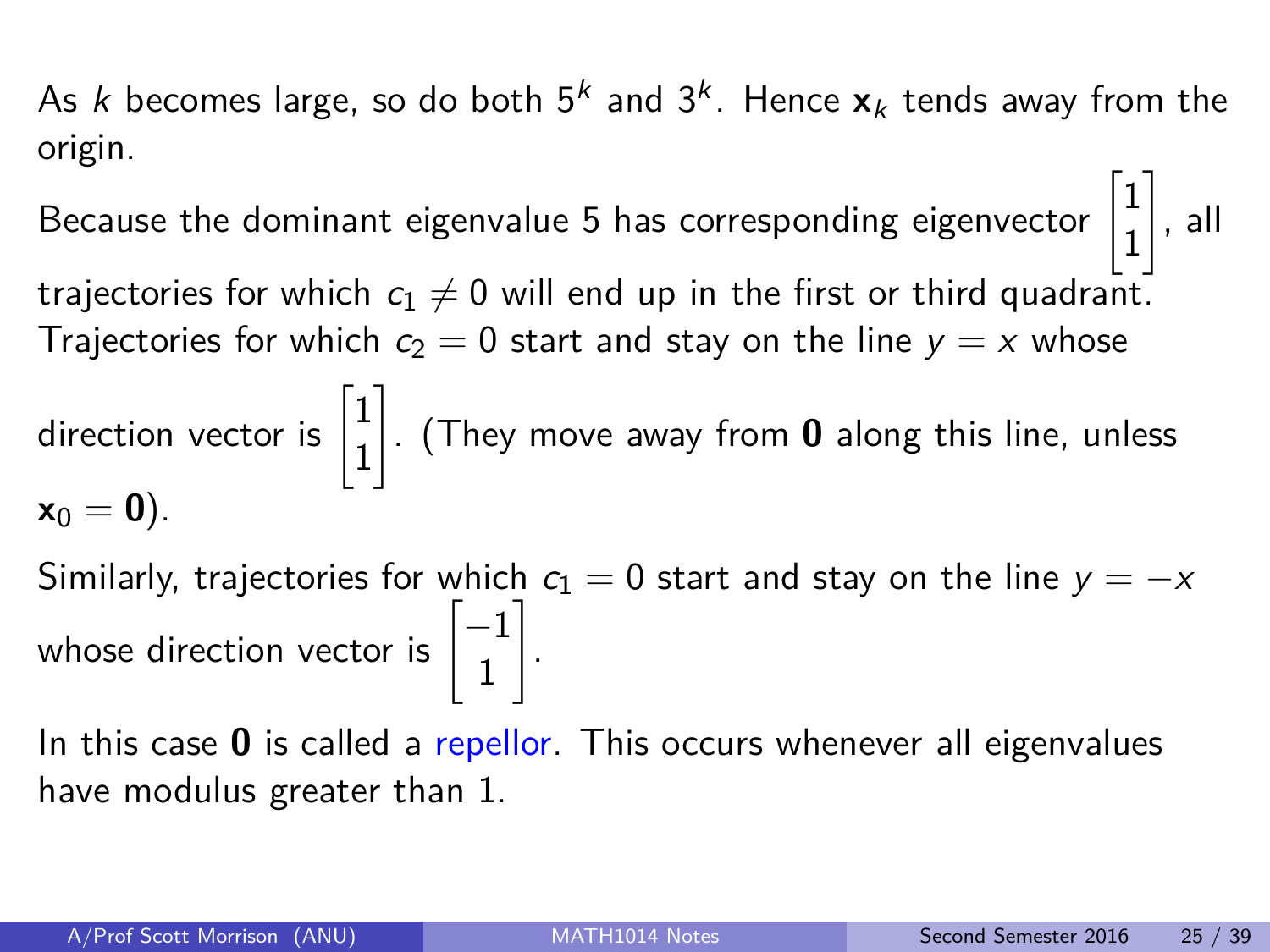Dynamical system  $\mathbf{x}_{k+1} = A\mathbf{x}_k$ , where



**FIGURE 2** The origin as a repellor.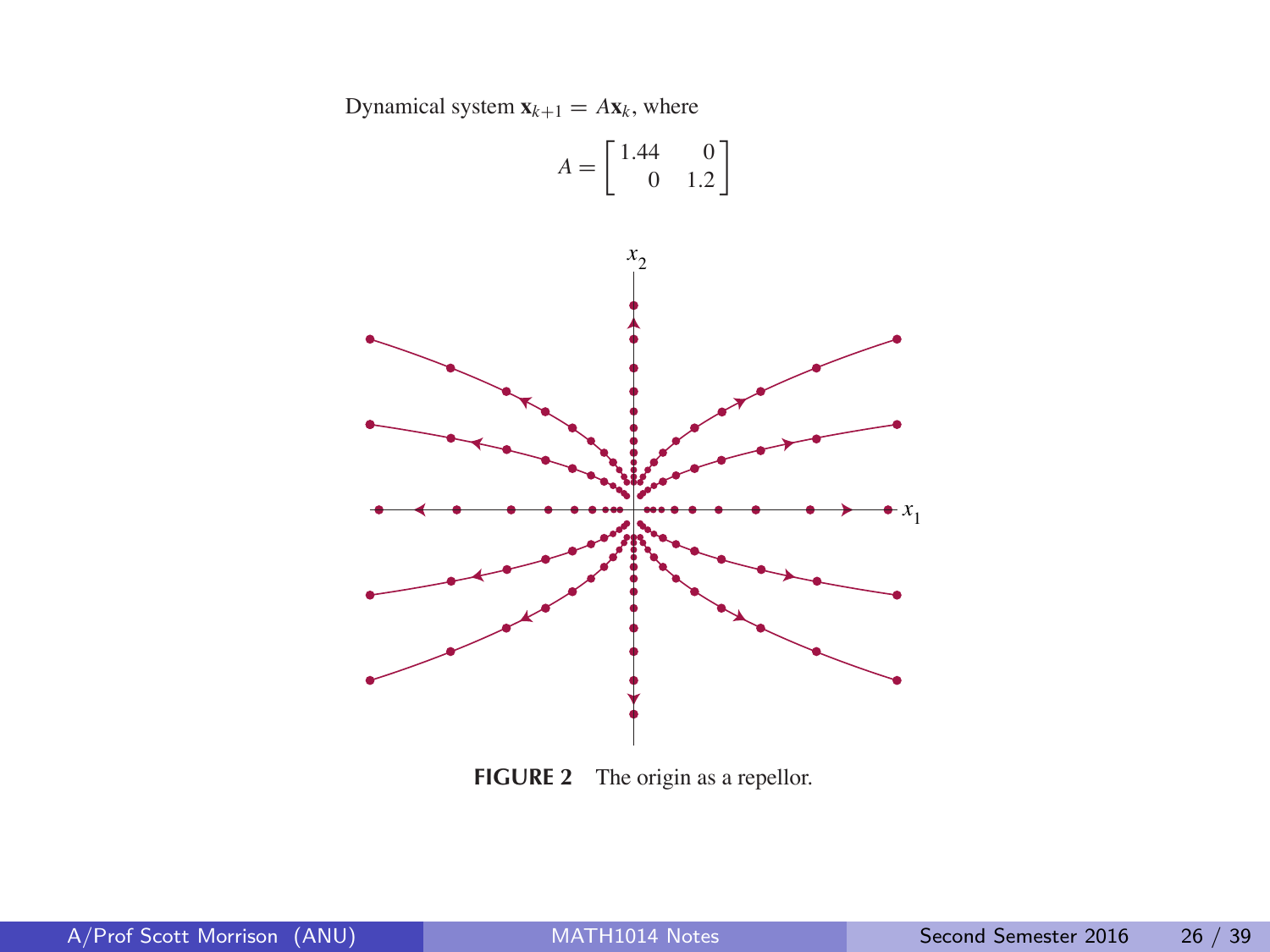Describe the trajectories of the dynamical system associated to the matrix  $A =$  $\begin{bmatrix} 0.5 & 0.4 \end{bmatrix}$ −0*.*125 1*.*1 1 . (This was the final matrix in the owl/rat examples earlier.)

Here the eigenvalues  $1$  and  $0.6$  have associated eigenvectors  $\mathbf{v}_1 =$ 

$$
\begin{bmatrix} 4 \\ 5 \end{bmatrix}
$$
 and

$$
\mathbf{v}_2 = \begin{bmatrix} 4 \\ 1 \end{bmatrix}.
$$
 So we have

$$
\mathbf{x}_k = c_1 \mathbf{v}_1 + 0.6^k c_2 \mathbf{v}_2.
$$

As  $k \to \infty$ , we have  $\mathbf{x}_k$  approaching the fixed point  $c_1 \mathbf{v}_1$ .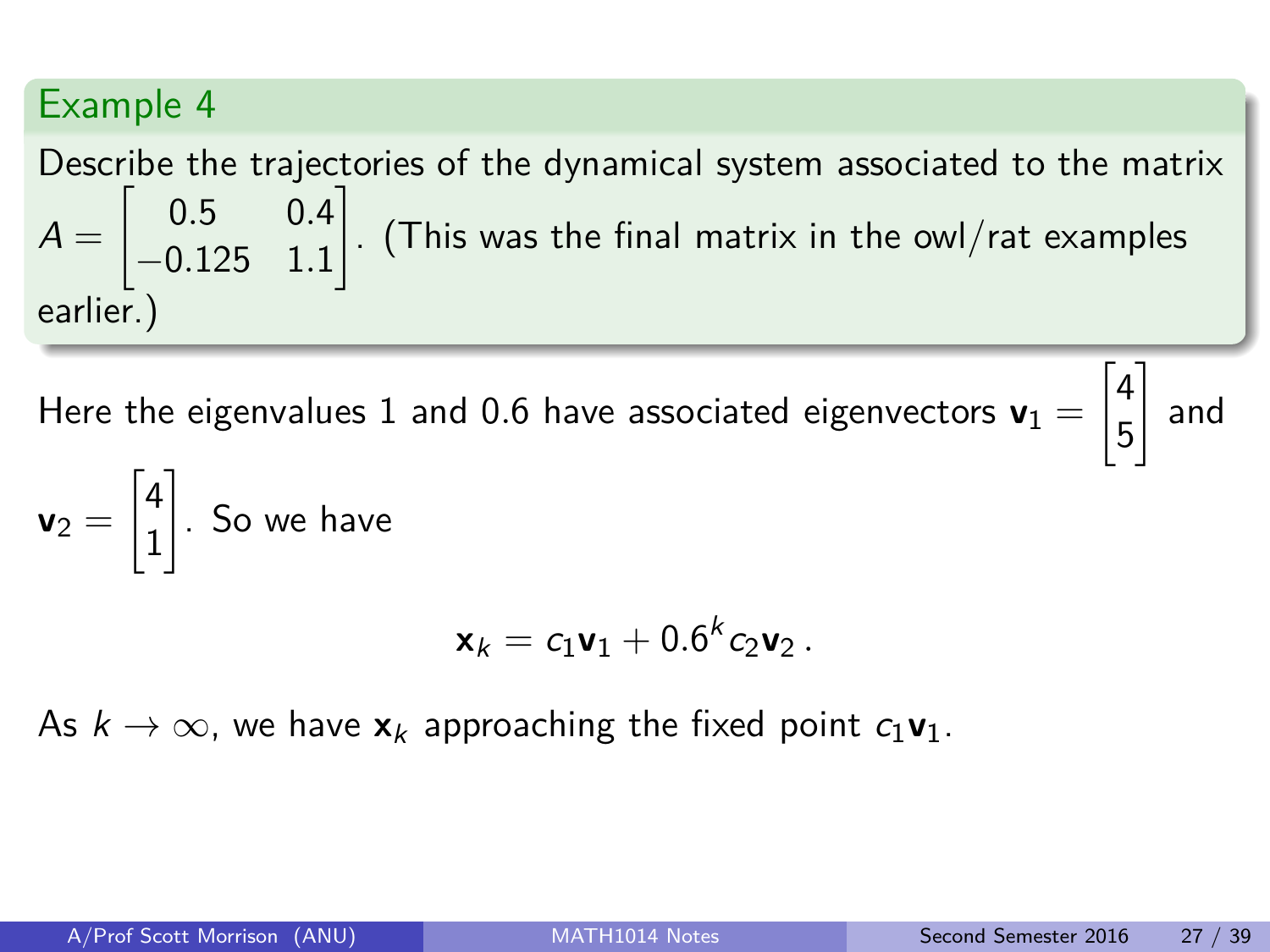Describe the trajectories of the dynamical system associated to the matrix  $A =$  $\begin{bmatrix} 0.5 & 0.4 \end{bmatrix}$ −0*.*125 1*.*1 1 . (This was the final matrix in the owl/rat examples earlier.)

Here the eigenvalues  $1$  and  $0.6$  have associated eigenvectors  $\mathbf{v}_1 =$ 

 $\lceil 4 \rceil$ 5 1 and

$$
\mathbf{v}_2 = \begin{bmatrix} 4 \\ 1 \end{bmatrix}
$$
. So we have

$$
\mathbf{x}_k = c_1 \mathbf{v}_1 + 0.6^k c_2 \mathbf{v}_2.
$$

As  $k \to \infty$ , we have  $\mathbf{x}_k$  approaching the fixed point  $c_1 \mathbf{v}_1$ . This situation is unstable – a small change to the entries can have a major effect on the behaviour.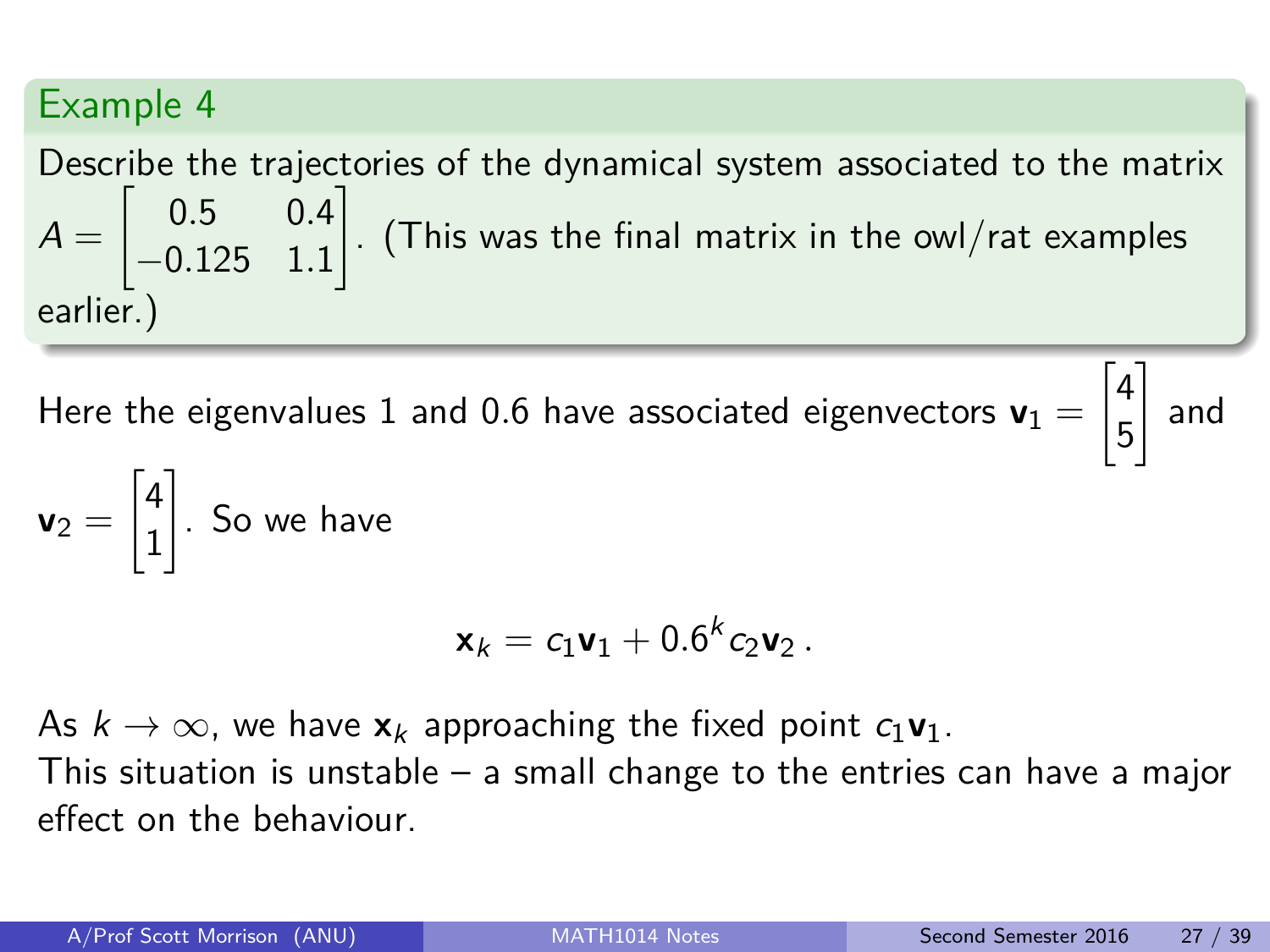For example with 
$$
A := \begin{bmatrix} 0.5 & 0.4 \\ (-0.125) & 1.1 \end{bmatrix}
$$

| value     |              | eigenvalue eigenvalue | behaviour                                   |
|-----------|--------------|-----------------------|---------------------------------------------|
| $-0.125$  | $\mathbf{1}$ | 0.6                   | $\mathbf{x}_k \rightarrow c_1 \mathbf{v}_1$ |
| $-0.1249$ | 1.0099       | 0.5990                | saddle point                                |
| $-0.1251$ | 0.9899       | 0.6010                | $\mathbf{x}_k \rightarrow 0$                |

This example comes from a model of populations of a species of owl and its prey (Lay 5.6.4). In spite of the model being very simplistic, the ecological implications of instability are clear.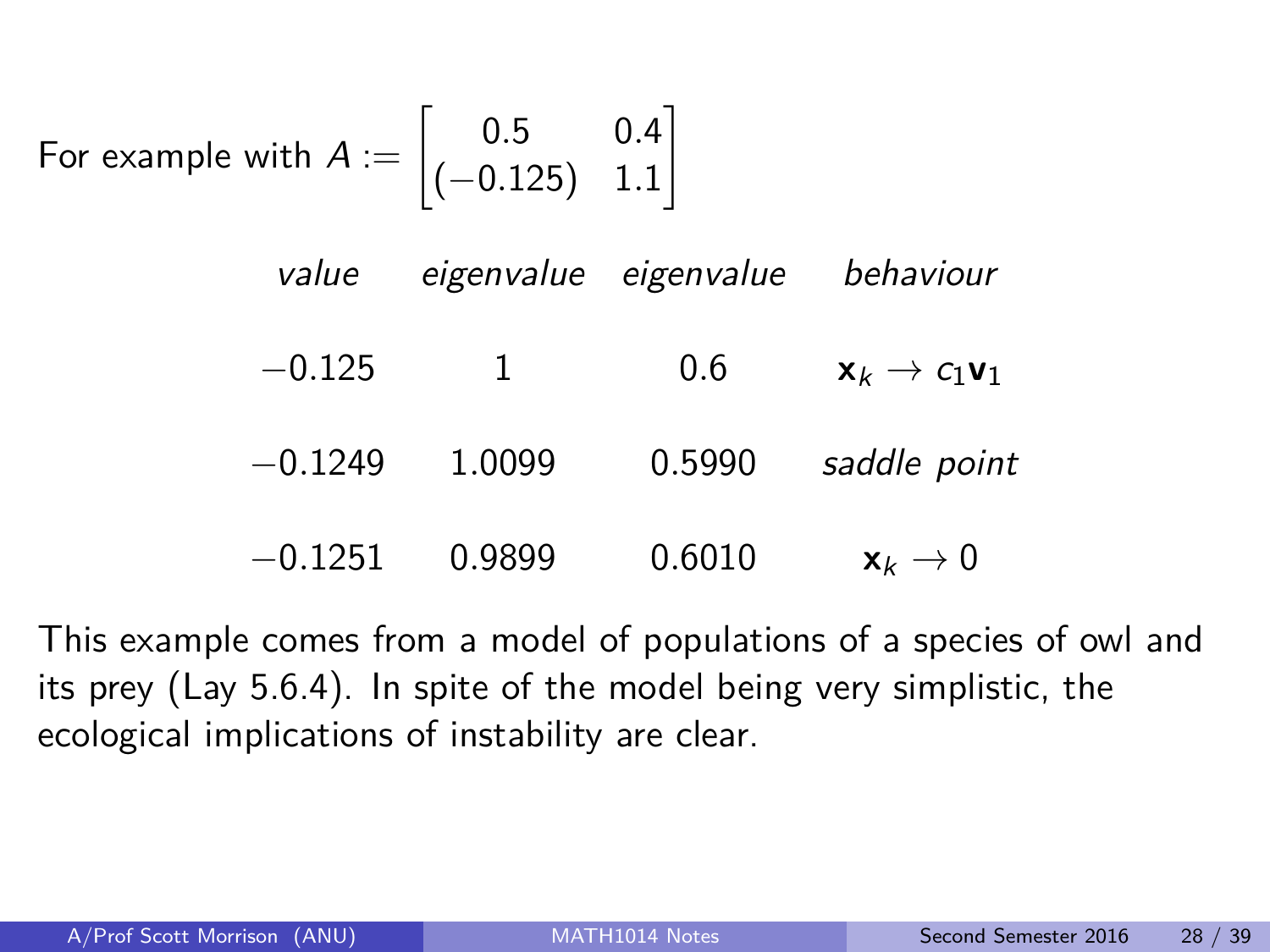# Complex eigenvalues

What about trajectories in the complex situation?

Consider the matrices

(a) 
$$
A = \begin{bmatrix} 0.5 & -0.5 \\ 0.5 & 0.5 \end{bmatrix}
$$
, eigenvalues  $\lambda = \frac{1}{2} + i\frac{1}{2}$ ,  $\overline{\lambda} = \frac{1}{2} - i\frac{1}{2}$   
\nwhere  $|\lambda| = |\overline{\lambda}| = \sqrt{(\frac{1}{2})^2 + (\frac{1}{2})^2} = \sqrt{\frac{1}{2}} = \frac{1}{\sqrt{2}} < 1$ .  
\n(b)  $A = \begin{bmatrix} 0.2 & -1.2 \\ 0.6 & 1.4 \end{bmatrix}$ , eigenvalues  $\lambda = \frac{4}{5} + i\frac{3}{5}$ ,  $\overline{\lambda} = \frac{4}{5} - i\frac{3}{5}$   
\nwhere  $|\lambda| = |\overline{\lambda}| = \sqrt{(\frac{4}{5})^2 + (\frac{3}{5})^2} = \sqrt{\frac{16}{25} + \frac{9}{25}} = \sqrt{1} = 1$ .

If we plot the trajectories beginning with  $x_0 =$  $\lceil 4 \rceil$ 4  $\mathbb{I}$ for the dynamical system  $x_{k+1} = Ax_k$ , we get some interesting results.

In case  $(a)$  the trajectory spirals into the origin, whereas for  $(b)$  it appears to follow an elliptical orbit.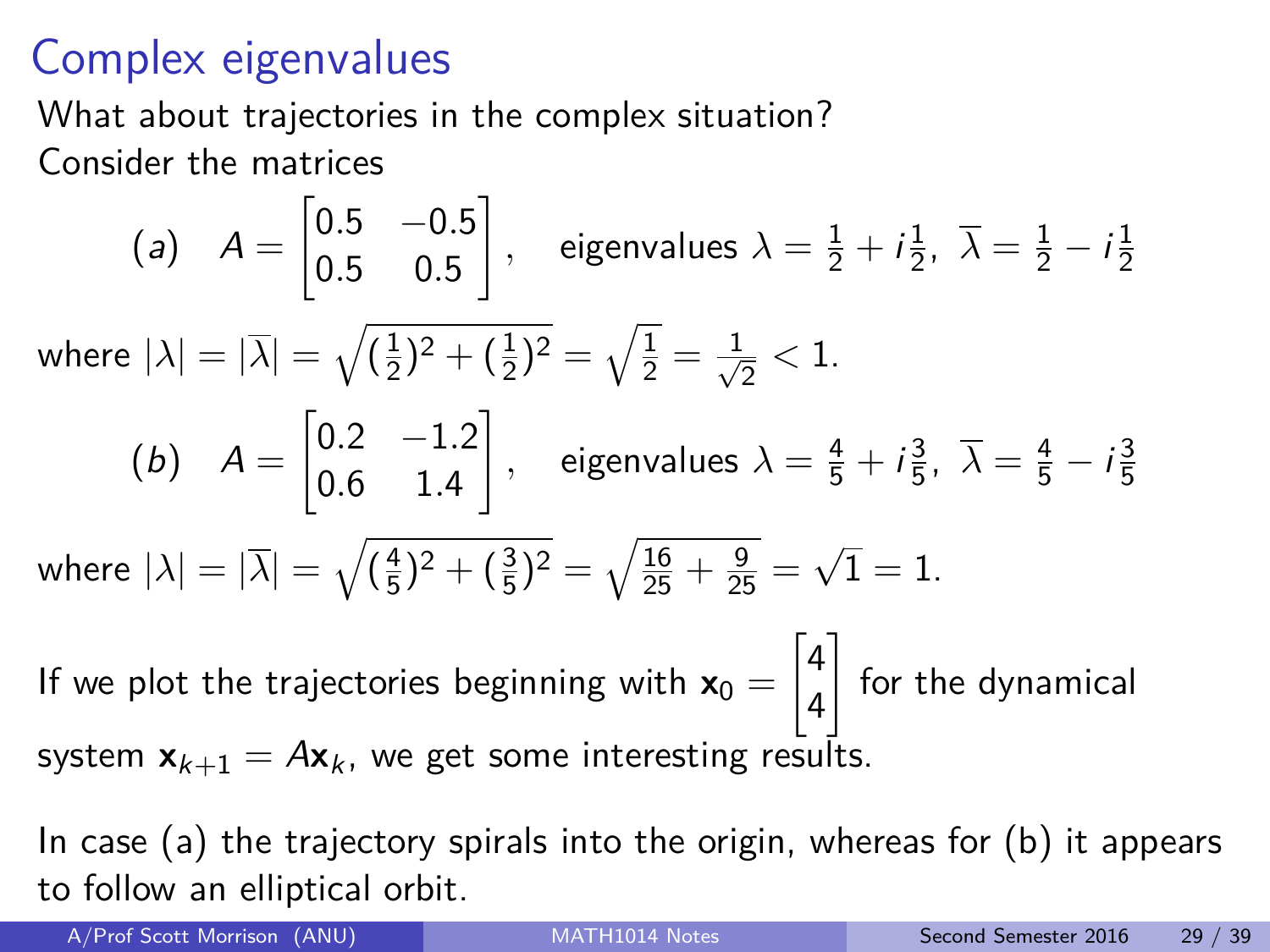For matrices with complex eigenvalues we can summarise as follows: if A is a real 2  $\times$  2 matrix with complex eigenvalues  $\lambda = a \pm bi$  then the trajectories of the dynamical system  $x_{k+1} = Ax_k$ 

- spiral inward if  $|\lambda| < 1$  (0 is a spiral attractor),
- spiral outward if  $|\lambda| > 1$  (0 is a spiral repellor),
- and lie on a closed orbit if  $|\lambda| = 1$  (0 is a orbital centre).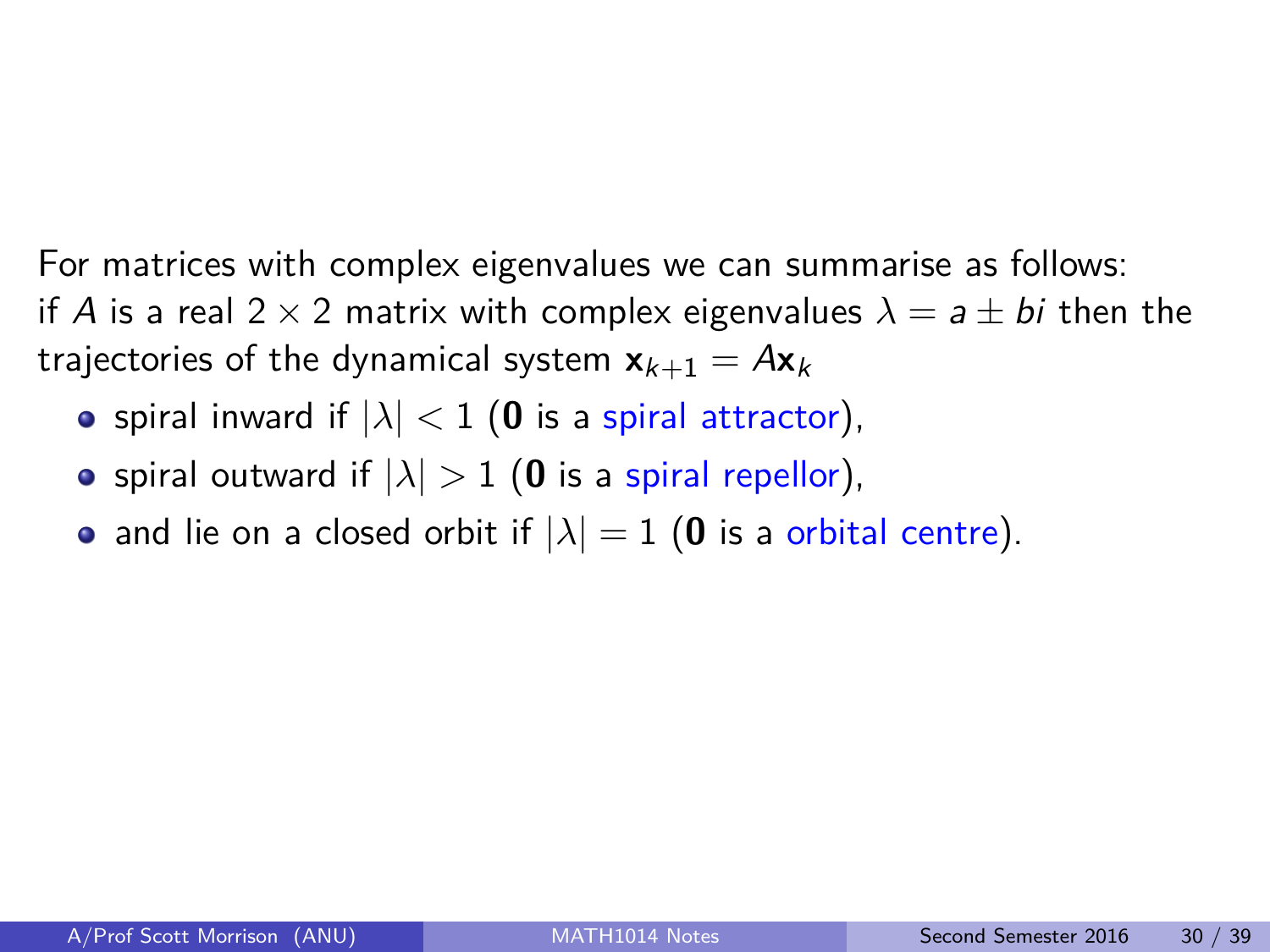

**FIGURE 5** Rotation associated with complex eigenvalues.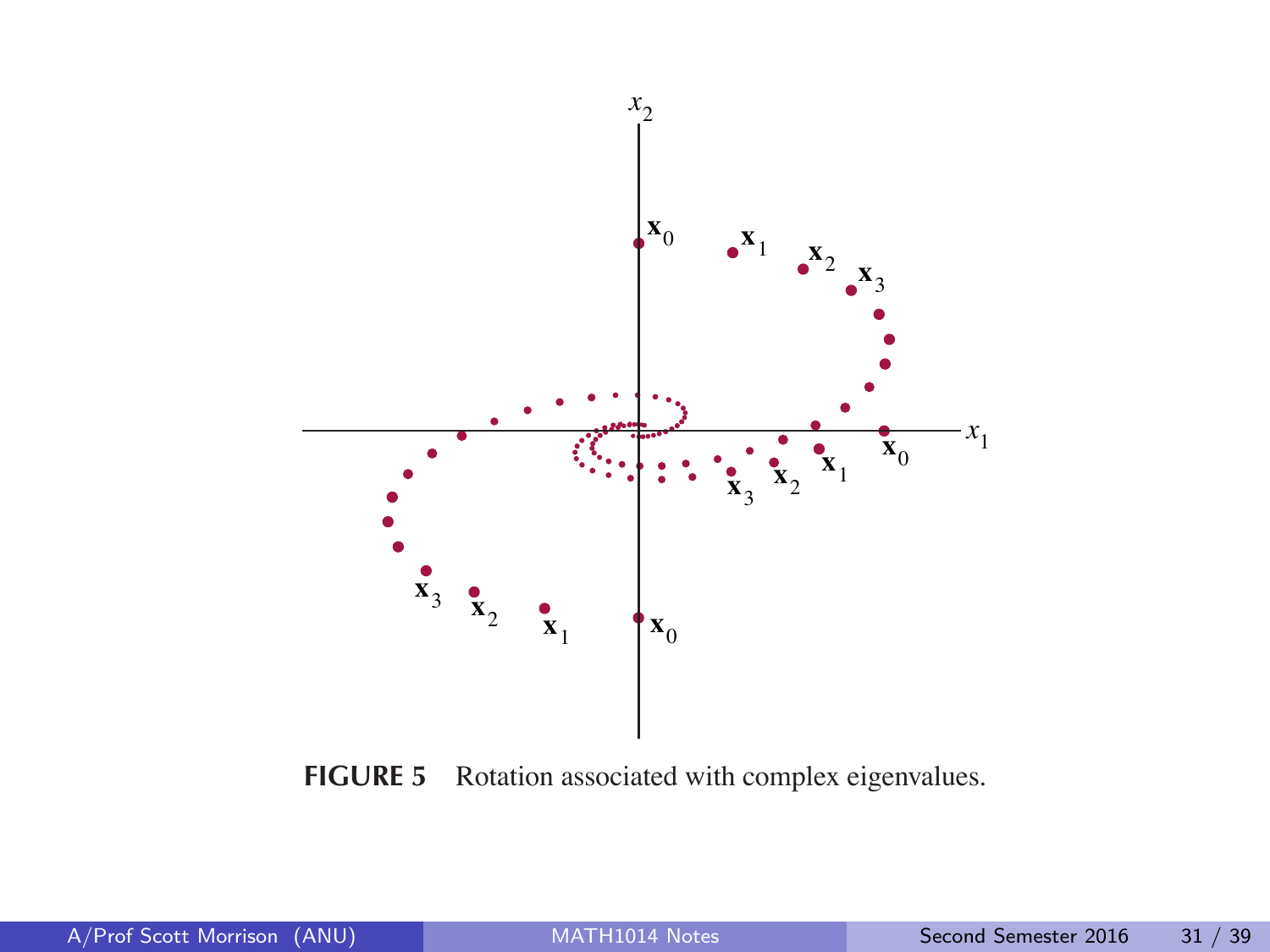# Some further examples

1 .

Example 5  
Let 
$$
A = \begin{bmatrix} 0.8 & 0.5 \\ -0.1 & 1.0 \end{bmatrix}
$$

Here the eigenvalues are 0.9  $\pm$  0.2*i*, with eigenvectors  $\begin{bmatrix} 1 \mp 2i \ 1 \end{bmatrix}$ 1 1 . As we noted in Section 18, setting  $P =$  $\begin{bmatrix} 1 & 2 \\ 1 & 0 \end{bmatrix}$ ,  $\cos \varphi = \frac{0.9}{\sqrt{0.8}}$ 0*.*85  $\phi$ , sin  $\varphi = \frac{0.2}{\sqrt{2.2}}$ 0*.*85 ,  $P^{-1}AP = \begin{bmatrix} 0.9 & -0.2 \\ 0.3 & 0.9 \end{bmatrix}$ 0*.*2 0*.*9 1 =  $\sqrt{0.85}$   $\begin{bmatrix} \cos \varphi & -\sin \varphi \\ \sin \varphi & \cos \varphi \end{bmatrix}$ sin *ϕ* cos *ϕ* 1

a scaling (approximately 0.92) and a rotation (through approximately 44°).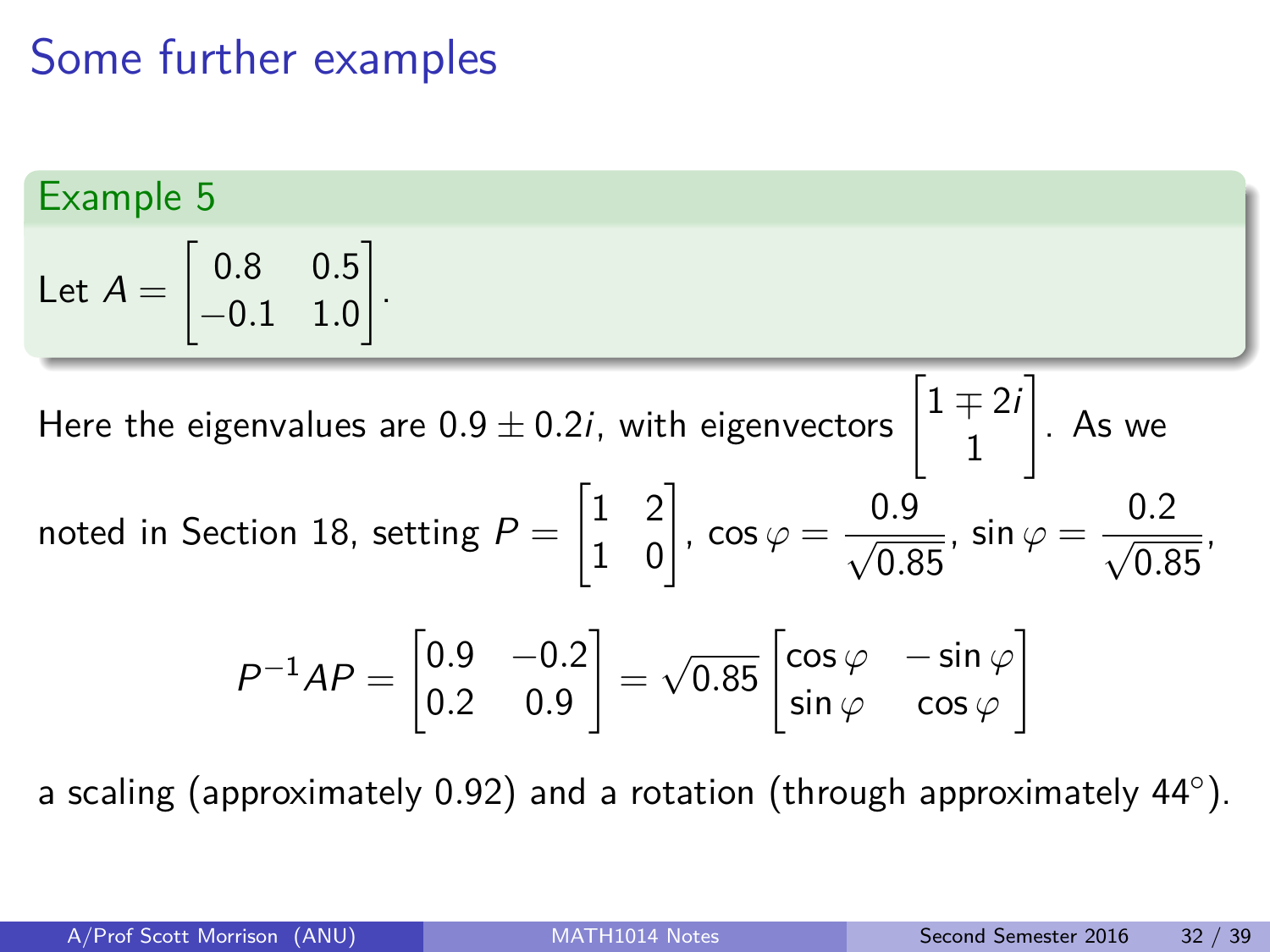$P^{-1}AP$  is the matrix of  $T_A$  with respect to the basis of the columns of P. Note that the rotation is anticlockwise.

Here are the trajectories with respect to the original axes. They go clockwise, indicated by det(P) *<* 0.

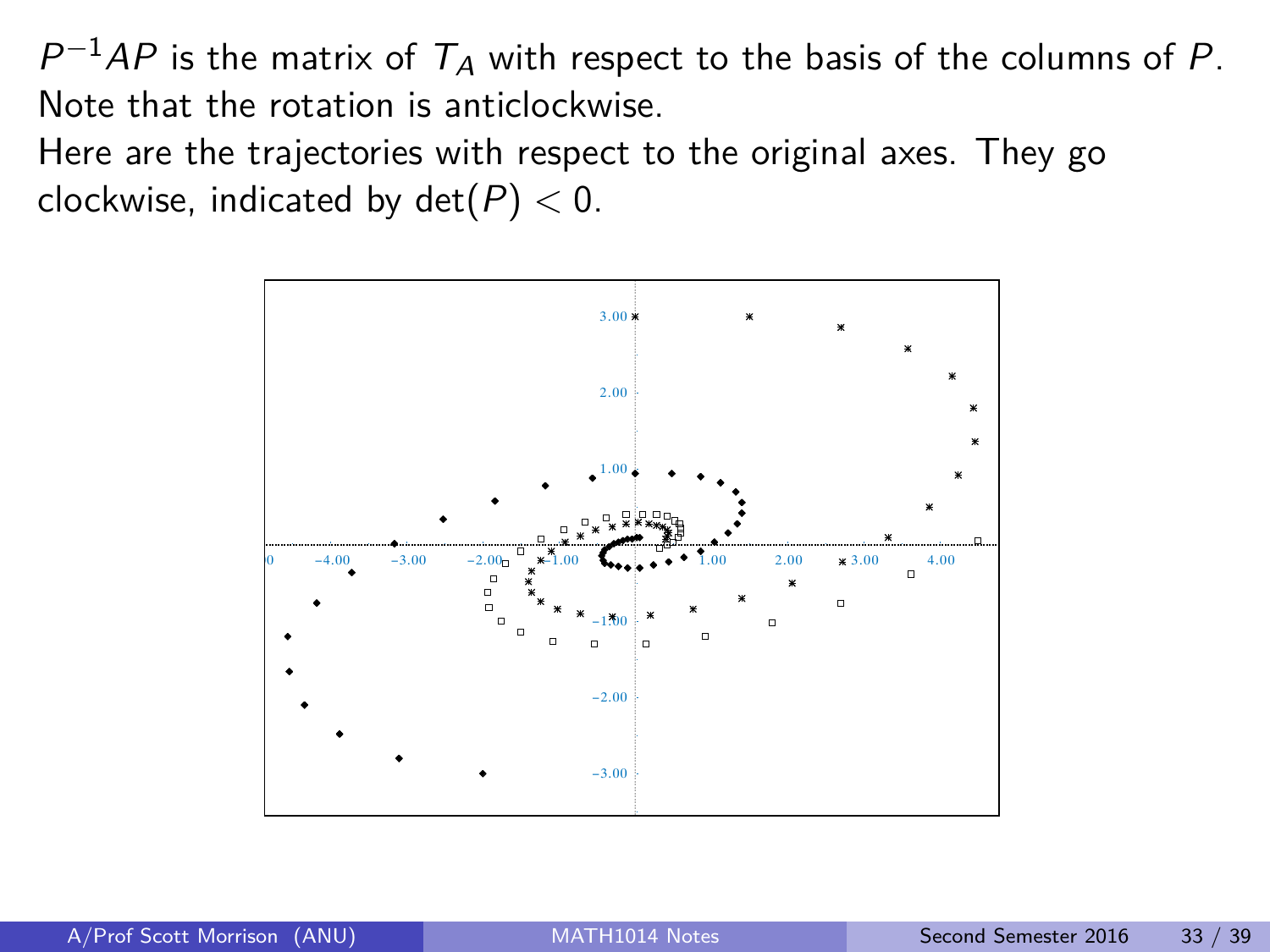(Lay 5.6.18) In a herd of buffalo, there are adults, yearlings and calves. On average 42 female calves are borne to every 100 adult females each year, 60% of the female calves survive to become yearlings, and 75% of the female yearlings survive to become adults, and 95% of the adults survive to the next year.

This information gives the following relation:

$$
\begin{bmatrix} adults \\ year..s \\ calves \end{bmatrix}_{k+1} = \begin{bmatrix} 0.95 & 0.75 & 0 \\ 0 & 0 & 0.60 \\ 0.42 & 0 & 0 \end{bmatrix} \begin{bmatrix} adults \\ year..s \\ calves \end{bmatrix}_{k}
$$

Assuming that there are sufficient adult males, what are the long term prospects for the herd?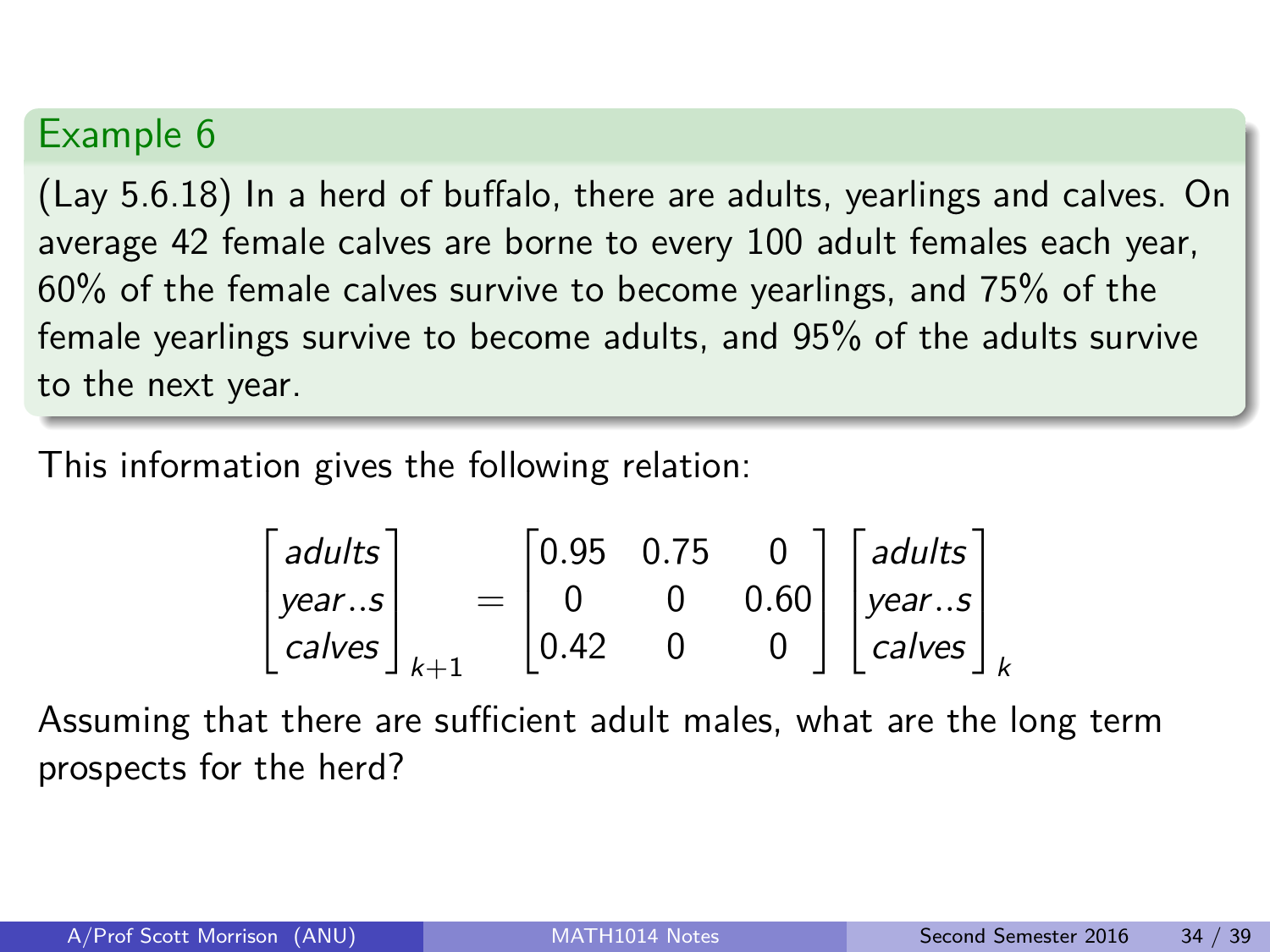Eigenvalues are approximately

1*.*1048*,* −0*.*0774 ± 0*.*4063i*.*

The complex eigenvalues have modulus approximately 0*.*4136. Corresponding eigenvectors are approximately  $\mathbf{v}_1 =$  $\sqrt{ }$  $\overline{\phantom{a}}$ 100*.*0 20*.*65 38*.*0 1 , and a

complex conjugate pair **v**<sub>2</sub>, **v**<sub>3</sub>.

Thus in the complex setting

$$
\mathbf{x}_{k} = 1.1048^{k} c_{1} \mathbf{v}_{1} + (-0.0774 + 0.4063i)^{k} c_{2} \mathbf{v}_{2} + (-0.0774 - 0.4063i)^{k} c_{3} \mathbf{v}_{3}.
$$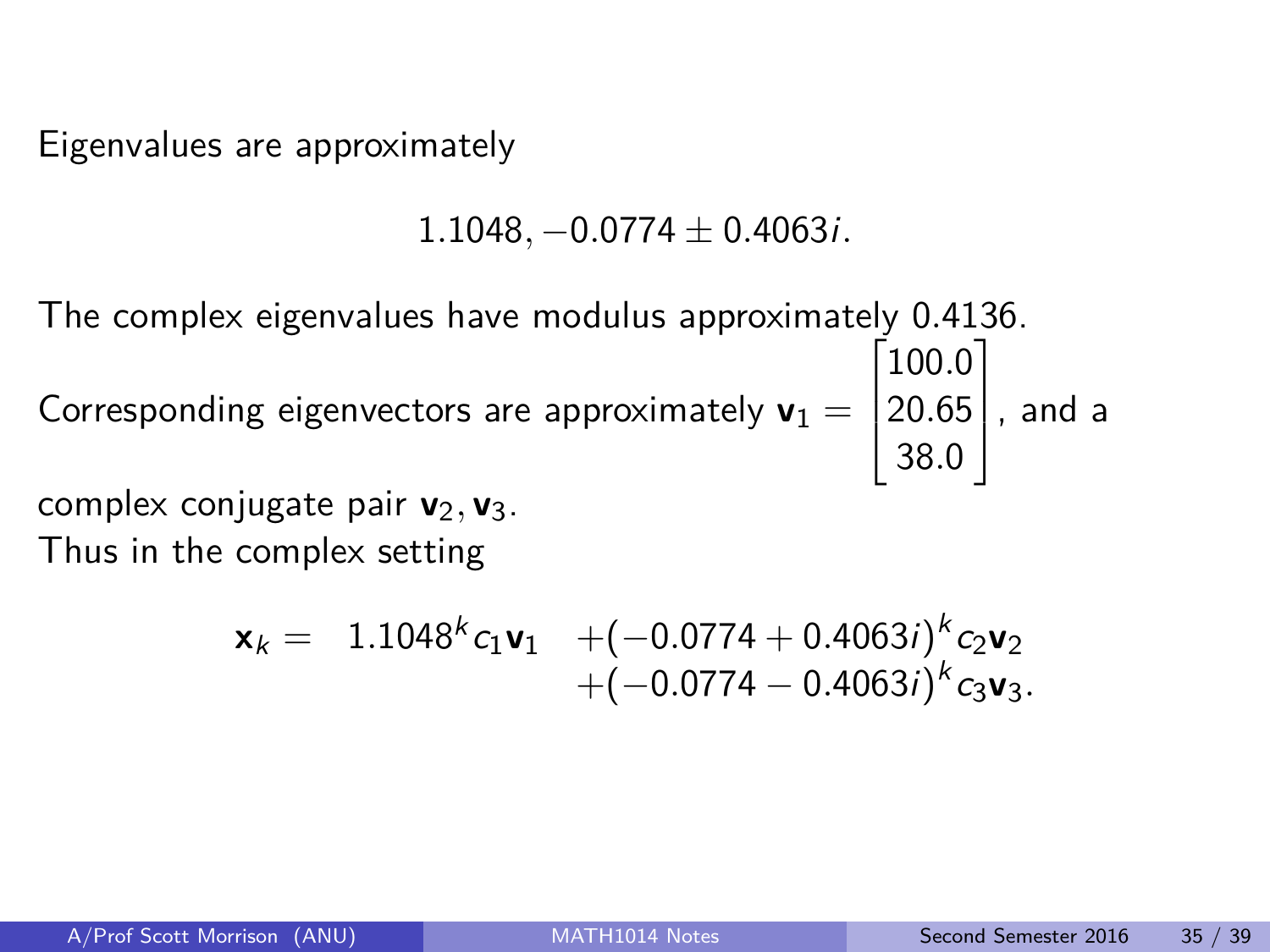The last two terms go to **0** as  $k \to \infty$ , so in the long term the population of females is determined by the first term, which grows at about 10*.*5% a year. The distribution of females is 100 adults to 21 yearlings to 38 calves.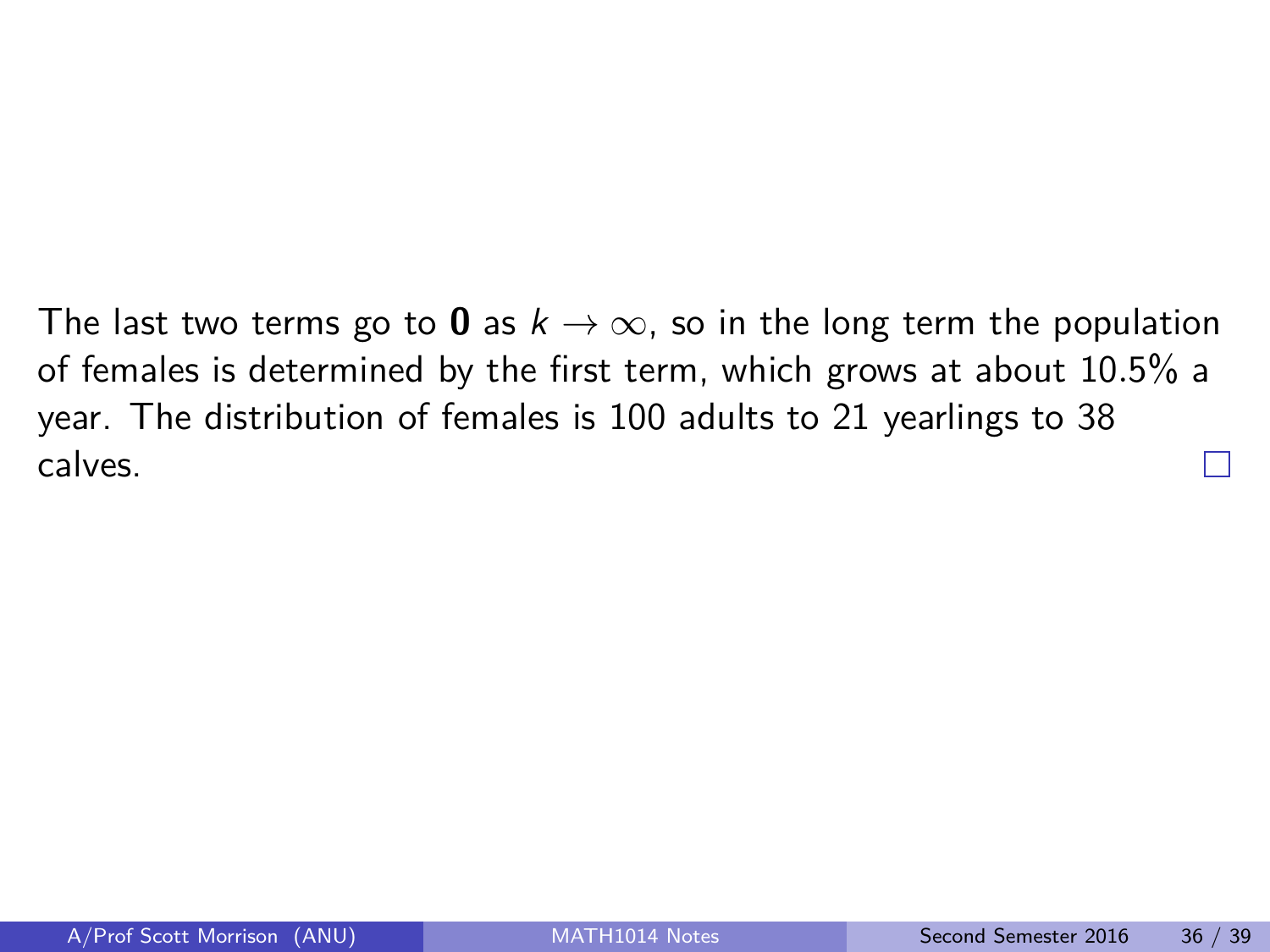# Survival of the Spotted Owls

In the introduction to this chapter the survival of the spotted owl population is modelled by the system  $x_{k+1} = Ax_k$  where

$$
\mathbf{x}_{k} = \begin{bmatrix} j_{k} \\ s_{k} \\ a_{k} \end{bmatrix} \text{ and } A = \begin{bmatrix} 0 & 0 & 0.33 \\ 0.18 & 0 & 0 \\ 0 & 0.71 & 0.94 \end{bmatrix}
$$

where  $x_k$  lists the numbers of females at time k in the juvenile, subadult and adult life stages.

Computations give that the eigenvalues of  $A$  are approximately  $\lambda_1 = 0.98, \lambda_2 = -0.02 + 0.21i$ , and  $\lambda_3 = -0.02 - 0.21i$ . All eigenvalues are less than 1 in magnitude, since  $|\lambda_2|^2 = |\lambda_3|^2 = (-0.02)^2 + (0.21)^2 = 0.0445.$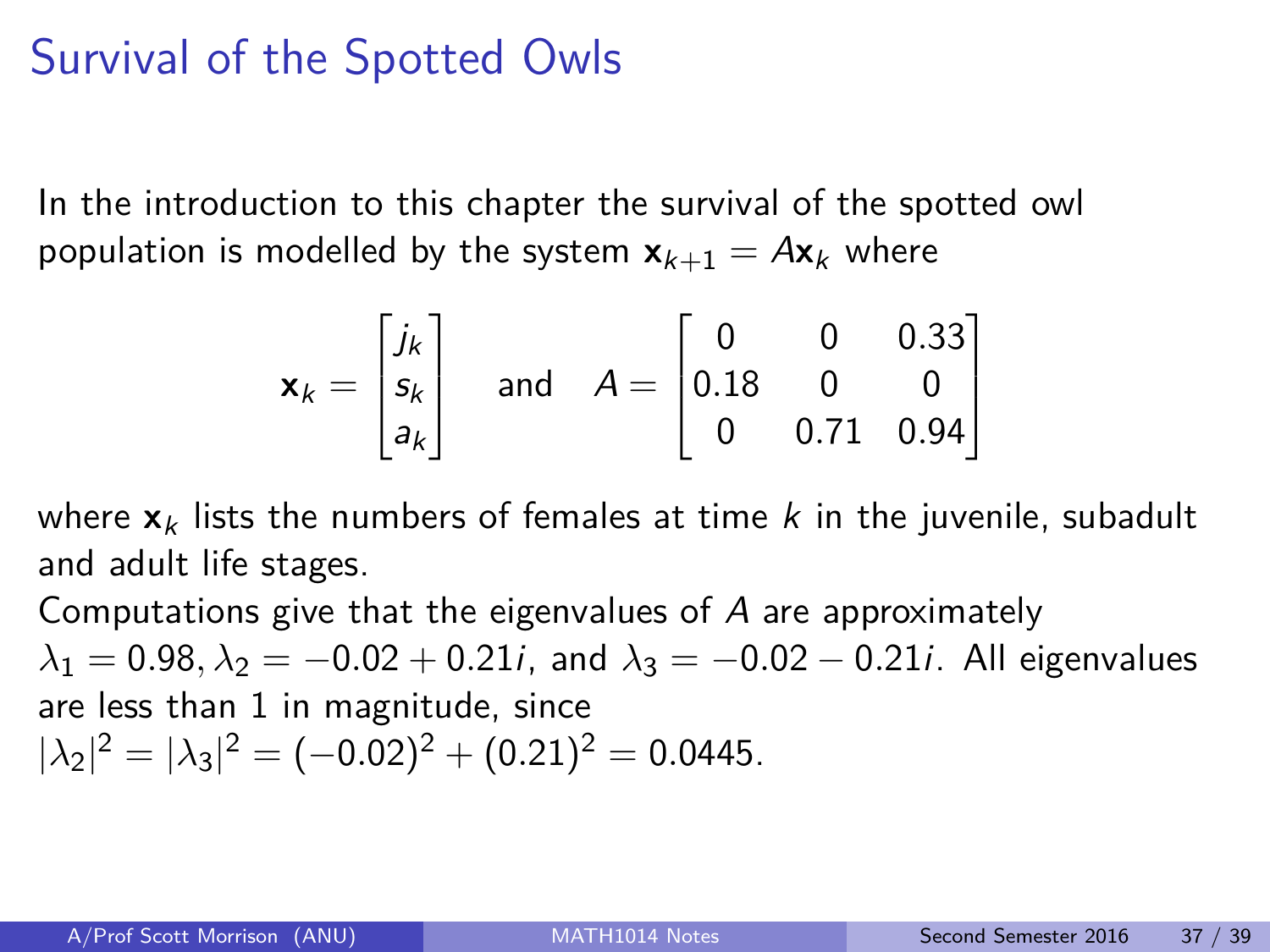Denote corresponding eigenvectors by  $\mathbf{v}_1, \mathbf{v}_2$ , and  $\mathbf{v}_3$ , the general solution of  $x_{k+1} = Ax_k$  has the form

$$
\mathbf{x}_k = c_1(\lambda_1)^k \mathbf{v}_1 + c_2(\lambda_2)^k \mathbf{v}_2 + c_3(\lambda_3)^k \mathbf{v}_3.
$$

Since all three eigenvalues have magnitude less than 1, all the terms on the right of this equation approach the zero vector. So the sequence  $\mathbf{x}_k$ also approaches the zero vector.

So this model predicts that the spotted owls will eventually perish.